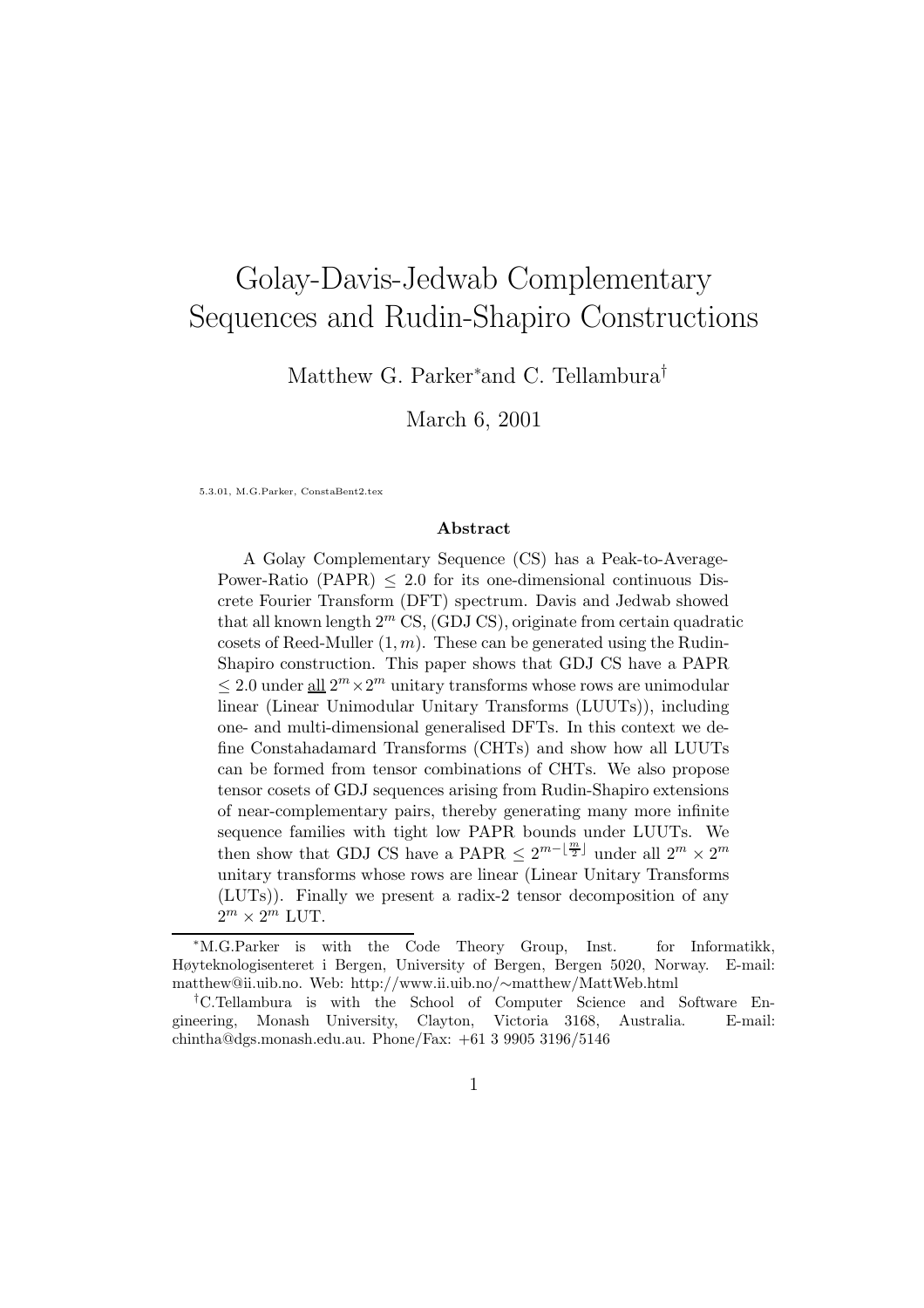Keywords: Complementary, Bent, Reed-Muller, PAPR, Nonlinear, Golay, Fourier, Multidimensional, Quadratic, Rudin-Shapiro, Covering Radius, DFT, Transform, Unitary

Some preliminary definitions:

 $Z_n$  is the set of integers  $\{0, 1, \ldots, n-1\}.$ 

For length N vectors  $s, f$ , where  $s \in Z_p^N$ ,  $f \in Z_n^N$ , and  $s_j, f_j$  are sequence elements of **s** and **f**, respectively,  $0 \leq j \leq N$ , we define,

**Correlation:** 
$$
\mathbf{s} \odot \mathbf{f} = \sum_{j=0}^{N-1} \epsilon^{\mu s_j - \lambda f_j}
$$
, where

 $\epsilon = \exp(2\pi\sqrt{-1}/\text{lcm}(P,n)), \ \mu = \frac{\text{lcm}(P,n)}{P}$  $\frac{\ln(P,n)}{P}, \lambda = \frac{\text{lcm}(P,n)}{n}$  $\frac{n(r,n)}{n}$ , where lcm means 'least common multiple'.

**Orthogonal: s** and **f** are 'Orthogonal' to each other if  $s \odot f = 0$ .

(Almost) Orthogonal:<sup>1</sup> s and f are '(Almost) Orthogonal' to each other if  $0 \leq |\mathbf{s} \odot \mathbf{f}| \leq \sqrt{2N}$ .

**Roughly Orthogonal:** s and f are 'Roughly Orthogonal' to each other if  $0 \leq$  $|\mathbf{s} \odot \mathbf{f}| \leq B$ , for some pre-chosen B significantly less than N.

Unimodular: A sequence is unimodular if every element in the sequence has magnitude 1.

A Function representation for a sequence will be used interchangeably with the sequence representation itself, where the sequence describes the function. A function, s, will be defined over m binary variables,  $x_i$ , and outputs to  $Z_P$ . More precisely,

$$
\mathbf{s}:\{0,1\}^m \to \{0,1,\ldots,P-1\}
$$

s is then represented by a sequence, also called s, under a lexicographical ordering of the variables. More precisely,

$$
s(x_0 = k_0, x_1 = k_1, \dots, x_{m-1} = k_{m-1}) = s_j
$$

where  $j = \sum_{i=0}^{m-1} k_i 2^i$ ,  $k_i \in \{0, 1\}$ . For instance, for  $m = 3$ , choosing  $s = 2(x_0 x_1 +$  $x_0x_2+x_1$  with output over  $Z_4$  gives the following function  $\leftrightarrow$  sequence equivalence:

| $x_2$            | $x_1$ | $x_0$ | s |                |
|------------------|-------|-------|---|----------------|
|                  |       |       |   |                |
| $\left( \right)$ |       |       |   |                |
| 0                |       |       |   | equivalent to  |
| 0                |       |       | 3 | the sequence   |
|                  |       | 0     |   | $s = 00130211$ |
|                  |       |       | 2 |                |
| 1                |       |       |   |                |
|                  |       |       |   |                |

<sup>1</sup>This definition is related to the definition of 'Quasi-Orthogonality' found in [34].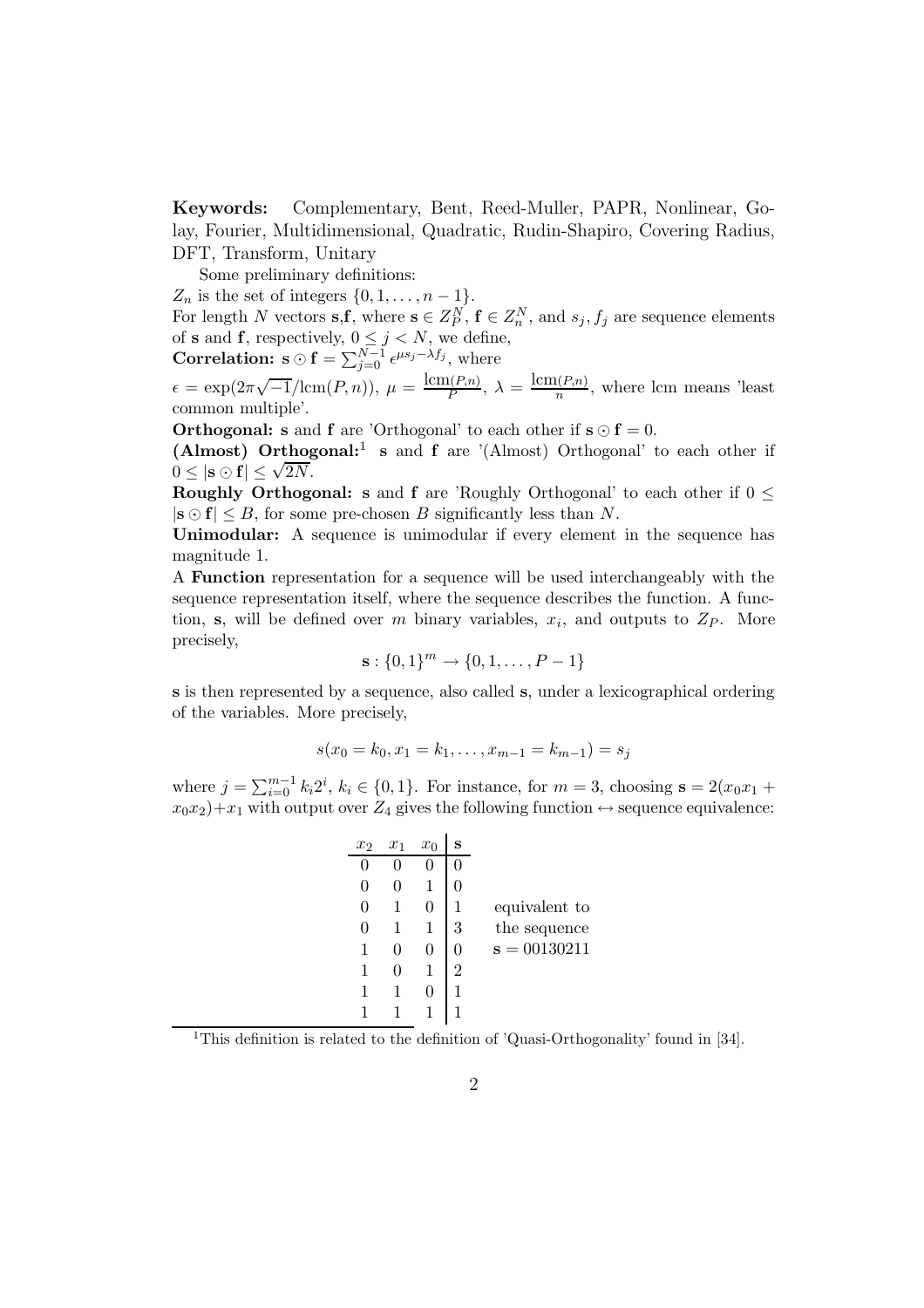**Sequence** representations for linear functions,  $x_i$ , are of the form  $x_0 = 0101010101...,$  $x_1 = 001100110011...$ ,  $x_2 = 0000111100001111...$ , and so on.

In Sections 2-6 we refer to a sequence, s, by its integer representation over  $Z_P^N$ . In Sections 7-8 we refer to the same sequence, s, by its unimodular complexmodulated form, such that  $\mathbf{s} = (\epsilon^{s_0}, \epsilon^{s_1}, \ldots, \epsilon^{s_{N-1}})$ , where  $\epsilon = \exp(2\pi\sqrt{-1}/P)$ . Moreover we widen the discussion to include non-unimodular sequences, i.e. sequences whose complex-modulated form does not necessarily have elements with magnitude 1.

Tensor Sum: In this paper the (left) tensor sum is the additive version of the better-known (left) Tensor Product. The tensor sum of vectors (a,b,...,x) and  $(c,d,...,z)$  is here defined by  $\oplus$  as,

$$
(a, b, \ldots, x) \oplus (c, d, \ldots, z) =
$$
  

$$
(a + c, b + c, \ldots, x + c, a + d, b + d, \ldots, x + d, \ldots, a + z, b + z, \ldots, x + z)
$$

We equate the Tensor Sum  $(a, b) \oplus (c, d) \oplus (e, f) \oplus \ldots$  mod n with linear functions of single binary variables:  $q(x_0) + r(x_1) + s(x_2) + \ldots$  with output over  $Z_n$ , which in turn represents the element-by-element addition of sequences:  $ababab...$  $cddccdd... + eeeeffff...$ , mod n.

The (left) Tensor Sum of Matrices is also defined by  $\oplus$  as follows. Let **A** be an  $m \times n$  matrix, and **B** be a  $p \times q$  matrix with elements  $A_{i,j}$ ,  $B_{i,j}$ , respectively. Let  $B_{i,j} + A$  be the  $m \times n$  matrix,

$$
\begin{pmatrix}\nB_{i,j} + A_{0,0} & B_{i,j} + A_{0,1} & \dots & B_{i,j} + A_{0,n-1} \\
B_{i,j} + A_{1,0} & B_{i,j} + A_{1,1} & \dots & B_{i,j} + A_{1,n-1} \\
\vdots & \vdots & \vdots & \vdots \\
B_{i,j} + A_{m-1,0} & B_{i,j} + A_{m-1,1} & \dots & B_{i,j} + A_{m-1,n-1}\n\end{pmatrix}
$$

Then  $\mathbf{A} \oplus \mathbf{B} =$ 

$$
\begin{pmatrix}\nB_{0,0} + A & B_{0,1} + A & \dots & B_{0,q-1} + A \\
B_{1,0} + A & B_{1,1} + A & \dots & B_{1,q-1} + A \\
\vdots & \vdots & \ddots & \vdots \\
B_{p-1,0} + A & B_{p-1,1} + A & \dots & B_{p-1,q-1} + A\n\end{pmatrix}
$$

Tensor Product: The (left) Tensor Product [14] of vectors and of matrices is identical to the previous definition of (left) Tensor Sum, but with  $\oplus$  and  $+$  (addition) replaced by  $\otimes$  and  $\times$  (multiplication), respectively.

**Tensor Permutation:** A tensor permutation of m binary variables,  $x_i$ , takes  $x_i$ to  $x_{\pi(i)}$ , where the permutation  $\pi$  is any permutation of the integers in  $Z_m$ .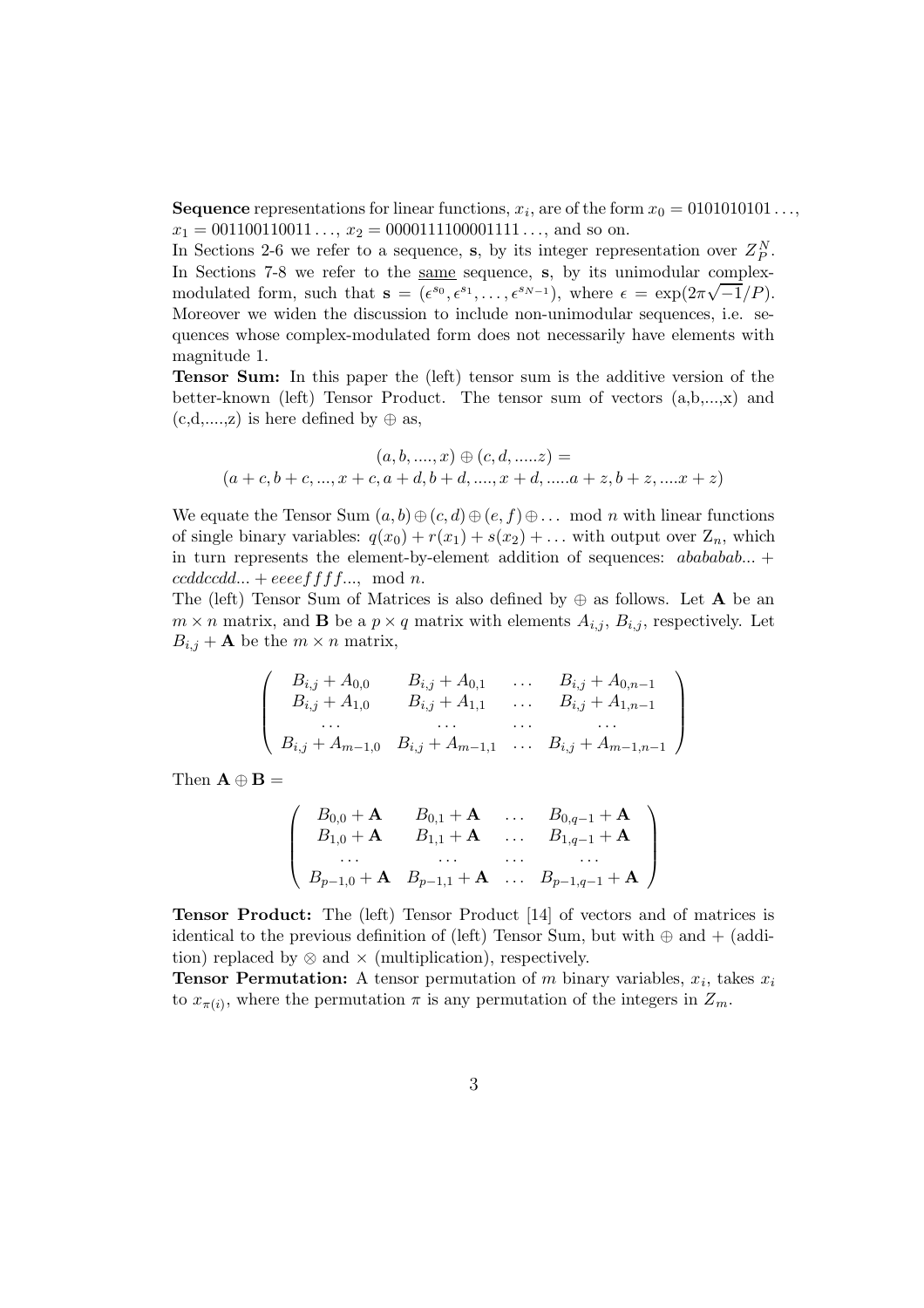#### Definitions:

**Definition 1** <sup>2</sup>  $\mathbf{L_m}$  is the infinite set of length  $2^m$  sequences representing all linear functions in m binary variables with output over <u>all</u> alphabets,  $Z_n$ ,  $1 \leq n \leq \infty$ ,

$$
\mathbf{L}_{\mathbf{m}} = \{ \beta \oplus (0, \alpha_0) \oplus (0, \alpha_1) \oplus \ldots \oplus (0, \alpha_{m-1}) \}, \mod n
$$

where  $\oplus$  means 'tensor sum',  $\beta, \alpha_j \in Z_n \ \forall j$ ,  $\gcd(\beta, n) = \gcd(\alpha_j, n) = 1$ .

**Definition 2 F1** is the infinite set of length  $N$  sequences representing all onedimensional Fourier functions with output over <u>all</u> alphabets,  $Z_n$ ,  $1 \leq n \leq \infty$ ,

$$
\mathbf{F1} = \{ (0, \delta, 2\delta, 3\delta, \dots, (N-1)\delta), \mod n \\ 1 \le n \le \infty, 0 \le \delta < n, \gcd(\delta, n) = 1 \}
$$

**Definition 3 F1**m is the infinite set of length  $2^m$  sequences representing all onedimensional Fourier functions in m binary variables with output over all alphabets,  $Z_n, 1 \leq n \leq \infty$ ,

> $\mathbf{F1_m} = \{ (0, \delta) \oplus (0, 2\delta) \oplus (0, 4\delta) \oplus \ldots \oplus (0, 2^{m-1}\delta), \mod n \}$  $1 \leq n \leq \infty, 0 \leq \delta < n, \gcd(\delta, n) = 1\}$

 $\mathbf{F1_m} \subset \mathbf{L_m}$ . Note also that  $\mathbf{F1_m}$  is a special case of  $\mathbf{F1}$  for the case when  $N = 2^m$ .

**Definition 4 Fm<sub>m</sub>** is the infinite set of all m-dimensional linear Fourier functions in m binary variables with output over <u>all</u> alphabets,  $Z_n$ ,  $1 \leq n \leq \infty$ , n even,

 $\mathbf{Fm}_{m} = \{(0, \delta + c_0) \oplus (0, \delta + c_1) \oplus (0, \delta + c_2) \oplus \ldots \oplus (0, \delta + c_{n-1})\}$ mod  $n, 2 \le n \le \infty$ , n even,  $0 \le \delta < n/2$ , gcd $(\delta, n) = 1$ ,  $c_i \in \{0, n/2\}$ 

#### $\mathbf{Fm}_{\mathbf{m}} \subset \mathbf{L}_{\mathbf{m}}.$

**Definition 5**  $A \, 2^m \times 2^m$  Linear Unimodular Unitary Transform (LUUT) **L** has rows taken from  $\mathbf{L}_{\mathbf{m}}$  such that  $\mathbf{L}\mathbf{L}^{\dagger} = 2^m \mathbf{I}_{\mathbf{m}}$ , where  $\dagger$  means conjugate transpose,  $\mathbf{I_t}$  is the  $2^t \times 2^t$  identity matrix, and a row,  $\mathbf{u}$ , of  $\mathbf{L}$  'times' a column,  $\mathbf{v}$ , of  $\mathbf{L}^{\dagger}$  is computed as  $\mathbf{u} \odot (-\mathbf{v})$ .

<sup>2</sup>The gcd constraint in Definition 1 and in subsequent similar definitions is to avoid degenerate cases (multiple representations).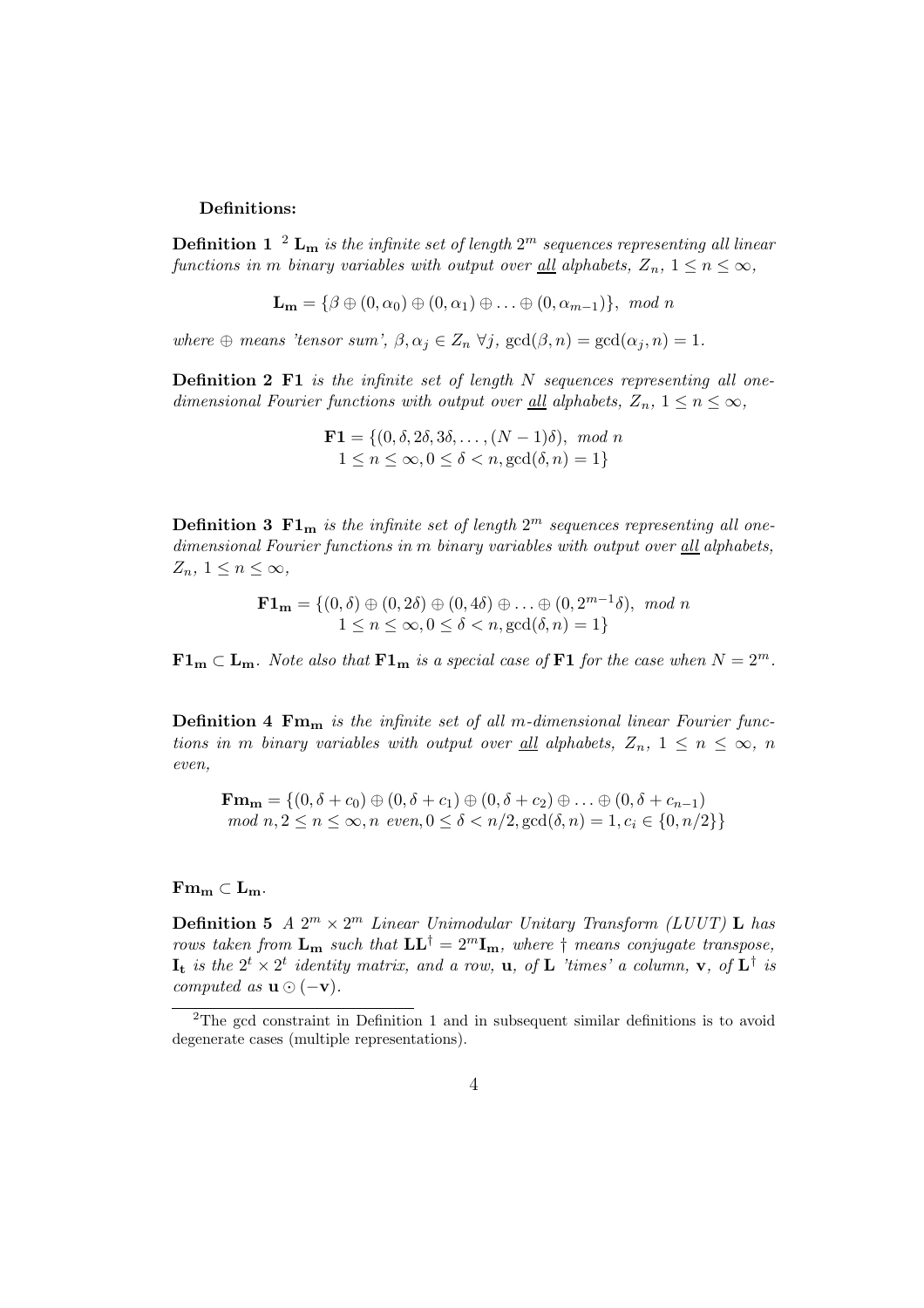**Definition 6 G<sub>m</sub>** is the infinite set of length  $2^m$  normalised complex sequences, representing all complex-modulated linear functions in m binary variables with output over C.

$$
\mathbf{G_m} = \{ (\chi) \otimes (\phi_0, \theta_0) \otimes (\phi_1, \theta_1) \otimes \ldots \otimes (\phi_{m-1}, \theta_{m-1}) \}
$$

where  $\chi, \phi_j, \theta_j \in C$ ,  $\forall j$ , such that  $|\chi|^2 = 1$ , and  $|\phi_j|^2 + |\theta_j|^2 = 2$ , and  $\otimes$  means tensor-product. C is the infinite set of complex numbers. The sum of the magnitudesquareds of the elements of a sequence in  $G_m$  is  $N = 2^m$ .

**Definition 7** A  $2^m \times 2^m$  Linear Unitary Transform (LUT) G has rows taken from  $\mathbf{G}_{\mathbf{m}}$  such that  $\mathbf{G} \mathbf{G}^{\dagger} = 2^m \mathbf{I}_{\mathbf{m}}$ , where a row,  $\mathbf{u}$ , of  $\mathbf{G}$  'times' a column,  $\mathbf{v}$ , of  $\mathbf{G}^{\dagger}$  is computed as  $\sum_{i=0}^{2^m-1} u_i v_i^*$ . LUUTs are a special case of LUT.

### 1 Introduction

Length  $N = 2^m$  Complementary Sequences (CS) are known to be (Almost) Orthogonal to  $\mathbf{F1}_{\mathbf{m}}$  (Definition 3) [11, 12, 13, 2, 9], i.e. they have a (near) flat Fourier spectrum. For example, Fig 1 shows the one-dimensional (2000 point) Fourier power spectra of the binary length 16 Complementary pair of sequences,  $s_0 = x_0x_3 + x_3x_1 + x_1x_2 + x_1 + x_2 + 1 = 0110010100000011$ and  $s_1 = x_0x_3 + x_3x_1 + x_1x_2 + x_1 + x_2 + x_0 + 1 = 1001010111110011$  which both have a worst case PAPR of 1.97. It is evident from the figure that their power sum is 2.00 everywhere. Length  $2^m$  CS over  $Z_{2^h}$ , as formed using the Davis-Jedwab construction,  $DJ_{m,h}$ , are also Roughly Orthogonal to each other [16, 9, 26, 33, 21], i.e. they form a codeset with reasonable Euclidean distance. For example, here are the 48 codewords in  $DJ_{3,1}$ , having a minimum Hamming Weight of  $2^{m-2} = 2$  between codewords, and where each codeword in the set has  $PAPR = 2.00$ ,

> 00010010, 00011101, 00100001, 00101110, 01000111, 01001000, 01110100, 01111011  $11101101, 11100010, 11011110, 11010001, 10111000, 10110111, 10001011, 10000100$ <br> $00000110, 00001001, 00110101, 00110101, 00100011, 01011000, 01100000, 011011110$ <br> $11111001, 11110110, 11001010, 11001010, 10100101, 1001010$

We refer to  $DJ_{m,\infty}$  as  $DJ_m$ . This paper shows that  $DJ_m$  is (Almost) Orthogonal to  $L_m$  (Definition 1), and therefore each member of  $DJ_m$  has a Peak-to-Average Power Ratio (PAPR)  $\leq 2.0$  under all  $2^m \times 2^m$  LUUTs (Definition 5). The properties of  $\bf{DJ}_{m}$  are shown to follow directly from a generalisation of the Rudin-Shapiro construction [29, 28, 13, 16, 17, 30]. We then define the set of ConstaHadamard Transforms (CHTs), a subset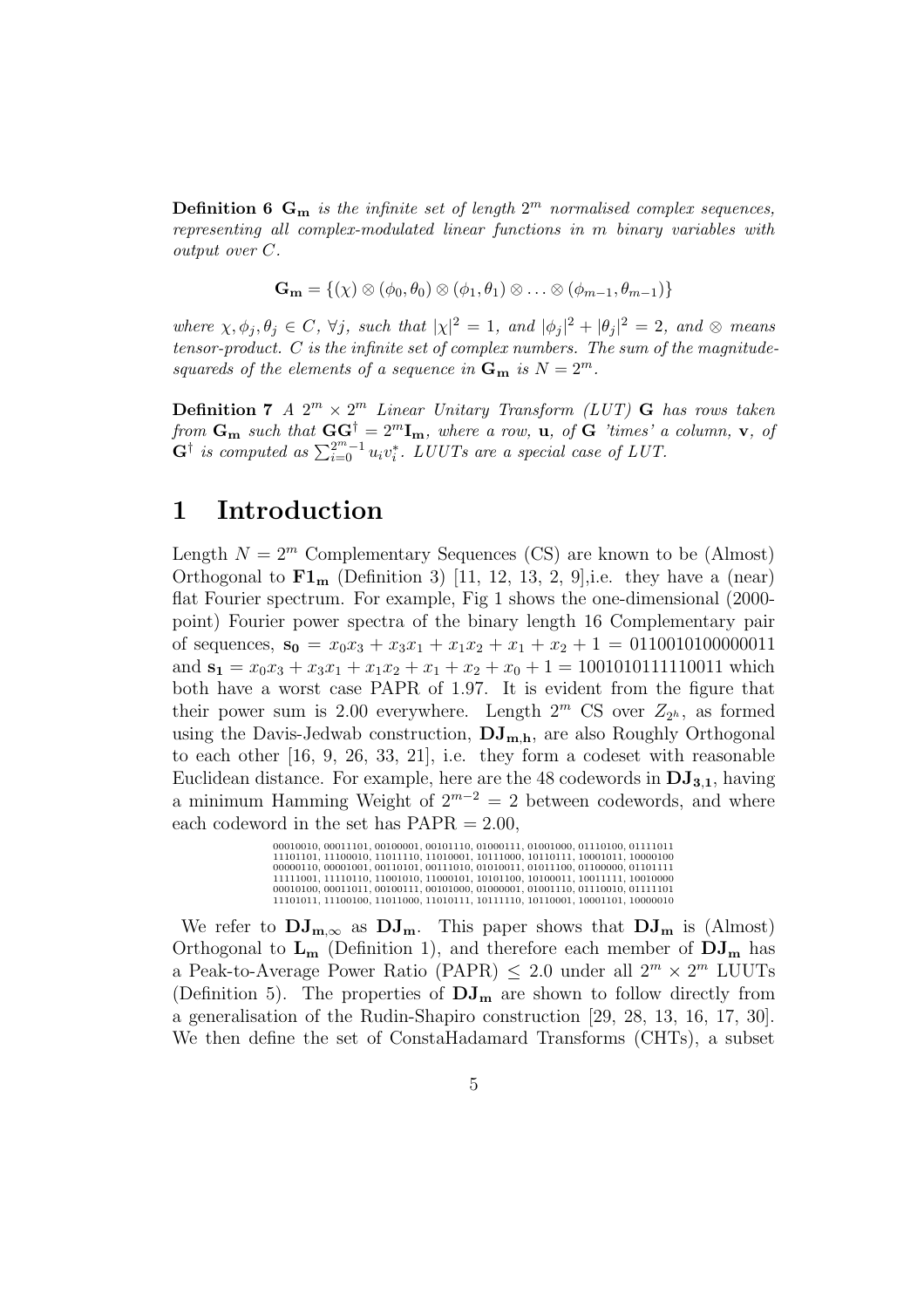

Figure 1: The Power Spectra of  $s_0 = x_0x_3 + x_3x_1 + x_1x_2 + x_1 + x_2 + 1$  and  $s_1 = x_0x_3 + x_3x_1 + x_1x_2 + x_1 + x_2 + x_0 + 1$ 

of LUUTs, whose rows cover all members of  $L_m$ .  $DJ_m$  consequently has a  $PAPR \leq 2.0$  under all CHTs. We identify Hadamard and Negahadamard Transforms (HT,NHT) as being from a subclass of CHTs whose rows cover all members of  $\mathbf{Fm}_{m}$  (Definition 4). In particular we show that  $\mathbf{DJ}_{m,1}$  is both Bent and Negabent for m even,  $m \neq 2 \mod 3$  [23], under the HT and NHT respectively. We also show how  $Z_n$ -linearity of a sequence can be tested using appropriate CHTs. We then propose tensor cosets of  $DJ_{m}$ , where we identify near-complementary seed pairs whose power sum has a PAPR  $\leq v$ under certain subsets of LUUTs, where  $\nu$  is small. We grow sequence sets from these pairs by repeated application of Rudin-Shapiro such that these sets also have a PAPR  $\leq v$  under certain subsets of LUUTs. In this way we extend the work of [16, 9, 26] by proposing further infinite sequence families with tight one-dimensional Fourier PAPR bounds, and of degree higher than quadratic. We also confirm and extend the recent results of [5] who construct families of Bent sequences using Bent sequences as seed pairs, although not in the context of Rudin-Shapiro [25]. We then show that  $DJ_{m}$  has PAPR  $\leq 2^{m-\lfloor \frac{m}{2} \rfloor}$  under all LUTs (Definition 7). Finally we show that LUTs always have a convenient radix-2 tensor decomposition.

The (almost) orthogonality between  $DJ_{m}$  and  $L_{m}$  (Theorem 2) has, in one sense, been implicitly stated before. More specifically, Frank [10] and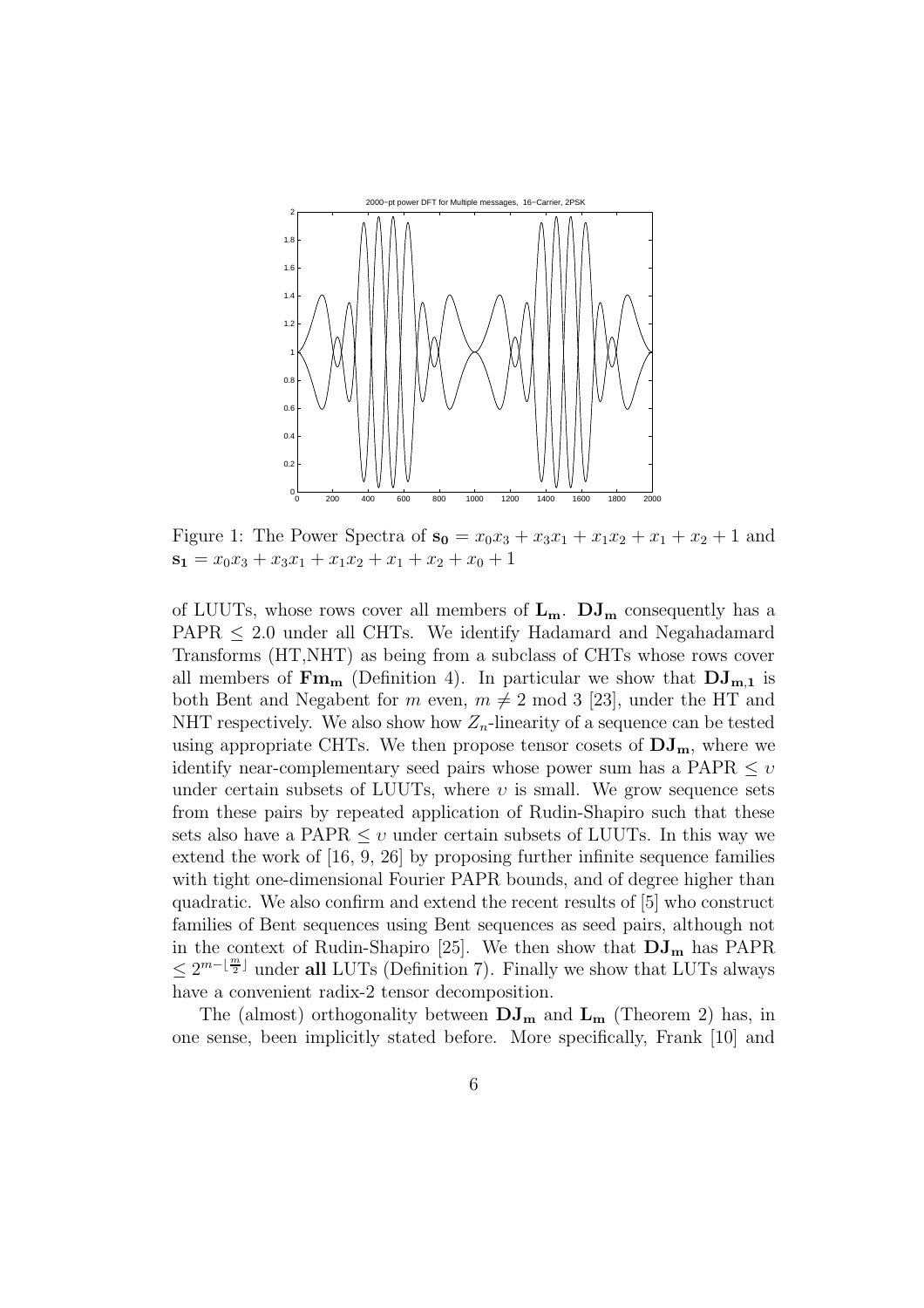Van Nee [33] have highlighted the polyphase properties of CS, namely that any phase shift of an orthogonal subset of a CS maintains the sequence as a CS. Also Davis and Jedwab [9] have implicitly used the polyphase property to extend their codesets from codes over  $Z_2$  to codes over  $Z_{2^h}$ ,  $h \to \infty$ . In all this work the idea is that any linear offset of a CS is also a CS under the one-dimensional Fourier Transform, where the linear offset is defined over any alphabet. However, the immediate implication that CS have PAPR ≤ 2.00 under all tensor-decomposable unitary transforms (including one and multidimensional DFTs) has not, to our knowledge been stated or exploited (Corollary 1). In other words, applying the polyphase property of CS not only widens the choice of CS possible but it all also widens the choice of unitary transform under which the sequence is a CS. So one contribution of this paper is to identify the complete class of unitary transforms under which length 2 <sup>m</sup> CS have an (Almost) Flat spectrum. To our knowledge the result of Theorem 6 relating to the (Roughly Flat) spectra of CS under a wider class of unitary transforms is completely new, and will have implications for the decoding complexity and/or cryptographic strength of CS under a generalised linear correlation attack.

## 2 Complementary Sequences (CS)

Let **s** be a length-N sequence (vector) over  $Z_P$ , and let  $s_j$  be the jth element in s, such that  $s_j = 0, 0 > j \geq N$ .

Definition 8 The (one-dimensional) Aperiodic Autocorrelation Function (ACF) of s is given by,

$$
A_{\mathbf{s}}(k) = \sum_{j=0}^{N-1} \epsilon^{s_j - s_{j+k}}, \qquad -N < k < N
$$

where  $\epsilon = \exp(2\pi\sqrt{-1}/P)$ .

Definition 9 s0 and s1 are Golay Complementary Pairs of Sequences if they satisfy,

$$
A_{\mathbf{s0}}(k) + A_{\mathbf{s1}}(k) = 0, \qquad k \neq 0
$$

*i.e.* if their Aperiodic ACFs sum to a delta-function.  $\textbf{s0}$  and  $\textbf{s1}$  are then referred to as Complementary Sequences (CS). Binary CS are known for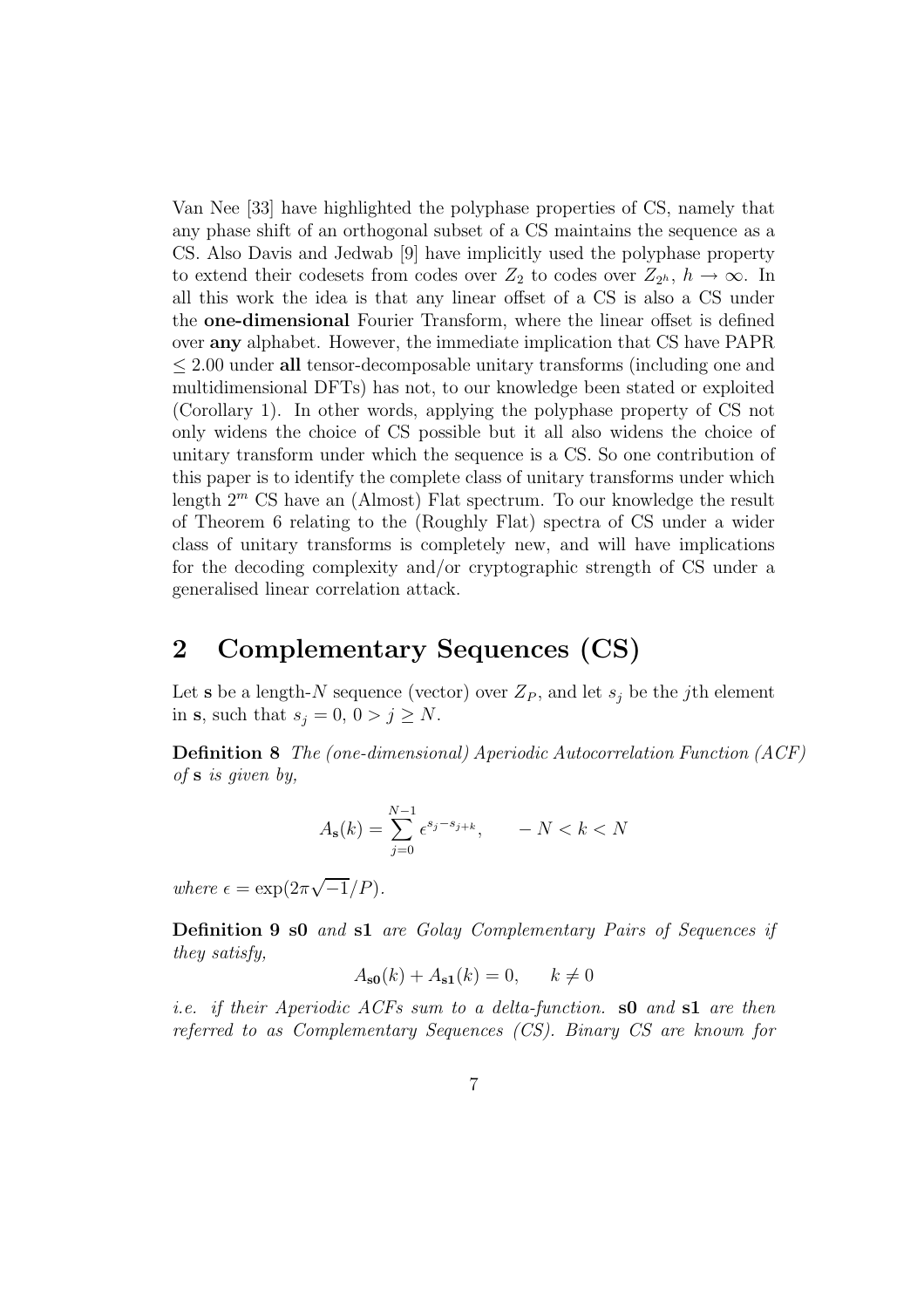even lengths  $2^a10^b26^c$ ,  $a, b, c \ge 0$ , where the length is the sum of at most two squares. This paper mainly considers power-of-two lengths for alphabets  $Z_{2^h}$ , but adaptations to other lengths (using non-power-of-two kernel sequences) and other alphabets can easily be envisaged [10].

The one-dimensional Fourier power spectrum of  $s$ , for  $s$  of length  $N$  defined over some  $Z_P^N$ , is then given by  $|\mathbf{s} \odot \mathbf{f}|^2$ ,  $\forall \mathbf{f} \in \mathbf{F1}$ . By Parseval's Theorem, the average value of the one-dimensional Fourier power spectrum of  $s$  is  $N$ . Definition 9 implies that the one-dimensional Fourier power spectra of s0 and s1 sum to a constant value of  $2N$  at all frequencies (e.g. Fig 1). Therefore,

Implication 1 The PAPR of the one-dimensional Fourier power spectrum of a CS, s, is constrained by,

$$
1.0 \leq PAPR(\mathbf{s}) \leq \frac{2N}{N} = 2.0
$$

The Aperiodic ACF of Definition 8 is implicitly one-dimensional, hence the one-dimensional spectral property described in Implication 1. However this paper shows that Golay-Davis-Jedwab (GDJ) CS have good properties beyond the one-dimensional case.

#### 2.1 Golay-Davis-Jedwab (GDJ) Complementary Sequences

**Theorem 1** [9] **s** is a GDJ CS if of length  $2^m$  and expressible in Algebraic Normal Form as a function of m binary variables with output over  $Z_{2^h}$  as,

$$
\mathbf{s}(x_0, x_1, \dots, x_{m-1}) = 2^{h-1} \sum_{k=0}^{m-2} x_{\pi(k)} x_{\pi(k+1)} + \sum_{k=0}^{m-1} c_k x_k + d \tag{1}
$$

where  $\pi$  is a permutation of the symbols  $\{0, 1, \ldots, m-1\}$ ,  $c_k, d \in Z_{2^h}$ , and the  $x_k$  are linear binary functions with output over  $Z_{2^h}$ . We refer to the set of GDJ CS over  $Z_{2^h}$  as  $\mathbf{DJ}_{m,h}$ , and refer to  $\mathbf{DJ}_{m,\infty}$  as  $\mathbf{DJ}_{m}$ .

The first term on the right-hand side of (1) determines the quadratic coset leader, and the second term determines the component from Reed-Muller  $(RM)(1, m)$ . There are  $\left(\frac{m!}{2}\right)$  $\frac{(m!)}{2}$ ) $2^{h(m+1)}$  sequences in  $\mathbf{DJ}_{m,h}$ , and  $\mathbf{DJ}_{m,h}$  has a minimum Hamming Distance  $\geq 2^{m-2}$ . Thus, for distinct  $s0, s1 \in DJ_{m,1}$ ,  $\mathbf{s0} \odot \mathbf{s1} \leq 2^{m-1}$ , i.e.  $\mathbf{DJ}_{\mathbf{m},\mathbf{1}}$  is roughly orthogonal.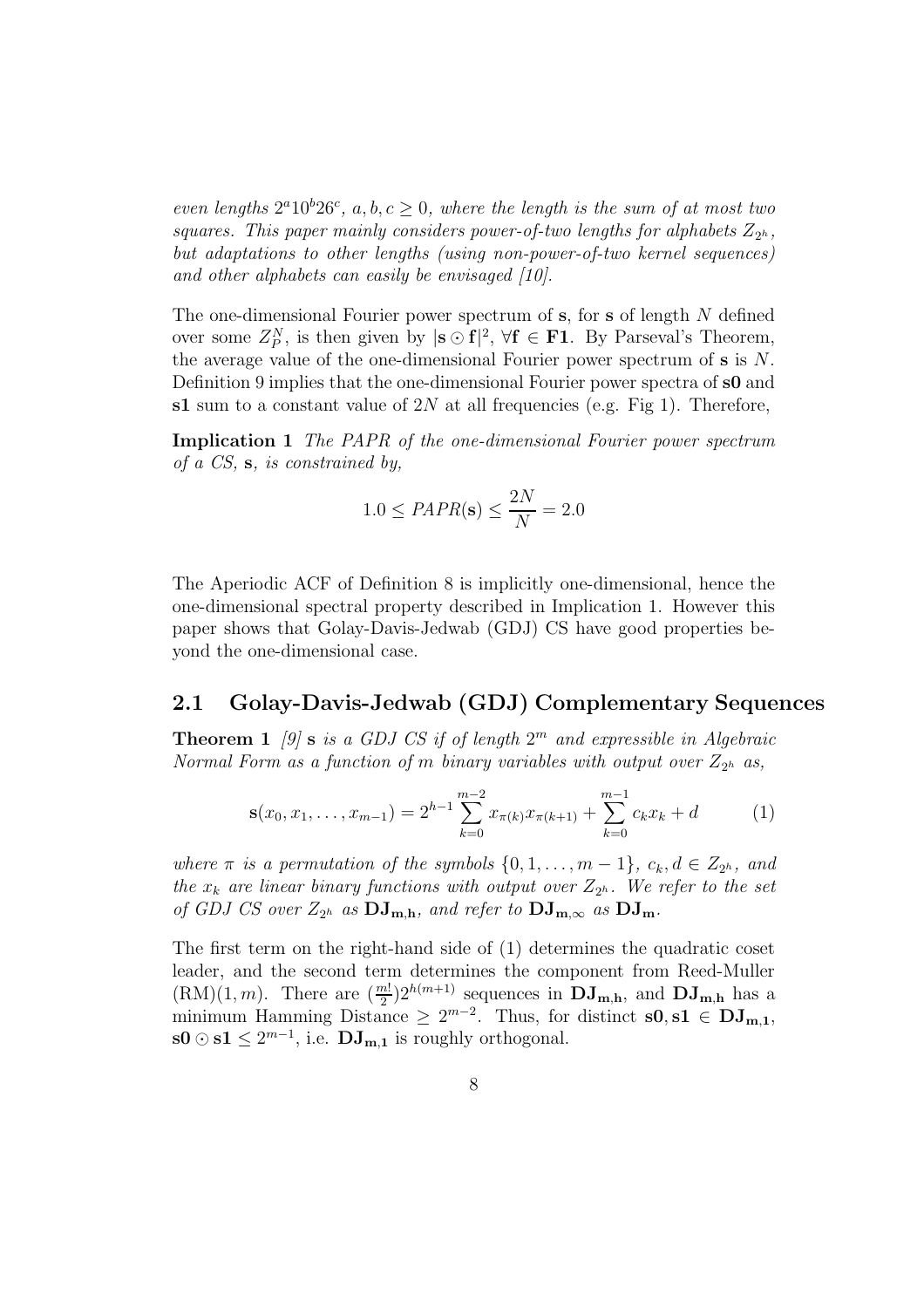# 3 Distance of  $DJ_m$  from  $L_m$

**Theorem 2 DJ**<sub>m</sub> is (Almost) Orthogonal to  $L_m$ .

**Proof:** We prove for  $\mathbf{DJ}_{m,1}$  by using the Rudin-Shapiro construction [29, 28] to simultaneously construct  $DJ_{m,1}$  and  $L_m$ . We then extend the proof to  $\rm\bf DJ_m$ . Let  $\rm s0_j,\,s1_j$  be a CS pair in  $\rm DJ_{m,1}$ . More specifically, let  $\rm s0_0,\,s1_0$  be the length 1 sequences,

$$
\mathbf{s0_0} = (0), \quad \mathbf{s1_0} = (1)
$$

where  $s0_0, s1_0 \in DJ_{0,1}$ . The Rudin-Shapiro sequence construction is as follows:

$$
s0j = s0j-1|s1j-1, \t s1j = s0j-1|s1j-1
$$
 (2)

where  $s0_j, s1_j \in DJ_{j,1}, \overline{s}$  means binary negation of sequence s, and  $|$  means sequence concatenation.

Example 1:  $s0_1 = 01$ ,  $s1_1 = 00 \Rightarrow s0_2 = 0100$ ,  $s1_2 = 0111$ .

More generally we generate the RM $(1, m) \cup RM(0, m)$  coset of  $x_0x_1 + x_1x_2 +$  $\dots + x_{m-2}x_{m-1}$  using all  $2^m$  combinations of m iterations of the two constructions,

$$
A: \quad \mathbf{s0}_{\mathbf{j}} = \mathbf{s0}_{\mathbf{j}-1} | \mathbf{s1}_{\mathbf{j}-1}, \quad \mathbf{s1}_{\mathbf{j}} = \mathbf{s0}_{\mathbf{j}-1} | \overline{\mathbf{s1}_{\mathbf{j}-1}}
$$
  
and  

$$
B: \quad \mathbf{s0}_{\mathbf{j}} = \overline{\mathbf{s0}_{\mathbf{j}-1}} | \mathbf{s1}_{\mathbf{j}-1}, \quad \mathbf{s1}_{\mathbf{j}} = \overline{\mathbf{s0}_{\mathbf{j}-1}} | \overline{\mathbf{s1}_{\mathbf{j}-1}}
$$

$$
(3)
$$

Algebraically, constructions (3) become,

$$
A: \quad \begin{aligned}\n\mathbf{S0}_{\mathbf{j}}(x) &= x_{j-1}(\mathbf{S0}_{\mathbf{j}-1}(x') + \mathbf{S1}_{\mathbf{j}-1}(x')) + \mathbf{S0}_{\mathbf{j}-1}(x') \\
\mathbf{s1}_{\mathbf{j}}(x) &= \mathbf{S0}_{\mathbf{j}}(x) + x_{j-1} \\
\text{and} \\
B: \quad \begin{aligned}\n\mathbf{S0}_{\mathbf{j}}(x) &= x_{j-1}(\mathbf{S0}_{\mathbf{j}-1}(x') + \mathbf{S1}_{\mathbf{j}-1}(x') + 1) + \mathbf{S0}_{\mathbf{j}-1}(x') + 1 \\
\mathbf{s1}_{\mathbf{j}}(x) &= \mathbf{S0}_{\mathbf{j}}(x) + x_{j-1} \\
\text{where } x &= (x_0, x_1, \dots, x_{j-1}), x' = (x_0, x_1, \dots, x_{j-2})\n\end{aligned}\n\end{aligned}
$$
\n
$$
(4)
$$

Example 2:  $\mathbf{s0_0} = 0$ ,  $\mathbf{s1_0} = 1 \Rightarrow \mathbf{s0_1} = 01$ ,  $\mathbf{s1_1} = 00$  by the first construction, and  $s0_1 = 11$ ,  $s1_1 = 10$  by the second construction, thereby covering the four sequences in  $RM(1, 1) \cup RM(0, 1)$ .

Finally we generate the complete set  $\mathbf{D}\mathbf{J}_{\mathbf{m},\mathbf{1}}$  from this coset by permutation of the indices, *i*, of  $x_i$  (tensor permutation) over  $Z_m$ . There are  $\frac{m!}{2}$  distinct tensor permutations, (ignoring reversals).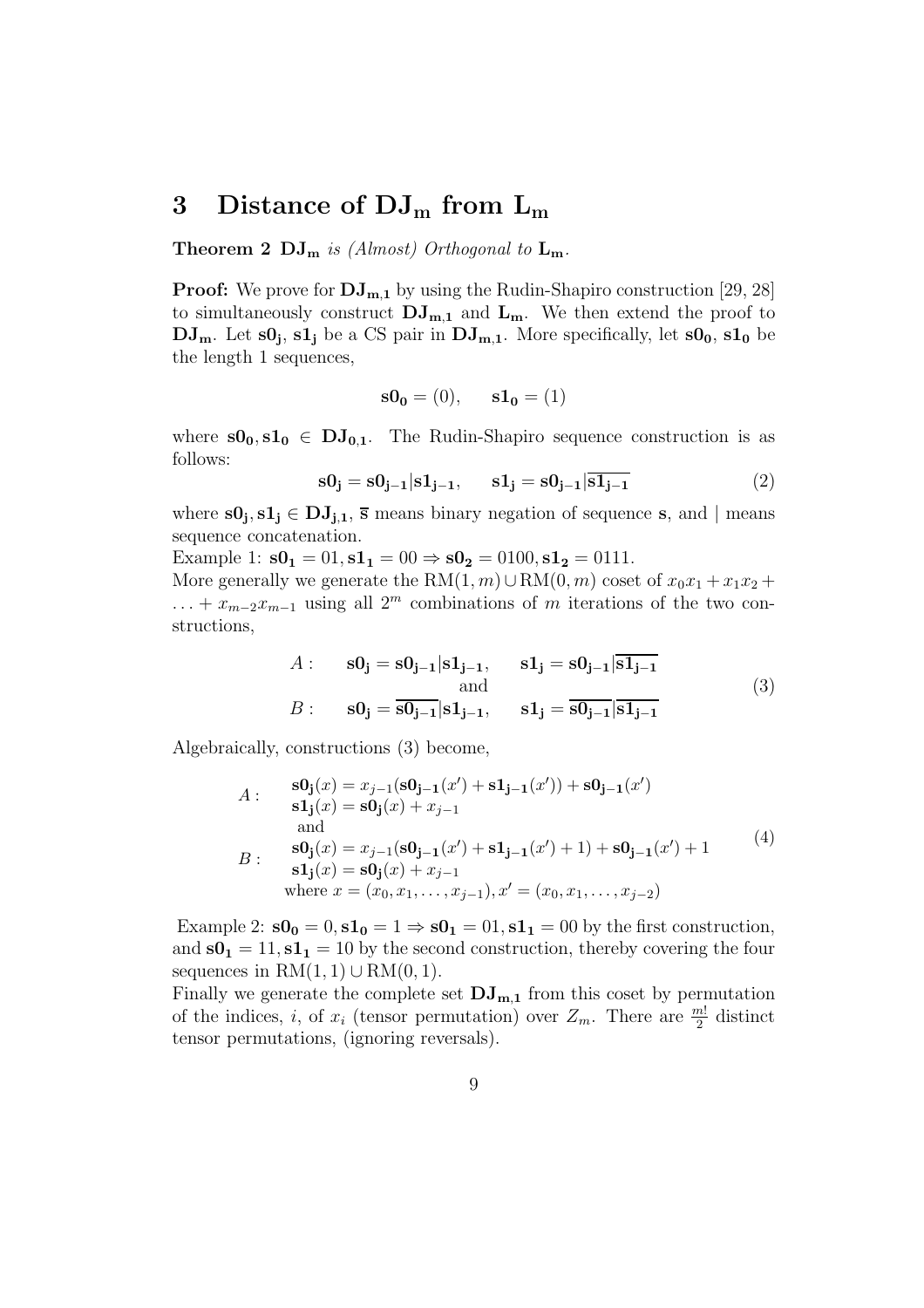Example 3: Let  $s0_3 = x_0x_1 + x_1x_2 + x_2 + 1 = 11100010$ . Permuting  $x_0 \to x_1$ ,  $x_1 \rightarrow x_0, x_2 \rightarrow x_2$ , gives  $s0'_3 = x_0x_1 + x_0x_2 + x_2 + 1 = 11100100$ , where  $\mathrm{s0}_3, \mathrm{s0}'_3 \in \mathrm{DJ}_{\mathrm{m},1}.$ 

We now prove Theorem 2 for construction (2), where the extension of the proof to construction (3) with subsequent tensor permutation is straightforward. Let  $f_j$  be a sequence in  $L_j$  (Definition 1), and let  $f_0$  be the length 1 sequence,  $f_0 = (\beta)$ , where  $\beta \in Z_n, 1 \leq n \leq \infty$ . Let  $p_j, q_j$  be complex numbers satisfying,

$$
p_j = \mathbf{f_j} \odot \mathbf{s0_j}, \qquad q_j = \mathbf{f_j} \odot \mathbf{s1_j}
$$
 (5)

Let,

$$
\mathbf{f_j} = \mathbf{f_{j-1}} \oplus (0, \alpha_{j-1}), \text{ mod } n \tag{6}
$$

 $\alpha_{i-1} \in Z_n, 1 \leq n \leq \infty$ ,  $\gcd(\alpha_{i-1}, n) = 1$ .

Using (6)  $\forall \alpha_j$  we generate the complete set, **L<sub>j</sub>**. Combining (5), (2) and (6) we have,

$$
p_j = \mathbf{f}_{j-1} \odot \mathbf{s0}_{j-1} + \epsilon^{\alpha_{j-1}} \mathbf{f}_{j-1} \odot \mathbf{s1}_{j-1} = p_{j-1} + \epsilon^{\alpha_{j-1}} q_{j-1}
$$
(7)

$$
q_j = \mathbf{f}_{j-1} \odot \mathbf{s} \mathbf{0}_{j-1} - \epsilon^{\alpha_{j-1}} \mathbf{f}_{j-1} \odot \mathbf{s} \mathbf{1}_{j-1} = p_{j-1} - \epsilon^{\alpha_{j-1}} q_{j-1}
$$
(8)

where  $\epsilon = \exp(2\pi\sqrt{-1}/n)$ . Applying the relation,

$$
|\phi p + \theta q|^2 + |\phi p - \theta q|^2 = 2(|\phi|^2 |p|^2 + |\theta|^2 |q|^2)
$$
\n(9)

for the special case  $|\phi|^2 = |\theta|^2 = 1$ , to (7) and (8) we get,

$$
|p_j|^2 + |q_j|^2 = 2(|p_{j-1}|^2 + |q_{j-1}|^2) = 2^j(|p_0|^2 + |q_0|^2)
$$

Noting that  $|p_0|^2 = |q_0|^2 = 1$ , it follows that,

$$
|p_j|^2 \le 2^{j+1}, \qquad |q_j|^2 \le 2^{j+1} \tag{10}
$$

Noting that length  $N = 2<sup>j</sup>$ , and combining (5) and (10) proves Theorem 2 for a subset of  $DJ_{m,1}$  comprising the sequences generated by (2). It is straightforward to extend the proof to the RM $(1, m)$  coset of  $x_0x_1 + x_1x_2 +$  $\ldots$   $x_{m-2}x_{m-1}$  by replacing construction (2) with constructions (3). Further extension to the complete set  $DJ_{m,1}$  follows by observing that identical tensor-permuting of  $f$  and  $s$  leaves the argument of  $(7)$  -  $(10)$  unchanged. We further extend the proof to  $\mathbf{DJ}_{\mathbf{m}}$  by the following argument.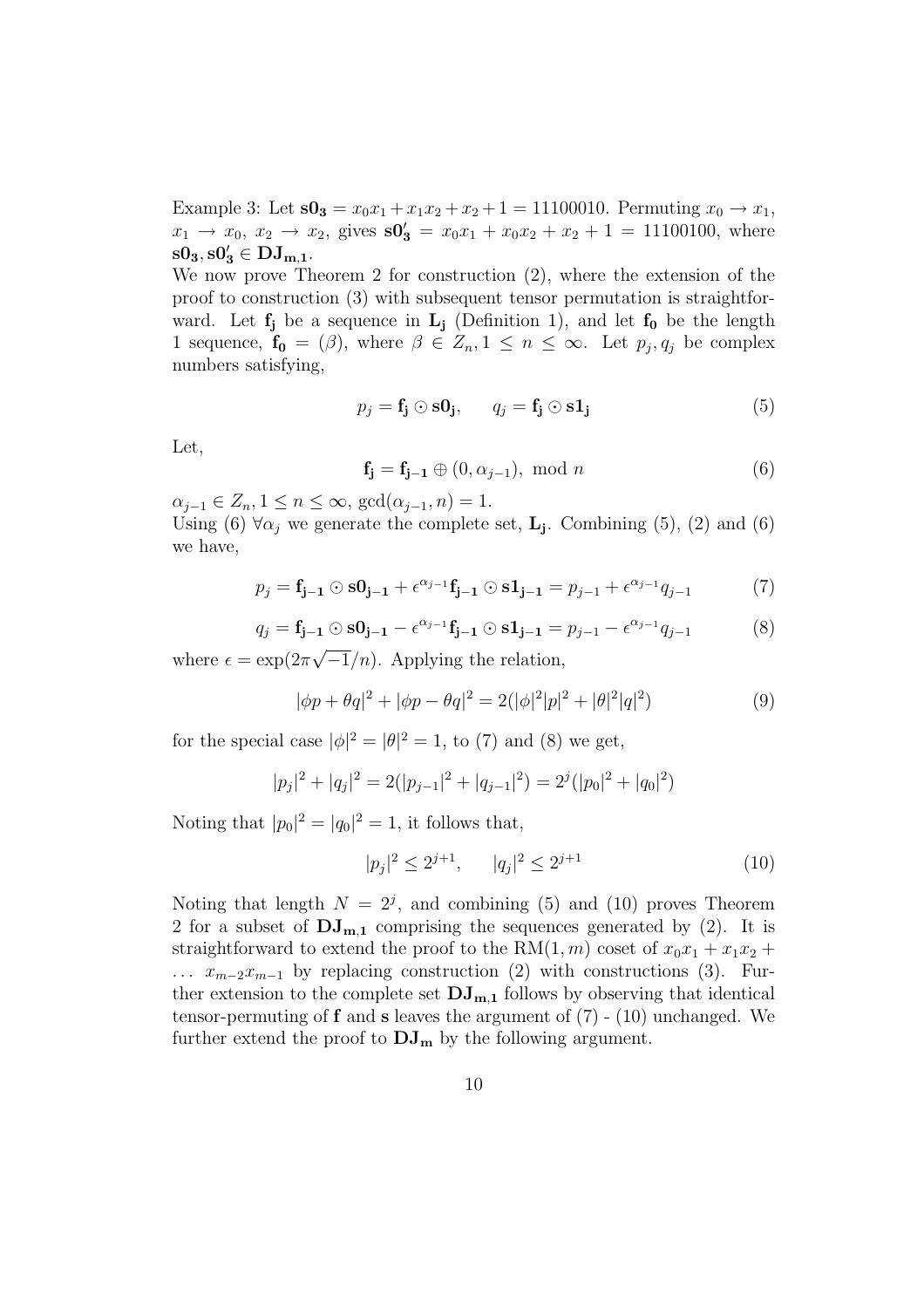Let **R** be the set of all linear functions in m binary variables with output to  $Z_{2^{\infty}}$  but not to  $Z_2$ . Then,

$$
\mathbf{DJ_m} = \mathbf{DJ_{m,1}} \cup (\mathbf{DJ_{m,1}} + \mathbf{R})
$$

Then the orthogonality between  $\mathbf{DJ}_{\mathbf{m}}$  and  $\mathbf{L}_{\mathbf{m}}$  is given by,

 $\mathbf{DJ_m} \odot \mathbf{L_m} = {\mathbf{DJ_{m,1}} \odot \mathbf{L_m},(\mathbf{DJ_{m,1}} + \mathbf{R}) \odot \mathbf{L_m}}$ 

But  $L_m$  includes **R** and  $L_m = L_m + R$ . Therefore,

$$
(\mathbf{DJ_{m,1}} + \mathbf{R}) \odot \mathbf{L_m} = (\mathbf{DJ_{m,1}} + \mathbf{R}) \odot (\mathbf{L_m} + \mathbf{R}) = \mathbf{DJ_{m,1}} \odot \mathbf{L_m}
$$

П

## 4 Transform Families With Rows From  $L_m$

**Corollary 1** Theorem 2 implies that sequences from  $DJ_m$  have an (Almost) flat spectrum under all  $2^m \times 2^m$  transforms with rows taken from  $\mathbf{L}_{\mathbf{m}}$ . In particular they have a  $PAPR \leq 2.0$  under all LUUTs.

This section highlights two important LUUT sub-classes, firstly the onedimensional Consta-Discrete Fourier Transforms (CDFTs), and secondly the m-dimensional Constahadamard Transforms (CHTs). We show that CHTs partition  $\mathbf{L}_{\mathbf{m}}$  into disjoint groups of  $2^m$  sequences per matrix. An  $N \times N$ Consta-DFT (CDFT) matrix has rows from  $F1$  and is defined over  $Z_n$  by,

$$
\left(\begin{array}{cccccc}\n0 & d & 2d & \dots & (N-1)d \\
0 & d+k & 2(d+k) & \dots & (N-1)(d+k) \\
\vdots & \vdots & \vdots & \ddots & \vdots \\
0 & d+(N-1)k & 2(d+(N-1)k) & \dots & (N-1)(d+(N-1)k)\n\end{array}\right) (11)
$$

 $1 \leq n \leq \infty$ ,  $N|n, k = \frac{n}{N}$  $\frac{n}{N}, d \in Z_k$ ,  $gcd(d, k) = 1$ , (including the case  $d = 0$ ,  $k = 1$ , which is the  $N \times N$  DFT).

A radix-2  $N = 2^m$ -point CHT matrix has rows from  $\mathbf{L}_{\mathbf{m}}$  over  $Z_n$  and is defined by the m-fold tensor sum of CHT kernels,

$$
\begin{pmatrix}\n0 & \delta_0 & \delta_1 \\
0 & \delta_0 + \frac{n}{2}\n\end{pmatrix}\n\oplus\n\begin{pmatrix}\n0 & \delta_1 & \delta_1 \\
0 & \delta_1 + \frac{n}{2}\n\end{pmatrix}\n\oplus \dots \oplus\n\begin{pmatrix}\n0 & \delta_{m-1} & \delta_{m-1} \\
0 & \delta_{m-1} + \frac{n}{2}\n\end{pmatrix}
$$
\n
$$
= \oplus_{i=0}^{m-1} \begin{pmatrix}\n0 & \delta_i & \delta_i \\
0 & \delta_i + \frac{n}{2}\n\end{pmatrix}
$$

 $2 \leq n \leq \infty, n \text{ even}, 0 \leq \delta_i < \frac{n}{2}$  $\frac{n}{2} \gcd(\delta_i, \frac{n}{2})$  $\binom{n}{2} = 1$ , (including the case  $\delta_i = 0$ ,  $n = 2$ ). The rows of **A** and **A'** are disjoint for **A**,  $\mathbf{A}' \in \{2^m \times 2^m\}$  CHT matrices },  $A \neq A'$ , and the rows of all CHT matrices cover all members of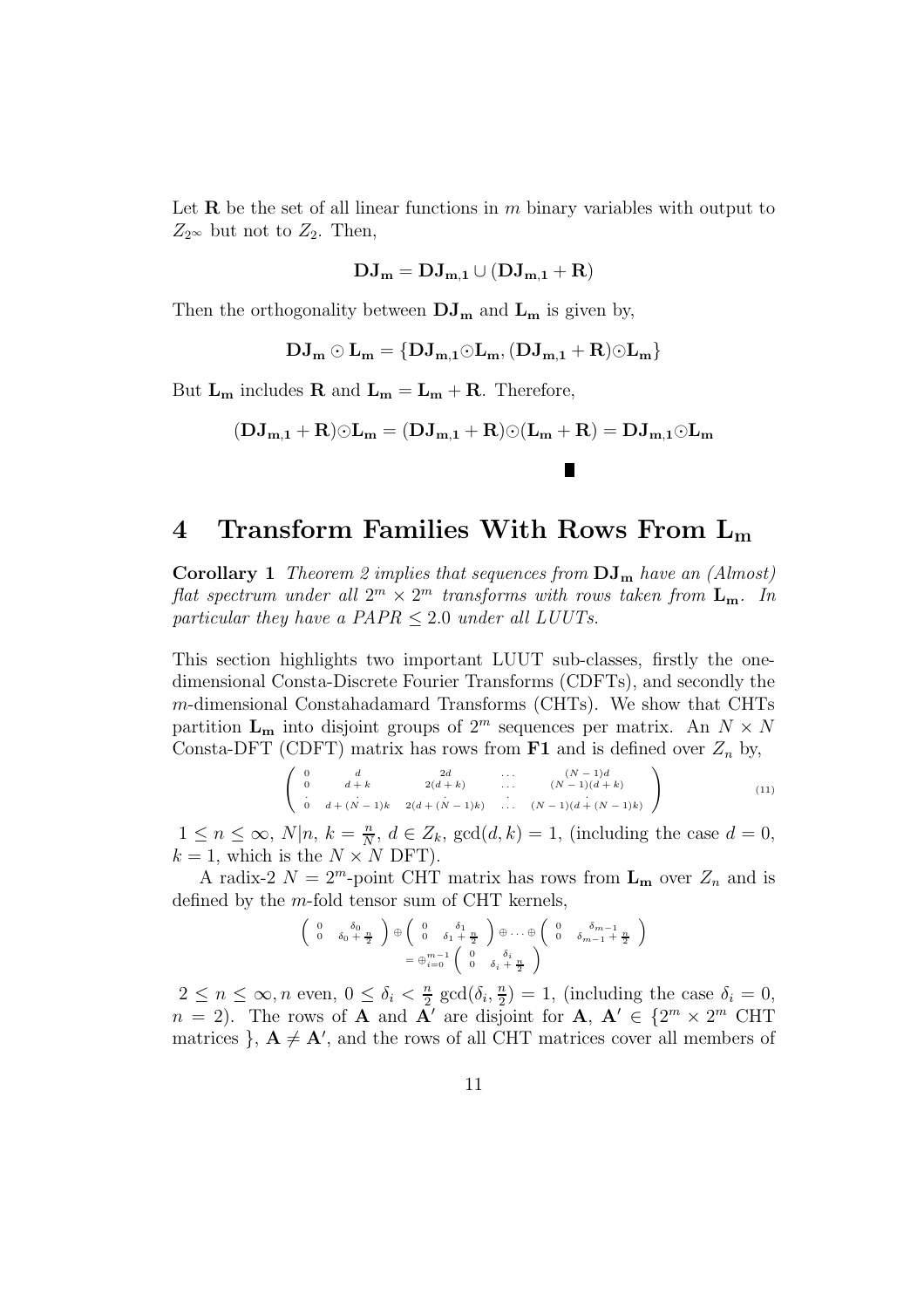**L<sub>m</sub>**. The Hadamard Transform (HT) is  $\oplus^m$ **H**, where **H** =  $\begin{pmatrix} 0 & 0 \\ 0 & 1 \end{pmatrix}$  over  $Z_2$ , and the Negahadamard Transform (NHT) is  $\bigoplus^m \mathbb{N}$ , where  $\mathbb{N} = \begin{pmatrix} 0 & 1 \\ 0 & 3 \end{pmatrix}$  over  $Z_4$ . Both HT and NHT originate from a subclass of CHTs whose rows are from  $\mathbf{Fm}_{m}$ , i.e. where all  $\delta$ 's are the same. Previous papers have focussed on proving Theorem 2 for the subset  $F1_m$  of  $L_m$ , in other words showing that  $DJ_{m}$  has a PAPR  $\leq$  2.0 under all CDFTs <sup>3</sup>. A new contribution of this paper is that we have proved Theorem 2 for all of  $L_m$ . In other words, we have shown that  $DJ_m$  has a PAPR  $\leq 2.0$  under all LUUTs, including all CHTs and CDFTs.

### 4.1 The (Almost) Constabent Properties of  $\rm{DJ}_{m}$

**Definition 10** [23] A length  $2^m$  sequence, s, is Bent, Negabent, Constabent, if it has a PAPR = 1.0 under the HT, NHT, and CHT, respectively. It is (Almost) Bent, (Almost) Negabent, (Almost) Constabent, if it has a PAPR  $\leq$  2.0 under the HT, NHT, and CHT, respectively.

From Theorem 2,  $\mathbf{DJ_m}$  is (Almost) Constabent. More particularly,

**Theorem 3** [23]  $DJ_{m,1}$  is Bent for m even, and (Almost) Bent, with PAPR  $= 2.0$ , for m odd.

**Theorem 4** [23]  $DJ_{m,1}$  is Negabent for  $m \neq 2 \mod 3$ , and (Almost) Negabent, with  $PAPR = 2.0$ , for  $m = 2 \mod 3$ .

**Corollary 2** [23]  $DJ_{m,1}$  is Bent and Negabent for m even,  $m \neq 2 \mod 3$ .

**Proof of Theorem 3:** The restriction to rows of the HT constrain  $\alpha_{i-1}$ to be 0 and 1 over  $Z_2$  in (6), (7), and (8). We are left with the recurrence relationship,

$$
p_j = p_{j-1} + q_{j-1}, \qquad q_j = p_{j-1} - q_{j-1}
$$

Self-substitution gives  $p_j = 2p_{j-2}, q_j = 2q_{j-2}.$  With  $p_0 = 1, q_0 = -1$  we get  $p_1 = 0$ ,  $q_1 = 2$ , and  $p_j = 2^{\lfloor \frac{j}{2} \rfloor} p_j \mod 2$ ,  $q_j = 2^{\lfloor \frac{j}{2} \rfloor} q_j \mod 2$ . The HT output for a length  $2<sup>j</sup>$  sequence constructed using (3) comprises elements of magnitude  $|p_j|$  and  $|q_j|$ . The theorem follows by observing that the PAPR is  $\max(\frac{|p_j|^2}{2^j})$  $\frac{|q_j|^2}{2^j}, \frac{|q_j|^2}{2^j}$  $rac{lj|^{-}}{2^{j}}$ 

<sup>&</sup>lt;sup>3</sup>Although the Bent nature of  $\mathbf{DJ_{m,1}}$  has also been noted previously [19, 9].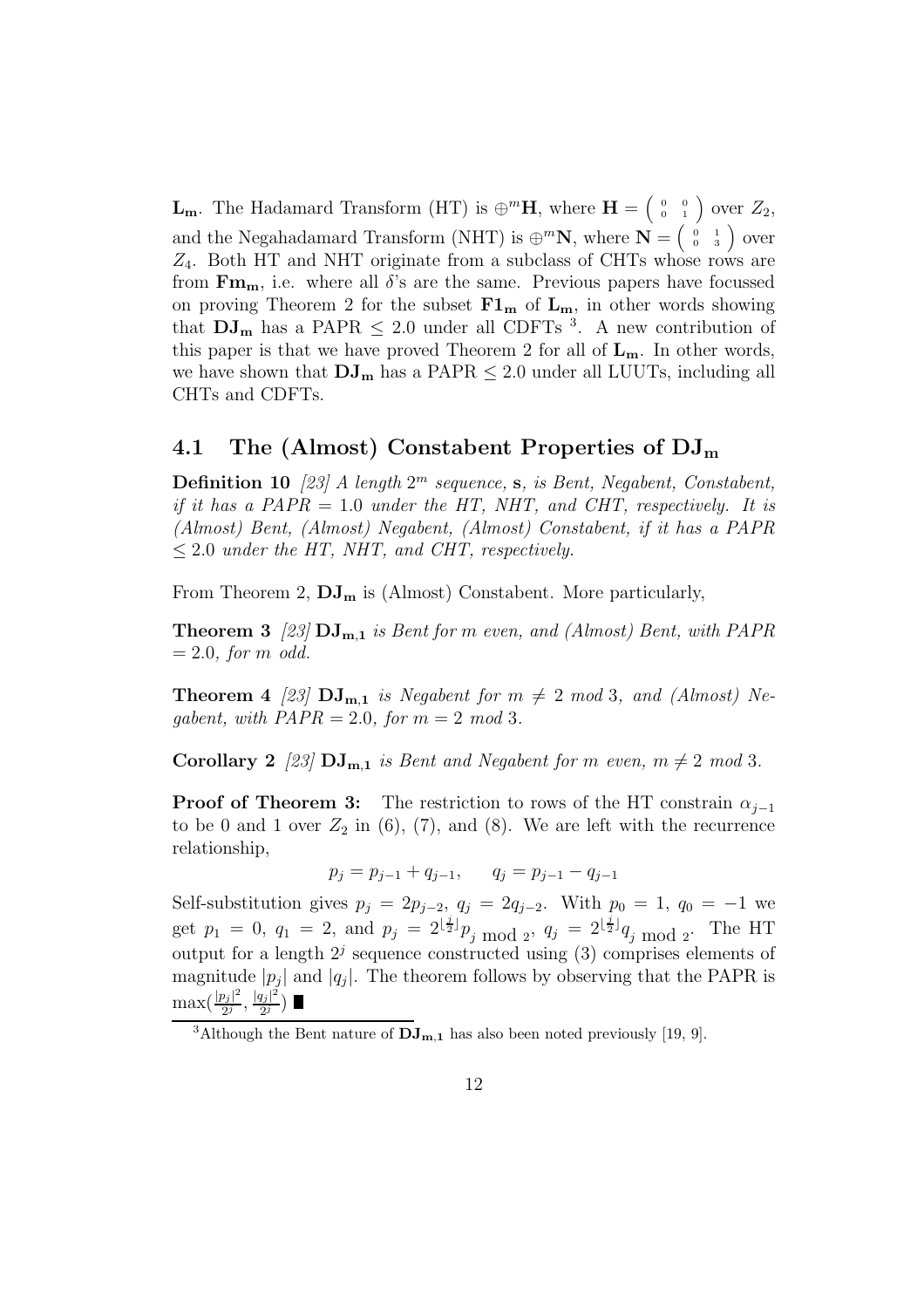**Proof of Theorem 4:** The restriction to rows of the NHT constrain  $\alpha_{i-1}$  to be 1 and 3 over  $Z_4$ , in (6), (7), and (8). We are left with the recurrence relationship,

$$
p_j = p_{j-1} + iq_{j-1}, \qquad q_j = p_{j-1} - iq_{j-1}
$$

where  $i = \sqrt{-1}$ . Self-substitution gives  $p_j = 2(1+i)p_{j-3}$ ,  $q_j = 2(1+i)q_{j-3}$ . With  $p_0 = 1$ ,  $q_0 = -1$  we get  $p_1 = 1 - i$ ,  $q_1 = 1 + i$ ,  $p_2 = 0$ ,  $q_2 = 2(1 + i)$ , and  $p_j = 2(1+i)^{\lfloor \frac{j}{3} \rfloor} p_j \mod_3$ ,  $q_j = 2(1+i)^{\lfloor \frac{j}{3} \rfloor} q_j \mod_3$ . The NHT output for a length  $2^j$  sequence constructed using (3) comprises elements of magnitude  $|p_j|$ and |q<sub>j</sub>|. The theorem follows by observing that the PAPR is  $\max(\frac{|p_j|^2}{2^j})$  $\frac{1}{2^j}$ ,  $\frac{|q_j|^2}{2^j}$  $\frac{lj|}{2^j}\Big)$ 

The orders, 2 and 3, of the normalised recurrence relationships in the proofs of Theorems 3 and 4, respectively, are simply the multiplicative orders of the normalised complex modular versions of the Hadamard and Negahadamard kernel matrices, respectively. In other words, for complex modulated HT,

$$
\left(\frac{1}{\sqrt{2}}\right)^2 \left(\begin{array}{cc} 1 & 1\\ 1 & -1 \end{array}\right)^2 = \left(\begin{array}{cc} 1 & 0\\ 0 & 1 \end{array}\right)
$$

and, for complex modulated NHT,

$$
\left(\frac{1}{\sqrt{2}}\right)^3 \left(\begin{array}{cc} 1 & i \\ 1 & -i \end{array}\right)^3 = \frac{1+i}{\sqrt{2}} \left(\begin{array}{cc} 1 & 0 \\ 0 & 1 \end{array}\right)
$$

where  $i = \sqrt{-1}$ . The full order of the NHT is 24, to eliminate the complex scalar rotation. This analysis of PAPR 'orders' as  $j$  increases is related to the analysis of [3] regarding the change in Rudin-Shapiro sequence weight as length increases. Table 1 shows some PAPRs for  $\mathbf{DJ}_{m,1}$  for small values of m using the HT and NHT. The HT results relate to the binary Covering Radius

Table 1: PAPRs for Binary GDJ Complementary Sequences Using the HT and NHT

|                                                    | 10 1 2 3 4 5 6 7 8 |  |  |  |  |  |
|----------------------------------------------------|--------------------|--|--|--|--|--|
| HT PAPR   1.0 2.0 1.0 2.0 1.0 2.0 1.0 2.0 1.0 2.0  |                    |  |  |  |  |  |
| NHT PAPR   1.0 1.0 2.0 1.0 1.0 2.0 1.0 1.0 2.0 1.0 |                    |  |  |  |  |  |

problem for  $RM(1, m)$  which seeks to determine the maximum Hamming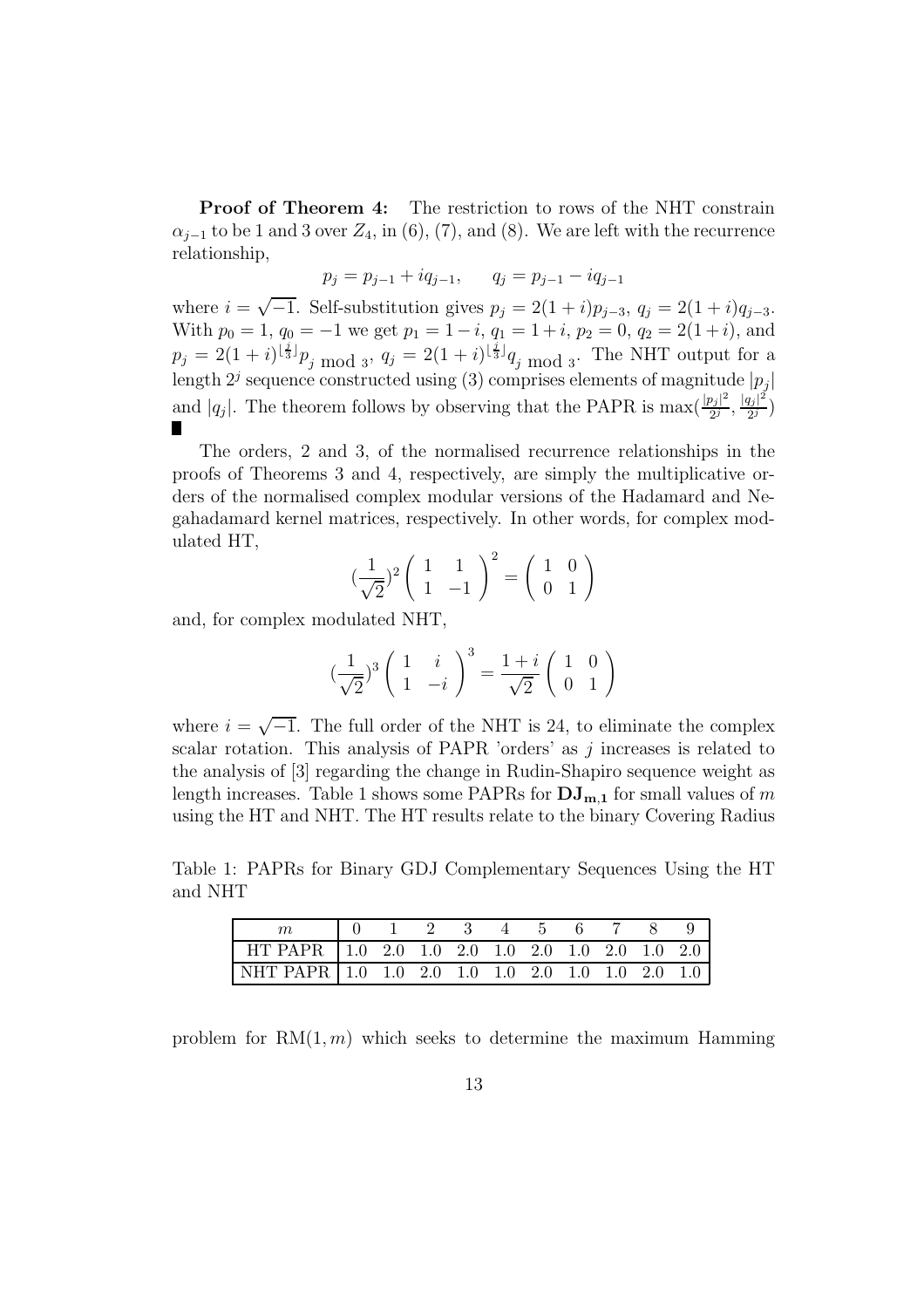distance, d, a length  $2^m$  binary vector can be from RM $(1, m)$  [15, 20, 6]. For m even,  $d = 2^{m-1} - 2^{\frac{m-2}{2}}$ . For  $m = 3, 5, 7, d = 2^{m-1} - 2^{\frac{m-1}{2}}$ . For  $m = 9, 11, 13, d$  is known to satisfy  $2^{m-1} - 2^{\frac{m-1}{2}} \le d \le 2^{m-1} - 2^{\frac{m-2}{2}}$ , and for odd  $m \ge 15$  d is known to satisfy  $2^{m-1} - 2^{\frac{m-1}{2}} < d \le 2^{m-1} - 2^{\frac{m-2}{2}}$ . The PAPR of a binary sequence under the HT is related to d by,

$$
PAPR = \frac{4(2^{m-1} - d)^2}{2^m}
$$

Therefore, in the terminology of this paper, the best possible PAPR of a binary sequence under the HT is 1.0 for m even, 2.0 for  $m = 3, 5, 7, 1.0 \le$ PAPR  $\leq 2.0$  for  $m = 9, 11, 13$ , and  $1.0 \leq$  PAPR  $\lt 2.0$  for odd  $m \geq 15$ . Therefore the set  $\mathbf{DJ}_{m,1}$  is optimally distant from  $RM(1,m)$  for all even m and odd  $m < 9$ , maybe optimally distant from  $RM(1, m)$  for  $m = 9, 11, 13$ , and near-optimally distant from RM $(1, m)$  for odd  $m \ge 15$ .

A sequence which is (Almost) Orthogonal to, say,  $F1_m$  is not always (Almost) Orthogonal to  $\mathbf{Fm}_{m}$ , and vice versa. For instance, there are 64 binary sequences of length 8 which are (Almost) Orthogonal to  $F1_m$ . However, only 48 of these sequences are (Almost) Orthogonal to  $\mathbf{Fm}_{m}$ , and these form the set  $DJ_{3,1}$ . The other 16 sequences, namely,

00001101, 00011010, 01001111, 01011000, 10100111, 10110000, 11100101, 11110010, 00010110, 00111101, 01000011, 01101000, 10010111, 10111100, 11000010, 11101001,

have, for instance, a PAPR of 4.5 under the HT, and a PAPR of 2.5 under the NHT.

The results relating to the HT spectra of  $\mathrm{DJ}_{m,1}$  and the associated construction of  $DJ_{m,1}$  have also recently been described in Theorems 4 and 5 of [5], (although not in the context of CS or the Rudin-Shapiro construction). We have further shown the (Almost) Negabent and (Almost) Constabent properties of such sequences, and the generalisation of the construction to  $Z_{2^h}$ . We have also shown the equivalence of these sequences to the (onedimensional) GDJ CS, and their (Almost) Orthogonality to all unimodular linear functions.

### 4.2 Partitioning  $L_m$  Using CHTs

It will now be explained by example how the set of CHTs can partition  $L_m$ space, and how to test for  $Z_n$ -linearity. Consider, as an example, the set of matrices whose rows cover all  $Z_4$ -linear functions. The rows of HT and NHT comprise only a subset of the complete set of  $Z_4$ -linear functions. There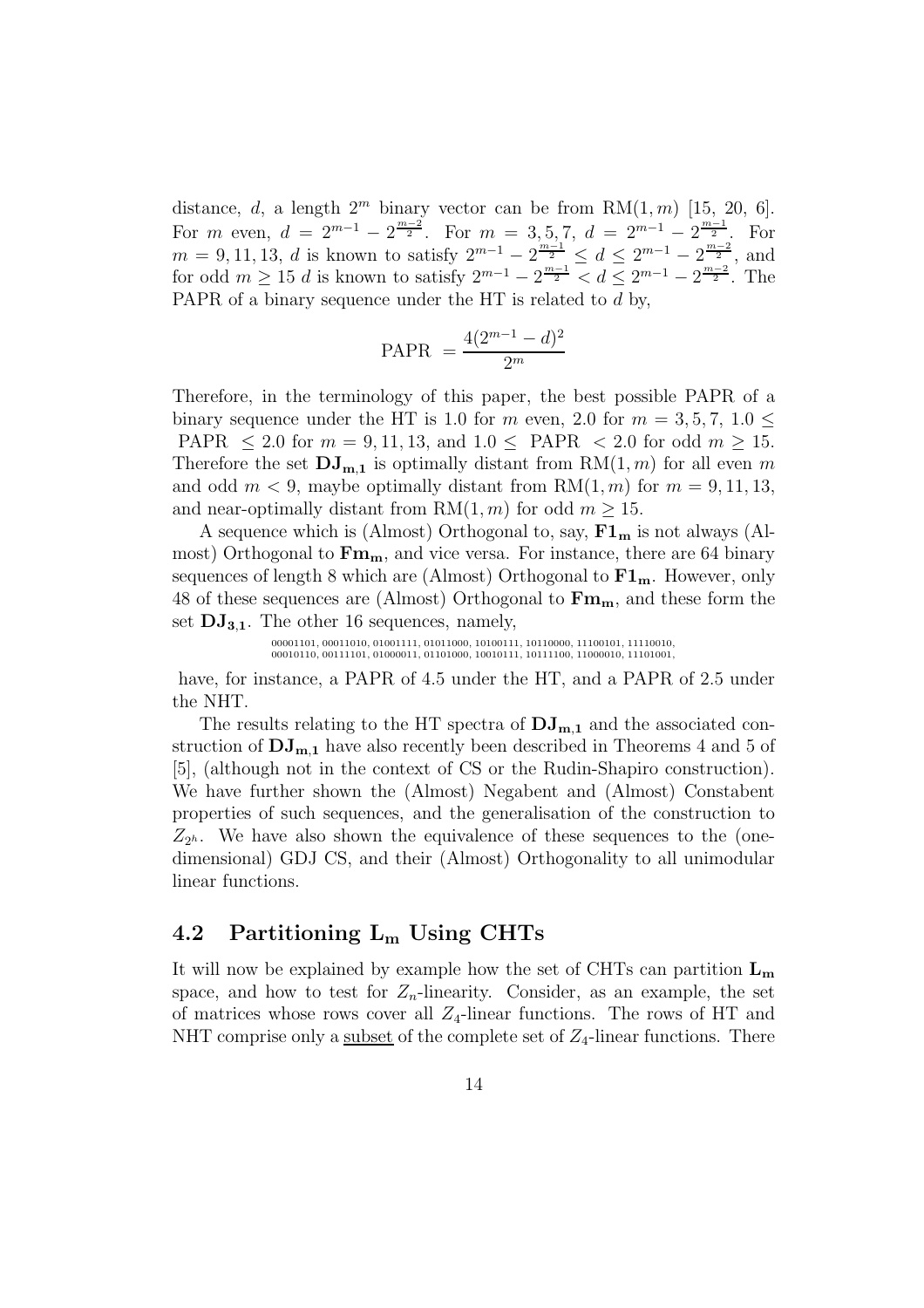are, in total,  $4^m$   $Z_4$ -linear functions (ignoring constant integer offsets,  $\beta$ ) and the rows of the HT and NHT each comprise  $2<sup>m</sup>$  of these  $Z_4$ -linear functions. The complete set of  $Z_4$ -linear functions can be covered by the rows of all  $2^m$ tensor sum combinations of H and N. For instance, for  $m = 3$  we cover all  $Z_4$ -linear functions by using the following 8 transform matrices:

$$
H \oplus H \oplus H, \quad H \oplus H \oplus N, \quad H \oplus N \oplus H, \quad H \oplus N \oplus N,
$$

$$
N \oplus H \oplus H, \quad N \oplus H \oplus N, \quad N \oplus N \oplus H, \quad N \oplus N \oplus N
$$

where  $H =$  $\begin{pmatrix} 0 & 0 \\ 0 & 0 \end{pmatrix}$ 0 2  $\setminus$ and  $N =$  $\begin{pmatrix} 0 & 1 \end{pmatrix}$ 0 3  $\setminus$ , both over  $Z_4$ .

For instance, the rows of  $N \oplus H \oplus N$  are the 8 linear functions  $\{1,3\}x_0+$  $\{0,2\}x_1 + \{1,3\}x_2$  over  $Z_4$ .

Although  $DJ_{m,1}$  can be both Bent and Negabent, it is never  $Z_4$ -Bent (i.e.  $\mathbf{DJ}_{m,1}$  cannot have a PAPR = 1.0 under all  $Z_4$ -linear transforms). For example, Table 2 shows the PAPR of  $DJ_{4,1}$  under all 16 tensor sum combinations of H and N, where  $N \oplus H \oplus N \oplus N$  is represented by NHNN, and so on. Table 2 shows that, although  $DJ_{4,1}$  is Bent ( $HHHH$ ) and Ne-

Table 2: PAPRs for Length-16 Binary GDJ Complementary Sequences Using all  $Z_4$ -Linear Transforms

| Transform   HHHH HHHN HHNH HHNN |     |     |                     |     |
|---------------------------------|-----|-----|---------------------|-----|
| PAPR                            | 1.0 | 1.0 | 1.0                 | 2.0 |
| Transform I                     |     |     | HNHH HNHN HNNH HNNN |     |
| <b>PAPR</b>                     | 1.0 | 1.0 | 1.0                 | 2.0 |
| Transform   NHHH NHHN NHNH NHNN |     |     |                     |     |
| <b>PAPR</b>                     | 1.0 | 2.0 | 1.0                 | 10  |
| Transform NNHH NNHN NNNH NNNN   |     |     |                     |     |
| PAPR.                           | 2.0 | 10  | 20                  |     |

gabent (NNNN), it is not  $Z_4$ -Bent. For instance, it has a PAPR = 2.0 using HHNN.

We cover all  $Z_n$ -linear functions for any even n in a similar way (odd n is included as a subset of  $Z_{2n}$ -linear functions). In general the matrix partitions are the  $(\frac{n}{2})^m$  different tensor sum combinations of appropriate CHT kernels. 2 For example, when  $n = 6$  we use three CHTs,  $H =$  $\begin{pmatrix} 0 & 0 \\ 0 & 0 \end{pmatrix}$ 0 3  $\setminus$  $, S =$  $\begin{pmatrix} 0 & 1 \end{pmatrix}$ 0 4  $\setminus$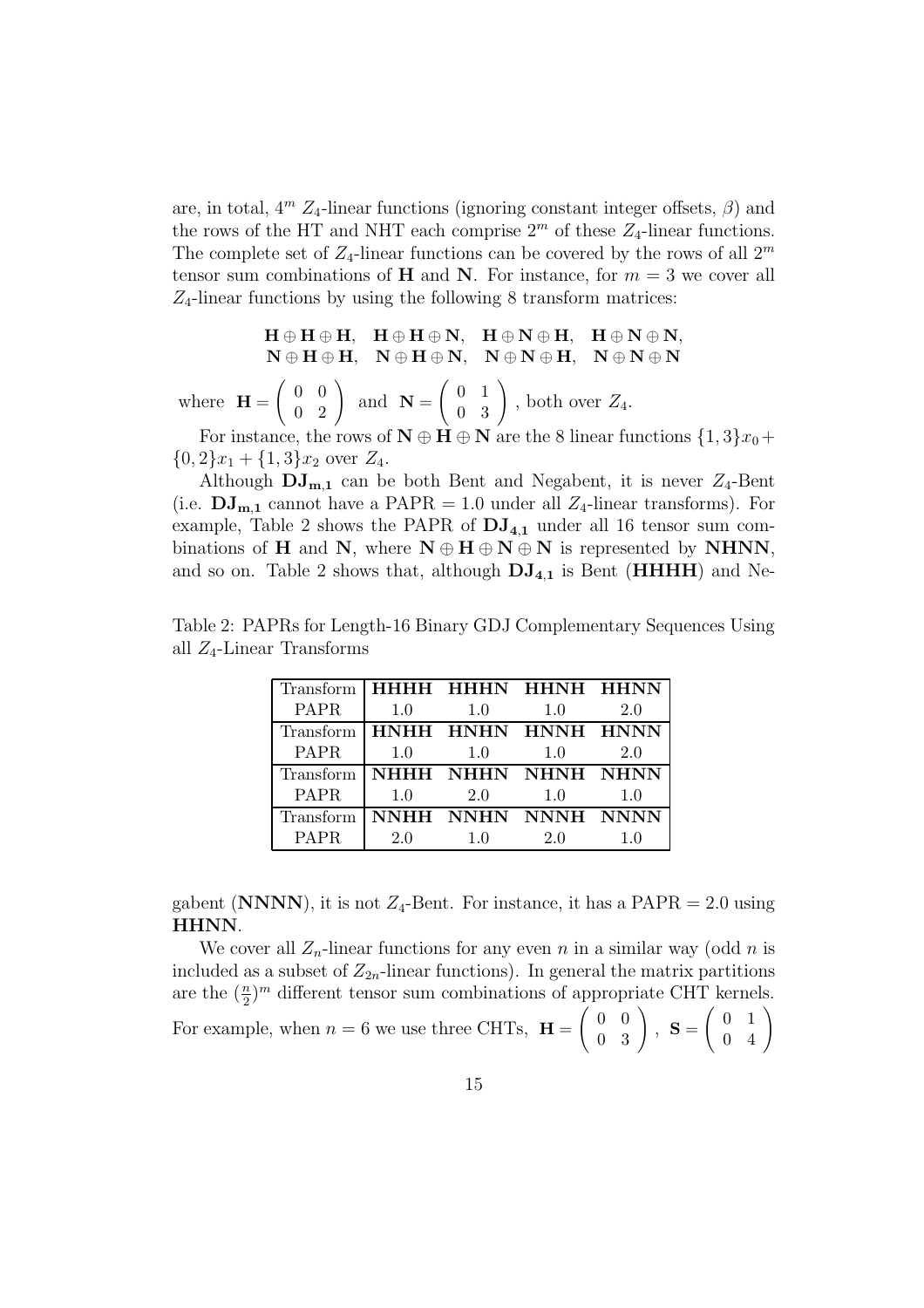, and  $\mathbf{T} =$  $\begin{pmatrix} 0 & 2 \end{pmatrix}$ 0 5  $\setminus$ over  $Z_6$ . For  $m = 2$  we can test the  $Z_6$ -linearity of s using 9 transforms, **HH,HS,HT,SH,SS,ST,TH,TS,TT**. It is evident from the above discussion that each member of  $L_m$  occurs as a row of one of these matrix partitions.

## 5 Complementary Sets

[9, 26] also present constructions for Complementary Sets of unimodular sequences over  $Z_{2^h}$  with PAPR  $\leq 2^v$ , for some  $v > 1$ . In each case we can show that these sequences have a PAPR  $\leq 2^v$  under all LUUTs by use of Rudin-Shapiro-type equations. For instance, the relation,

$$
|p+q+r+s|^2 + |p-q+r-s|^2 + |p+q-r-s|^2
$$
  
+|p-q-r+s|^2 = 4(|p|^2 + |q|^2 + |r|^2 + |s|^2)

can be used to construct complementary sets of four sequences with PAPR ≤ 4.0 under all unimodular linear functions. [9, 26] have highlighted the one-dimensional spectral properties of these sequences. Theorem 6 of [5] has further highlighted the HT spectral properties of these sequences. The extension to larger sets of sequences, defined by further Rudin-Shapiro-type (orthogonal) equations is straightforward, but we leave the full investigation of the properties of these sequences to further work, leaving this paper to concentrate just on sequence pair constructions.

## 6 Seeded Extensions of  $DJ_m$

 $DJ_m$  is recursively constructed using the initial length 1 CS pair,  $sO_0$  = (0) and  $s1_0 = (1)$ .  $DJ_m$  is (Almost) Orthogonal to  $L_m$  precisely because  $|\mathbf{f} \odot \mathbf{s0_0}|^2 + |\mathbf{f} \odot \mathbf{s1_0}|^2 = 2.0, \forall \mathbf{f} \in \mathbf{L_0}$ . We can, instead, take any pair of length-t starting sequences  $s0_0$  and  $s1_0$ , such that,

$$
|\mathbf{f} \odot \mathbf{s} \mathbf{0}_0|^2 + |\mathbf{f} \odot \mathbf{s} \mathbf{1}_0|^2 \le vt, \quad \forall \mathbf{f} \in \mathbf{E}_0 \tag{12}
$$

where  $\mathbf{E_0}$  is any desired set of length-t sequences, and v is a real value ≥ 2.0. Applying Rudin-Shapiro to these starting sequences then constructs a sequence family with PAPR  $\leq v$ .

Example 4. There are twelve entries in Table 8 which refer to an infinite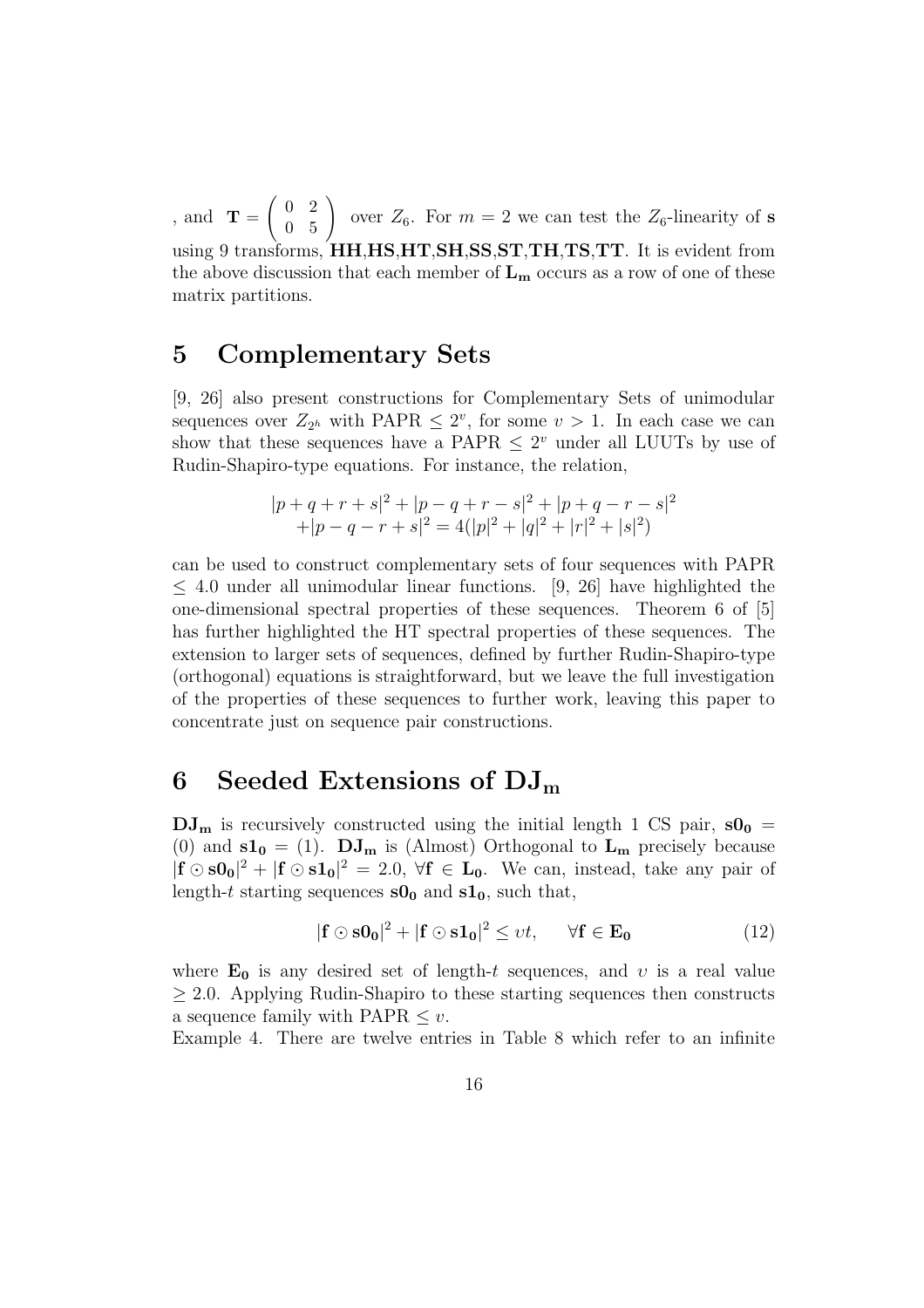sequence family called  $_{12}\Gamma^{1,1}$  where each sequence in the family has a PAPR  $\leq v = 2.9425$  under all CDFTs. For Tables 4 to 12  $\mathbf{E_0} = \mathbf{F1_3}$ . The notation and construction will become clearer as this section progresses but we first show why  $_{12}\Gamma^{1,1}$  ensures a PAPR  $\leq v = 2.9425$  under all CDFTs. For example, the first entry for  $_{12}\Gamma^{1,1}$  in Table 8 describes a 'seed' with form,

$$
\Theta = \tau pqr + \tau(pr+p+r) + pq + pr + q + r
$$

Fixing the 'glue' variable,  $\tau$ , to 0 and 1, respectively, splits the seed into a pair of sequences,

$$
s_0 = pq + pr + q + r
$$
 and  $s_1 = pqr + pq + p + q$ 

We can then, for instance, assign  $p = x_0, q = x_1, r = x_2$ , thereby describing two length 8 starting sequences over three variables  $(t = 8)$ . (Note here that, with  $p = x_i, q = x_j, r = x_k$ , we require  $j - i = 1$  and  $k - j = 1$ , which is implied by the 1, 1 superscript of  $_{12}\Gamma^{1,1}$ ). We find that the sum of the power spectra of  $s_0$  and  $s_1$  has a worst-case peak of 2.9425, as required and shown in Fig 2. In this paper we propose the construction of 'seeds' by computer



Figure 2: The Power Spectra of  $s_0 = pq + pr + q + r$  and  $s_1 = pqr + pq + p+q$ 

search for pairs of sequences with a low spectral power sum. The seed is then formed by 'joining' the sequence pair using a 'glue' variable,  $\tau = x_q$ .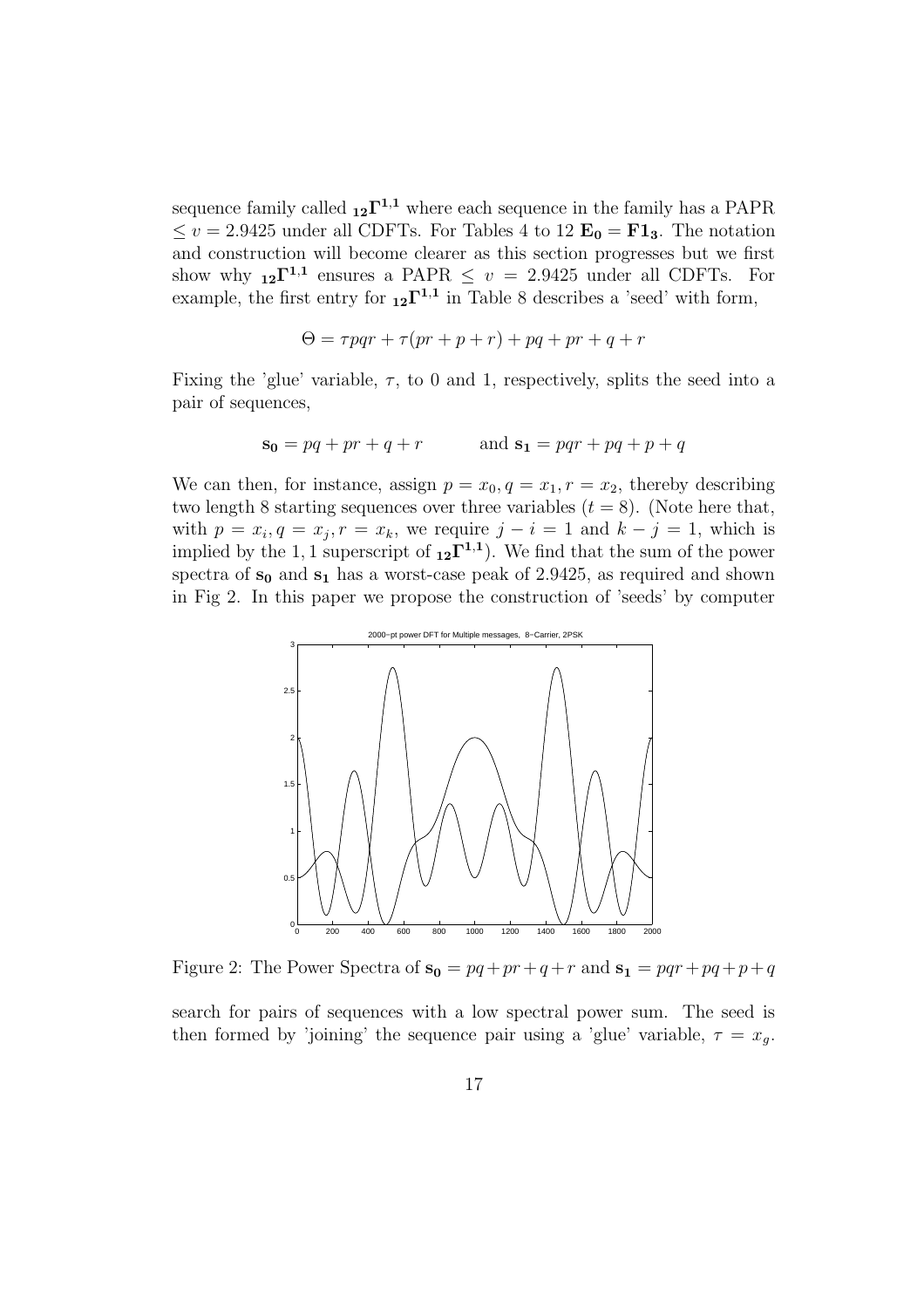Subsequent Rudin-Shapiro extension 'grows' on a quadratic extension which is connected to the seed at the glue variable,  $x<sub>q</sub>$ . We now describe the seed construction more formally.

Let  $t = w2^u$ , w odd. We can therefore define a function for our length t starting sequences using  $u$  binary variables and one  $w$ -state variable,  $y$ . We first define an ordered subset of u integers,  $\mathbf{U} = \{q_0, q_1, \ldots, q_{u-1}\}, \mathbf{U} \subset \mathbf{Z_m},$  $q_i \neq q_k$ ,  $i \neq k$ . We also define  $\mathbf{Z'_m} = \mathbf{Z_m} \wedge \mathbf{U}$ .  $\mathbf{x_U}$  is the set of binary variables  $\{x_{q_0}, x_{q_1}, \ldots, x_{q_{u-1}}\}$  over which, along with y, a starting sequence is described,  $\mathbf{x}_{\mathbf{Z}'_{m}}$  is the set of binary variables  $\{x_0, x_1, \ldots, x_{m-1}\}\big/\mathbf{x}_{\mathbf{U}}\big|$  over which  $\mathbf{DJ}_{m-u,h}$  is described, and  $\mathbf{x}_{\mathbf{Z}_m} = \mathbf{x}_{\mathbf{U}} \cup \mathbf{x}_{\mathbf{Z}'_m}$ , where  $\mathbf{x}_{\mathbf{Z}_m}$  is a set of m binary variables with output over  $Z_{2^h}$ . **s0**<sub>0</sub> and **s1**<sub>0</sub> are functions of y and  $x_U$ , where y has w states.  $s0_1$  and  $s1_1$  are functions of y,  $x_U$ , and  $x_g, g \in \mathbb{Z}'_{\mathbf{m}}$ . We refer to  $x_g$  as the 'glue' variable. We then identify sets of seed functions  $\Theta(y, \mathbf{x_U}, x_g)$  derived from  $\mathbf{s0_0}, \mathbf{s1_0}$  which satisfy (12) for certain fixed (preferably small) υ. We illustrate the seed construction in Fig 3, further developing the line graph representation of [26]. Each black dot symbolises a function variable. The line between two dots (variables) indicates a quadratic component comprising the variables at either end of the line. For example, a line with four consecutive black dots,  $x_i, x_j, x_k, x_l$ , indicates the quadratic extension  $x_i x_j + x_j x_k + x_k x_l$ .



Figure 3: Seeded  $DJ_{m}$ 

**Theorem 5** The length  $t2^{m-u} = w2^m$  sequence family  $\Gamma(y, \mathbf{x}_{\mathbf{Z_m}}) = \Theta(y, \mathbf{x_U}, x_g) +$  $\mathbf{DJ}_{\mathbf{m}-\mathbf{u}}(\mathbf{x}_{\mathbf{Z}'_{\mathbf{m}}})$  has a correlation  $\leq \sqrt{vt2^{m-u}}$  with the length  $t2^{m-u}$  sequence set  $\mathbf{E_0} \oplus \mathbf{L_{m-u}}$ , where v is given by (12), and  $g \in \mathbf{Z'_m}$ .

**Proof:** Similar to the proof for Theorem 2, but now  $|p_0|^2 + |q_0|^2 \le vt$ , and the starting sequence pairs are length  $t$ , not 1.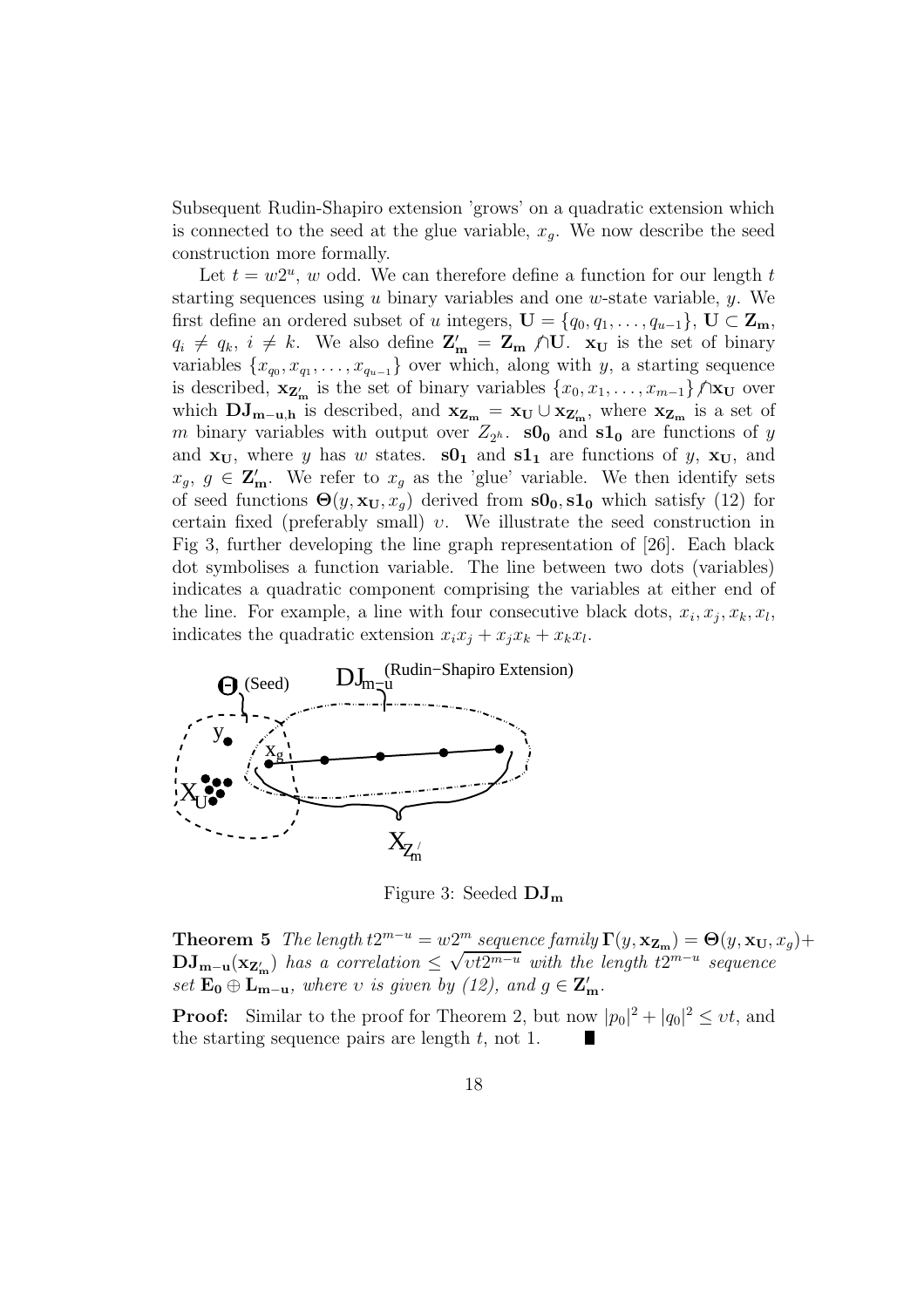Theorem 5 allows us to construct favourable 'tensor cosets'  $^4$  of  $\rm{DJ}_{m}$  by first identifying a starting pair of sequences with desirable correlation properties, i.e. a pair which satisfy (12) for small v, and where  $E_0$  may be, say,  $F1_u$ ,  $\mathbf{Fm}_{\mathbf{u}}, \mathbf{L}_{\mathbf{u}},$  or something else. We don't consider  $\Theta$  which are, themselves, line graph extensions of smaller seeds,  $\Theta'$ , i.e.  $\Theta$  satisfying the following degenerate form are forbidden:  $\Theta(y, \mathbf{x_U}, x_g) = \Theta'(y, \mathbf{x_{U'}}, x_a) + x_a x_b + x_b x_c +$  $\dots + x_q x_g$ , for some  $a, b, c, \dots, q, g \notin U'$  but  $\in U$ . For each algebraic form  $\Theta$ , we can identify certain tensor symmetry operations on  $x_U$  which leave PAPR invariant. The specific symmetry depends on the choice of  $E_0$ .

**Lemma 1** If  $\mathbf{E_0} = \mathbf{Fm_u}$  the PAPR associated with Rudin-Shapiro extensions of a specific  $\Theta(y, \mathbf{x_U}, x_g)$  is invariant for all possible choices and orderings of **U** where  $|\mathbf{U}| = u$  is fixed.

**Proof:** From Definition 4, each tensor component of  $f \in \mathbf{Fm}_{m}$  is of the form,  $(0, \delta + c)$ , so swapping  $x_i$  with  $x_k$  simply swaps  $(0, \delta + c)$  with  $(0, \delta + c')$  to give another function,  $f' \in \mathbf{Fm}_{m}$ .

We now give a few example constructions which all follow from Theorem 5, coupled with Theorems 3 and 4.

Corollary 3<sup>5</sup> Let  $s0_0(x_U)$  and  $s1_0(x_U)$  be any two length  $t = 2^u$  Bent Functions in u binary variables with output over  $Z_2$ , where u is even. Then  $\Gamma(\mathbf{x}_{\mathbf{Z}_{\mathbf{m}}})$  comprises (Almost) Bent functions, and when  $h = 1$ , comprises Bent functions for  $m - u$  even and functions with  $PAPR = 2.0$  under the HT for  $m - u$  odd.

Example 5: Let  $s0_0(x_U) = x_0x_1 + x_1x_2 + x_2x_3$ ,  $s1_0(x_U) = x_0x_1 + x_0x_2 + x_2x_3$ with output over  $Z_2$ .  $\mathbf{s0}_0$ ,  $\mathbf{s1}_0$  are in  $\mathbf{DJ}_{4,1}$  so both are Bent. However they do not form a complementary pair. By  $j = m - u$  applications of (4) with output over  $Z_{2^h}$  and with tensor permutation we can use these two sequences to generate the (Almost) Bent family,

 $\Gamma(\mathbf{x_{Z_m}}) = 2^{h-1}(x_g(x_{q_1}x_{q_2} + x_{q_0}x_{q_2}) + x_{q_0}x_{q_1} + x_{q_1}x_{q_2} + x_{q_2}x_{q_3} +$  $\sum_{k=0}^{3} b_k x_{q_k} + 2^{h-1} \sum_{k=0}^{j-1} x_{r_k} x_{r_{k+1}} + \sum_{k=0}^{j-1} c_k x_{r_k} + d$  $\mathbf{D} = \mathbf{\Theta}(\mathbf{x_U}, x_g) + \mathbf{D} \mathbf{J_{j,h}}(\mathbf{x_{Z_m'}})$ where  $\mathbf{U} = \{q_0, q_1, \ldots, q_{u-1}\}, \mathbf{Z'_{m}} = \{r_0, r_1, \ldots, r_{m-u-1}\}, q_i \neq q_k, r_i \neq r_k,$ 

<sup>4</sup>By 'tensor-coset' we do **not** mean the well-known construction  $p(x, y) = q(x) + r(y)$ , which ensures that  $p(x, y)$  is Bent given  $q(x)$  and  $r(y)$  Bent. In contrast, seed constructions of this section are not tensor decomposable.

<sup>5</sup>This corollary has also recently been presented in Theorems 4 and 5 of [5], but not in the context of Rudin-Shapiro constructions.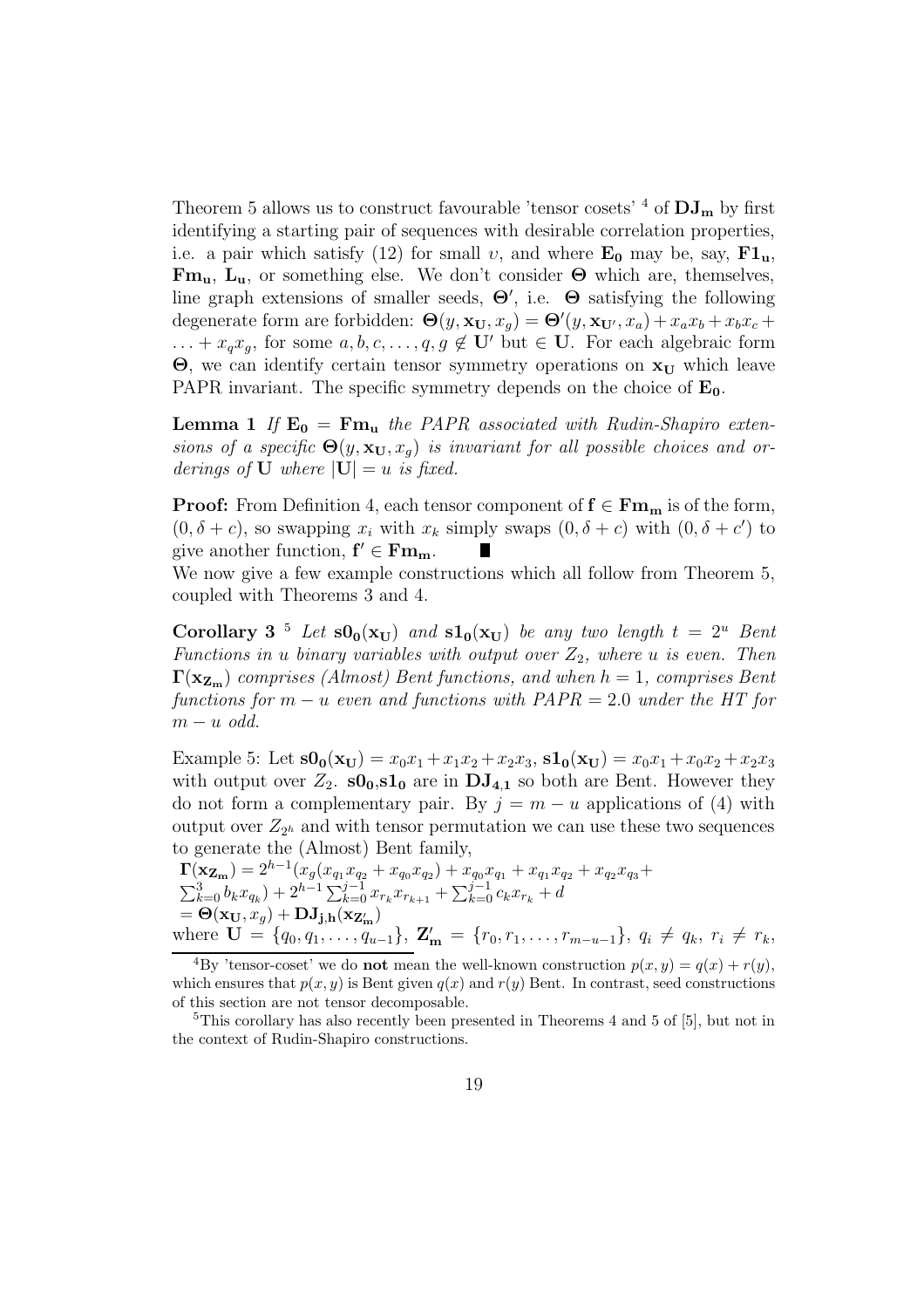$i \neq k, b_k \in Z_2, c_k, d \in Z_{2^h}, g \in \mathbf{Z}'_{\mathbf{m}}$ . The members of  $\mathbf{x}_{\mathbf{Z}_{\mathbf{m}}}$  are binary variables with output over  $Z_{2^h}$ . By Lemma 1 all possible configurations/permutations are achieved by all possible assignments of  $q_i, r_i$  to  $\mathbf{Z}_{\mathbf{m}}$ . For  $h = 1 \Gamma(\mathbf{x}_{\mathbf{Z}_{\mathbf{m}}})$  is Bent for j even, and has a PAPR  $= 2.0$  under the HT for j odd.

**Corollary 4** Let  $\mathbf{s0}_0(x)$  and  $\mathbf{s1}_0(x)$  be any two length  $t = 2^u$  Bent and Negabent Functions in u binary variables with output over  $Z_2$ , where u is even, and  $u \neq 2 \mod 3$ . Then  $\Gamma(\mathbf{x}_{\mathbf{Z}_m})$  comprises (Almost) Bent and (Almost) Negabent functions in  $m = u + j$  binary variables with output over  $Z_{2^h}$  and, when  $h = 1$ , comprises Bent and Negabent functions for  $j = 0$  mod 6.

Example 5 is also an example for Corollary 4.

Corollaries 3 and 4 and a similar one for Negabent sequences allows us to 'seed' many more Bent, Negabent and Bent/Negabent sequences with degree higher than quadratic. Table 3 shows the degrees of Bent, Negabent, and Bent/Negabent functions we can construct using seeds constructed from  $\mathbf{DJ}_{u,1}$ , where the total number of binary variables is m.

Table 3: The Degrees of  $\bf{DJ}_{u,1}$ -Seeded Bent,Negabent,Bent/Negabent Functions With Output Over  $Z_2$ 

| $\boldsymbol{m}$ |  |  |  |  |  |                                                                              |
|------------------|--|--|--|--|--|------------------------------------------------------------------------------|
|                  |  |  |  |  |  |                                                                              |
|                  |  |  |  |  |  |                                                                              |
|                  |  |  |  |  |  |                                                                              |
|                  |  |  |  |  |  | B: Degrees for Bent, N: Degrees for Negabent, B/N: Degrees for Bent/Negabent |

#### 6.1 Families with Low PAPR Under all CDFTs

We now identify, computationally, sets of length-t sequence pairs over  $Z_2$ which, by the application of  $(4)$ , can be used to generate families of length  $N = t2^{m-u}$  sequences over  $Z_{2^h}$  which have a PAPR  $\leq v$  under all length-N CDFTs. In particular we find pairs of length  $t = 2^u$ , and present sets of length  $2^m$  with PAPR  $\leq v \leq 4.0$  in Tables 4 - 12. In [9, 26] constructions are provided for quadratic cosets of  $RM(1, m)$  with PAPR upper bounds  $\leq 2^k$ ,  $k \geq 1$  under all length-N CDFTs. The seeded constructions of this paper further refine these PAPR upper bounds to include non-powers-of-two. We also present low PAPR constructions not covered in [9, 26], including those higher than quadratic.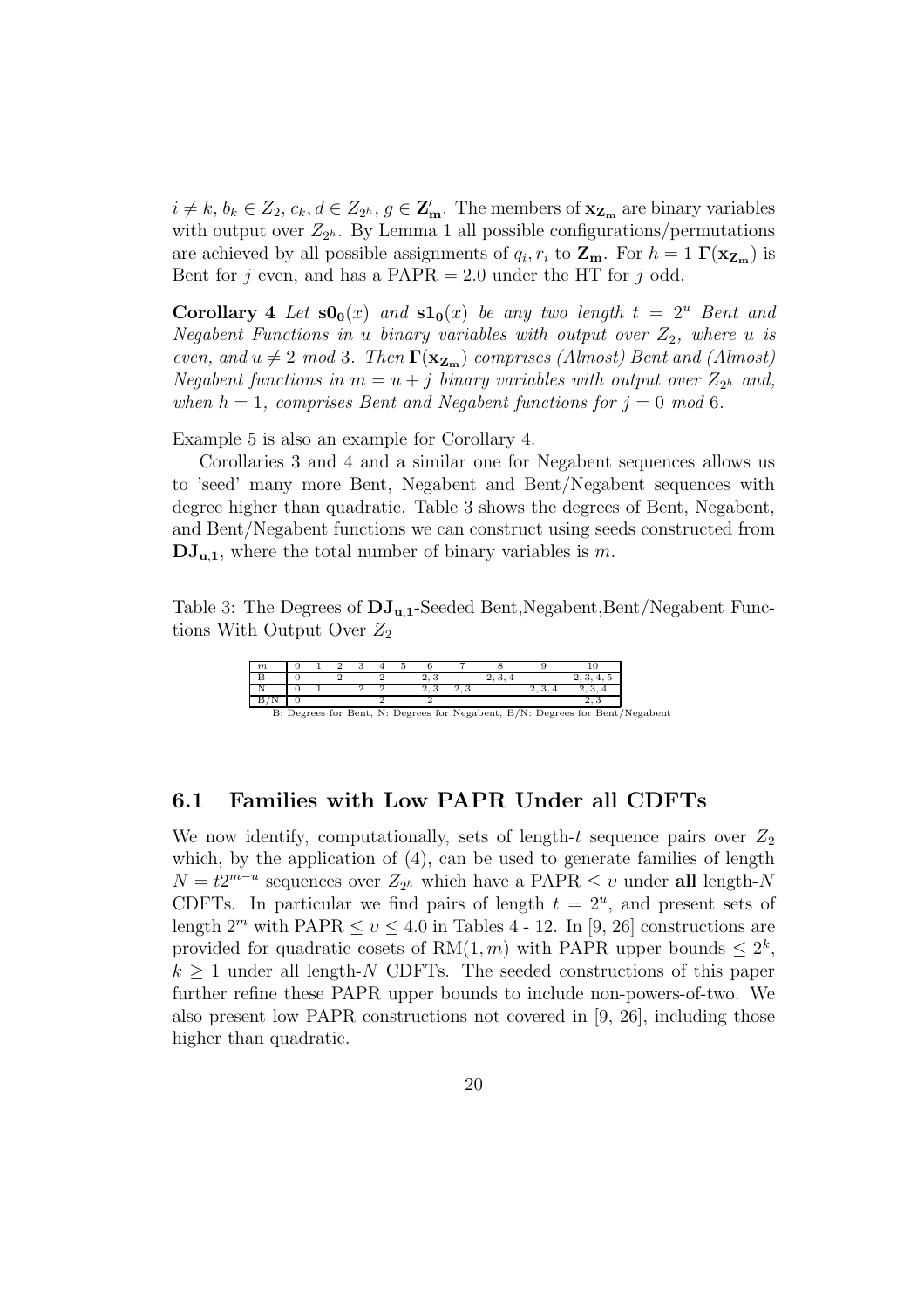**Corollary 5** Let  $s0_0$  and  $s1_0$  be length  $t = 2^u$  binary sequences whose onedimensional continuous Fourier power spectrum sum is found, computationally, to have a maximum = vt. Then the set of length  $2^m$  sequences over  $Z_{2^h}$ , constructed from  $\mathbf{s0}_0$ ,  $\mathbf{s1}_0$ , has a one-dimensional continuous Fourier PAPR  $\leq v$ . Tables 4 - 12 show such sets for  $u = 0, 1, 2, 3$  and  $\mathbf{U} \subset \{0, 1, 2, 3, 4\},\$ for the cases  $v \leq 4.0$ .

For the CHT examples previously discussed all choices and orderings of seed variables left PAPR invariant (Lemma 1). In the case of CDFT PAPR, however, Lemma 1 does not hold. But tensor shifts of variables do leave PAPR invariant. This leads us to modify our definition as follows. U is now the ordered subset of u integers,  $\mathbf{U} = \{z+q_0, z+q_1, \ldots, z+q_{u-1}\}\)$  for integers z,  $q_i$  such that  $\mathbf{U} \subset \mathbf{Z_m}$  and  $q_i < q_{i+1}$ . The following Lemma describes the invariance of CDFT PAPR under tensor shift.

**Lemma 2** If  $\mathbf{E_0} = \mathbf{F1_u}$  then the PAPR associated with Rudin-Shapiro extensions of a specific  $\Theta(y, \mathbf{x_U}, x_q)$  is invariant for all possible shifts of U, i.e. for all possible values of  $z$ , given fixed  $q_i$ .

**Proof:** From Definition 3, each tensor component of  $f \in F1_m$  is of the form,  $(0, 2<sup>i</sup> \delta)$ , so replacing  $x_i$  with  $x_{i+1}$  is equivalent to replacing  $\delta$  with  $\delta/2$ , where the shifted version of **f** is also in  $F1_m$ п

For example, it is found, computationally, that the normalised sum of the power spectrums of  $s0_0 = x_0x_1+x_1+x_0$ , and  $s1_0 = x_0x_1$  under the continuous one-dimensional Fourier Transform has a maximum of 3.5396. Then one seed is  $(x_q+1)(x_0x_1+x_1+x_0)+x_qx_0x_1+b_0x_0+b_1x_1 = x_0x_1+x_q(x_0+x_1)+b_0x_0+b_1x_1$  $b_0, b_1 \in \{0, 1\}$ . Let p be the first element in  $\mathbf{x}_u$  ( $x_0$  in our example), q be the second ( $x_1$  in our example), and  $\tau = x_q$ . One can then find this seed in Table 6 which also represents seeds derived from this seed via Lemma 2. Here is the complete set having  $PAPR \leq 3.5396$ ,

$$
\mathbf{a_a} \mathbf{\Gamma}^1 = \mathbf{a_a} \Theta(\mathbf{x_U}, x_g) + \mathbf{D} \mathbf{J_{m-u,h}}(\mathbf{x_{Z'_m}}), \quad \mathbf{U} = \{z, z+1\}, g \in \mathbf{Z'_m}
$$
  
where  

$$
\mathbf{a_a} \Theta(p, q, \tau) = 2^{h-1}(pq + \tau(q+p) + b_1q + b_0p), \quad b_0, b_1 \in \{0, 1\}
$$

where  $x_i$  outputs over  $Z_{2^h}$ ,  $\forall i$ . The e of  $_e\Gamma^{s_0}$  and  $_e\Theta$  is an arbitrary categorisation label for the specific seed, and the  $s_i$  of  $e^{\sum s_0, s_1, ..., s_{u-2}}$  describe the tensor-shift-invariant pattern of variable indices associated with this seed, where  $s_{i-1} = q_i - q_{i-1}$ . For instance, for our example,  $\mathbf{a_i} \mathbf{\Gamma}^1$ , we could choose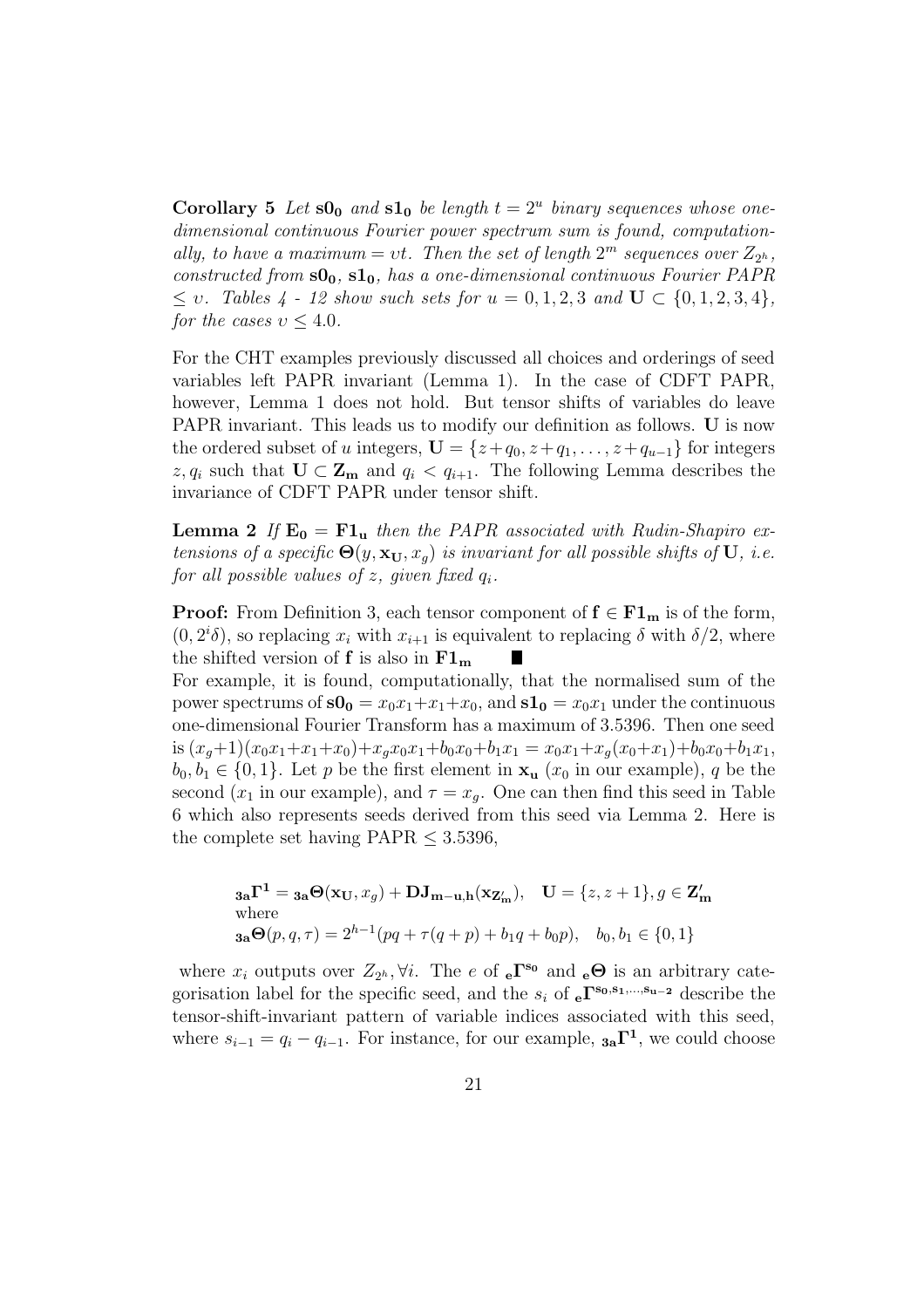$U = \{2, 3\}$ , where the seed is built from the ANF form  $_{3a}\Theta$ , thus the ANF form  $x_2x_3 + x_0(x_3 + x_2) + x_2 + x_0x_4 + x_4x_5 + x_1x_5 + x_1 + 1$  has a PAPR  $\leq$  3.5396, where we have constructed our seed over  $x_2, x_3$ , and  $x_0$ , 'attached' the line graph  $x_1x_5 + x_5x_4 + x_4x_0$  to it, connecting at  $x_q = x_0$ , and added the linear terms  $x_2 + x_1 + 1$ . As another example, the following set has PAPR  $≤ 3.8570,$ 

 $\mathbf{a_3} \mathbf{\Gamma^2} = \mathbf{a_3} \mathbf{\Theta}(\mathbf{x_U}, x_g) + \mathbf{D} \mathbf{J_{m-u,h}}(\mathbf{x_{Z'_m}}), \quad \mathbf{U} = \{z, z+2\}, g \in \mathbf{Z'_m}$ 

 $a_{a} \Gamma^{2}$  has exactly the same algebraic structure as  $a_{a} \Gamma^{1}$ , but  $a_{a} \Theta$  is, instead, constructed over  $x_0, x_2, x_g$ . The sets  $a_n \Gamma^s$  are quadratic sets so, when  $h = 1$ , the union of the sets  $_{3a}\Gamma^s$  with  $DJ_{m,1}$  is a set of binary quadratic forms, so retains minimum Hamming distance of  $2^{m-2}$ . Tables 4 - 12 show  $\Gamma$ -sets using 1,2,3,4-variable seeds with  $PAPR < 4.0$ . We use reversal symmetry to halve the number of inequivalent representatives for some  $\Gamma$  sets, (indicated by 'with R'). Reversal symmetry for functions of binary variables is equivalent to replacing each  $x_i$  with  $x_i + 2^{h-1}$ . Reversal does not change the algebraic degree of the seeds, Θ.

Table 4: Rudin-Shapiro Extensions Using  $u + 1 = 1$ -Variable Seeds (the set  $DJ_{m,h}$ )

| a Ch<br>$\cdot$ $x_{-}$ |    |  |
|-------------------------|----|--|
|                         | ., |  |

Table 5: Rudin-Shapiro Extensions Using  $u + 1 = 2$ -Variable Seeds

| $x_z, x_g$             | 21 |  |
|------------------------|----|--|
| bo $p$                 |    |  |
| $\in \{0, \bar{1}, \}$ |    |  |

 $1\text{F}$  of Table 5 is an alternative derivation for the PAPR  $\leq 4.0$  bound of the complementary set of Section 5. The  $\chi$ -value of each  $\Gamma$ -set, as shown in Tables 4 - 12, is a threshold on or below which a given  $\Gamma$ -set overlaps with other **Γ**-sets, i.e. where Rudin-Shapiro extensions of  $\Theta$  equal Rudin-Shapiro extensions of  $\Theta'$ ,  $\Theta \neq \Theta'$ . Consider a seed extension of the form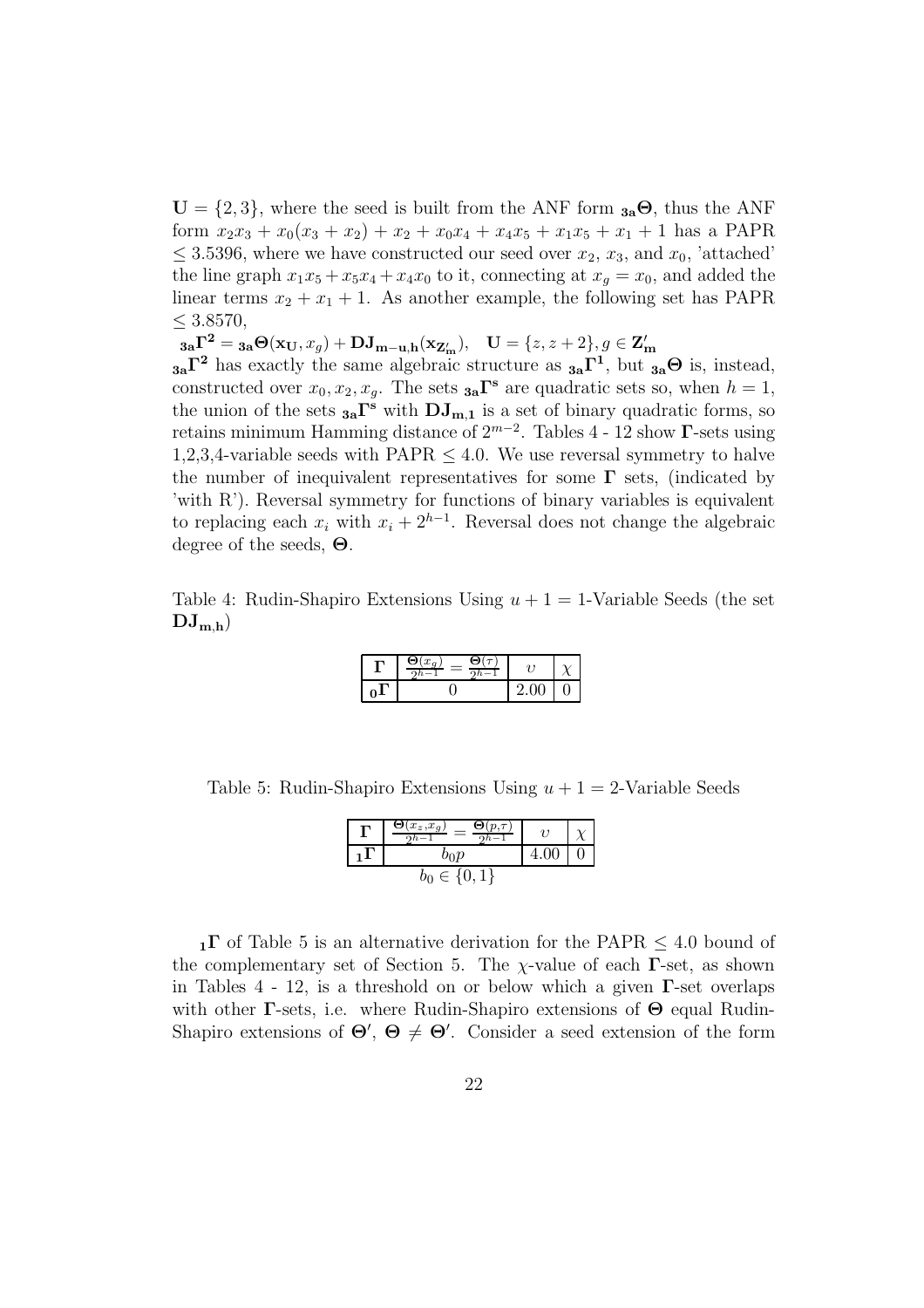| $\Gamma$                         | $\frac{\mathbf{\Theta}(\mathbf{x_{U}},x_{g})}{2^{h-1}}=\frac{\mathbf{\Theta}(p,q,\tau)}{2^{h-1}}$ | $\upsilon$ | $\chi$           |
|----------------------------------|---------------------------------------------------------------------------------------------------|------------|------------------|
| $\overline{_{2}\Gamma^{1}}$      | $pq\tau +$                                                                                        | 3.0000     | 0                |
|                                  | $\{pq+q,q\}$ with R                                                                               |            |                  |
| $_3\overline{\Gamma^1}$          | $pq + b_1q$                                                                                       | 3.5396     | $\mathbf{1}$     |
| $_{3a}\overline{\Gamma^1}$       | $pq + \tau(q+p) + b_1q$                                                                           | 3.5396     | 0                |
| $_3\overline{\Gamma^2}$          |                                                                                                   | 3.8570     | $\mathbf 1$      |
| $3a^2$                           |                                                                                                   | 3.8570     | 0                |
| $3\overline{\Gamma^3}$           |                                                                                                   | 3.9622     | $\mathbf 1$      |
| $3a\overline{\Gamma^3}$          |                                                                                                   | 3.9622     | $\boldsymbol{0}$ |
| $3\overline{\Gamma^4}$           |                                                                                                   | 3.9904     | $\mathbf 1$      |
| $3a^{\overline{1^4}}$            |                                                                                                   | 3.9904     | 0                |
| $_3\overline{\Gamma^5}$          |                                                                                                   | 3.9976     | $\mathbf{1}$     |
| $_{3{\rm a}}\overline{\Gamma^5}$ |                                                                                                   | 3.9976     | 0                |
| $4\overline{\Gamma^1}$           | $\tau(p+q)+b_1q$                                                                                  | 4.0000     | 1                |
| $4\overline{\Gamma^2}$           |                                                                                                   | 4.0000     |                  |
| $4\overline{\Gamma^3}$           |                                                                                                   | 4.0000     |                  |
| $4\Gamma^4$                      |                                                                                                   | 4.0000     |                  |
| $\overline{{}_4\Gamma^5}$        |                                                                                                   | 4.0000     |                  |
|                                  | $b_1 \in \{0,1\}$                                                                                 |            |                  |

Table 6: Rudin-Shapiro Extensions Using  $u + 1 = 3$ -Variable Seeds, All Cosets of  $RM(1, 1)$  in p

shown in Fig 4. The seed shows three subsidiary quadratic extensions other than the primary extension. These subsidiary extensions qualify as Rudin-Shapiro extensions if they have no quadratic offshoots and if their constituent variables do not occur elsewhere in the seed (other than in linear terms). In Fig 4 the maximum length of a subsidiary quadratic extension comprises 4 variables. We therefore set  $\chi = 4$  for this seed and state that  $\Gamma$ , the Rudin-Shapiro extension of  $\Theta$ , only becomes **active** when extended by  $\chi$  variables from  $x_q$ , i.e. when  $m-u = \chi + 1$ . Consider Fig 5. Here  $\chi = 3$  and  $\Gamma$  becomes active only when extended by  $\chi = 3$  variables. Only enumerating active  $\Gamma$ avoids repeated counts. However, this way of counting does not deal with the case when two or more  $\Gamma$  are identical, inactive, and all extended by  $\chi - 1$ variables for their respective  $\chi$ . At the moment we can only count these cases by hand or by computer.  $\chi$  is an indication of the level of extension required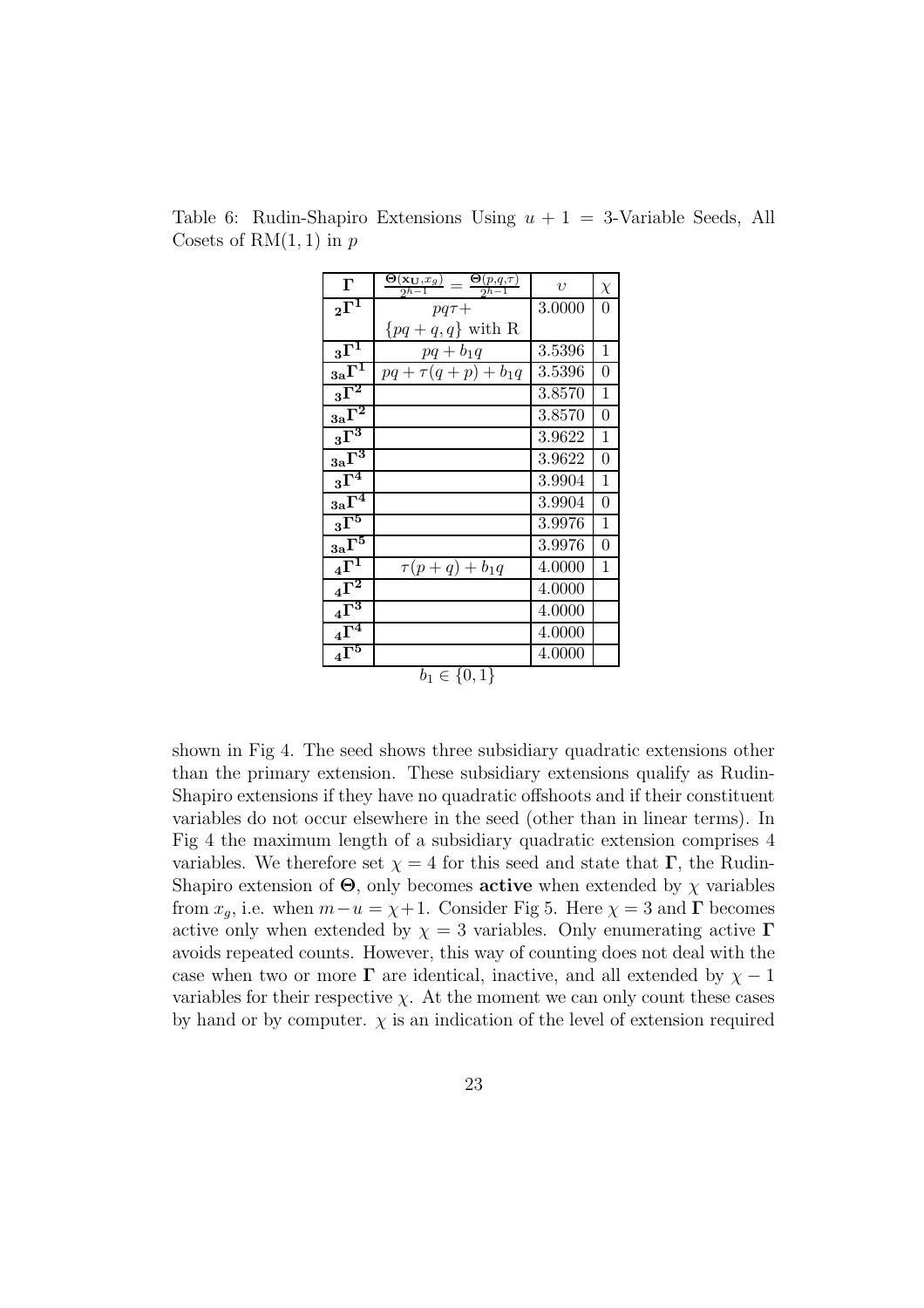

Figure 4: Seed with Subsidiary Quadratic Extensions,  $\chi = 4$ 



Figure 5: Seed with Subsidiary Quadratic Extensions,  $\chi = 3$ 

before a certain  $\Gamma$ -set is wholly disjoint from other  $\Gamma$ -sets under consideration. The lack of disjointness between Γ-sets makes sequence enumeration for a union of  $\Gamma$ -sets non-trivial at extensions  $\leq \chi$ . This is an important drawback of the seed extension technique.

The size of each  $\Gamma$ -set is shown in Tables 13 - 14, where all sizes are given relative to the size, D, of  $\mathbf{DJ}_{\mathbf{m},\mathbf{h}}$ .

### 6.1.1 Some Comments on Code Rate Versus PAPR Versus Distance

In the following we define a quadratic, cubic, quartic code, etc..., as being a codeset comprising functions with degrees  $\leq 2, \leq 3, \leq 4, \dots$  etc, respectively.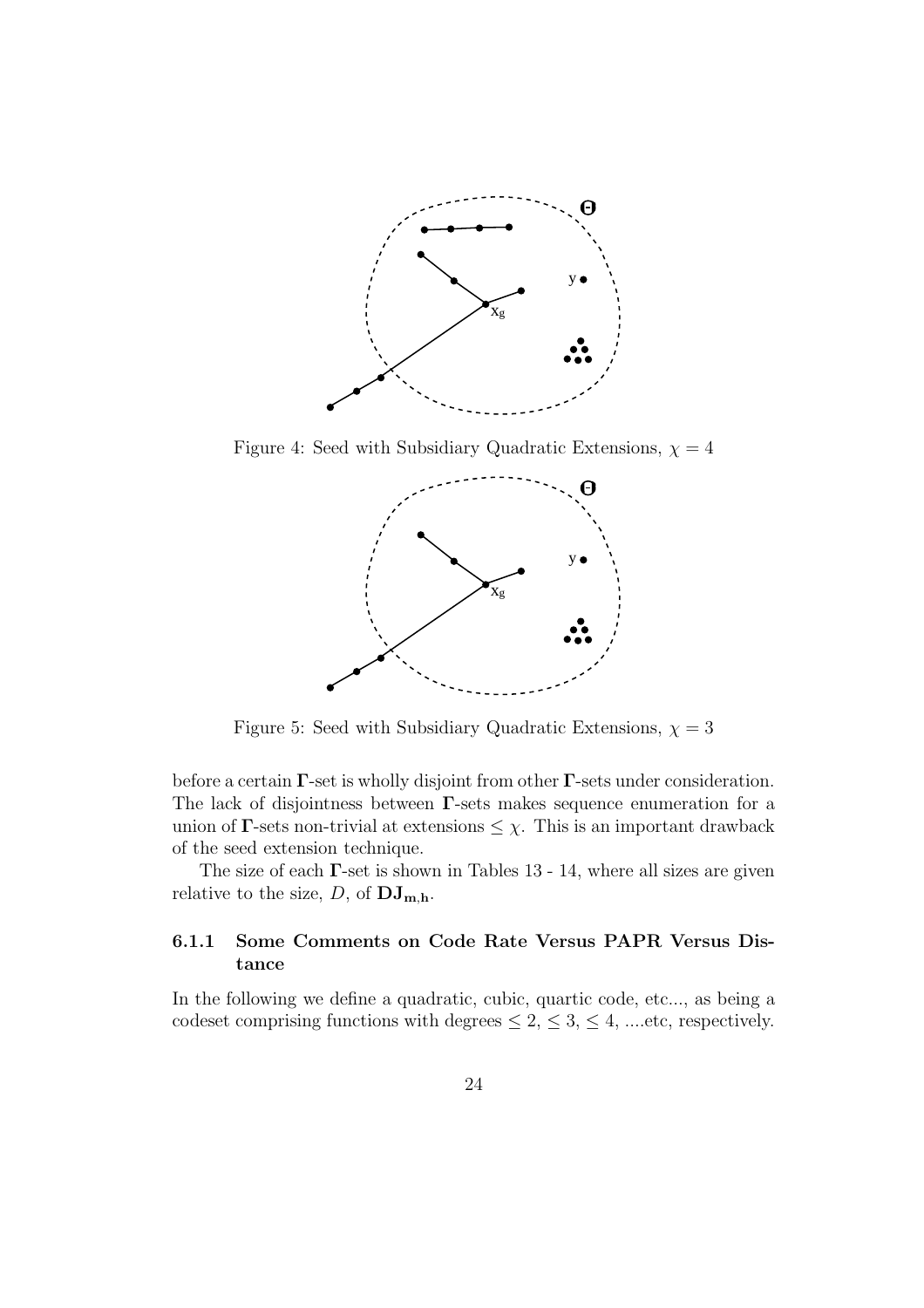The underlying aim of [9, 26] is to find a largest possible family of sequences, **S**, roughly orthogonal to the set  $F1_m$  and roughly orthogonal to every other member of S. As discussed in [27], these three aims, PAPR vs Distance vs Rate, work against each other. The solution of [9, 26] in a binary context proposes **S** comprising selected RM $(2, m)$  cosets of RM $(1, m)$ , thereby ensuring Hamming Distance  $\geq 2^{m-2}$  for binary sequences of length  $2^m$ . The complete set of RM $(2, m)$  cosets of RM $(1, m)$  is a significant proportion of  $Z_2^{2^m}$  up to about  $m = 5$ , so for  $2 \le m \le 5$  one can obtain quadratic codes with good PAPR/distance/code rate trade-off. [9, 26] propose quadratic codes comprising the infinite family  $\mathbf{DJ}_{m,1}$  together with further  $RM(2, m)$  cosets of  $RM(1, m)$  identified computationally to have low worst-case PAPR over the whole coset. This computational search is practical up to about  $m = 6$ , where there are  $2^{22}$  sequences with algebraic degree  $= 2$  to search, of which about  $2^{16}$  are from  $DJ_{m,1}$ . A hardware implementation requires a ROM to store those coset leaders not in  $DJ_{m,1}$ . Using the results of [26] one can reduce the size of this ROM by constructing some of these sequences using the infinite family derived from complementary sets of size 4 with PAPR  $\leq 4.00$  (this family is also  $_{1}\Gamma$  of Table 6). Our paper further introduces infinite quadratic families  ${}_{3}\Gamma, {}_{3a}\Gamma, {}_{4}\Gamma, {}_{18}\Gamma, {}_{18a}\Gamma, {}_{19}\Gamma, {}_{19a}\Gamma, {}_{20}\Gamma, {}_{20a}\Gamma, {}_{21}\Gamma, {}_{22}\Gamma,$  $_{23}\Gamma$ ,  $_{24}\Gamma$ ,  $_{25}\Gamma$ , which also have PAPRs  $\leq 4.0$ . The inclusion of these sets can further reduce ROM size. However, those  $\Gamma$ -sets identified above, and comprising seeds over  $T \leq 4$  variables do not provide disjoint sequence sets until  $m = T + \chi + 1$  which, worst-case, is  $m = 7$  for  $\chi = 2$ , by which time quadratic codes have lost their rate and are not so practical. For about  $5 \le m \le 7$ cubic codes comprising sequences with algebraic degree  $\leq$  3 are desirable as they maintain a good code rate whilst ensuring a Hamming Distance  $\geq 2^{m-3}$ . Similarly, quartic codes are desirable for  $7 \le m \le 9$ , and so on. To emphasise this point, [27] highlights that asymptotically good PAPR codes exist with constant rate, distance growing with  $\sqrt{N}$ , and PAPR growing with log N (it is an open problem to find code constructions satisfying these constraints). We observe that choosing a low PAPR subset of the sequences with algebraic degree  $\leq \frac{m-1}{2}$  $\frac{1}{2}$  and length  $2^m$  ensures we are selecting from a constant rate subspace of the whole space, and that the code distance remains upper bounded by  $\sqrt{2}\sqrt{N}$ . It remains to show that the low PAPR subset is a constant rate subset of this subspace with PAPR growing with  $log N$ . The seed technique of this paper offers many infinite cubic families with low PAPR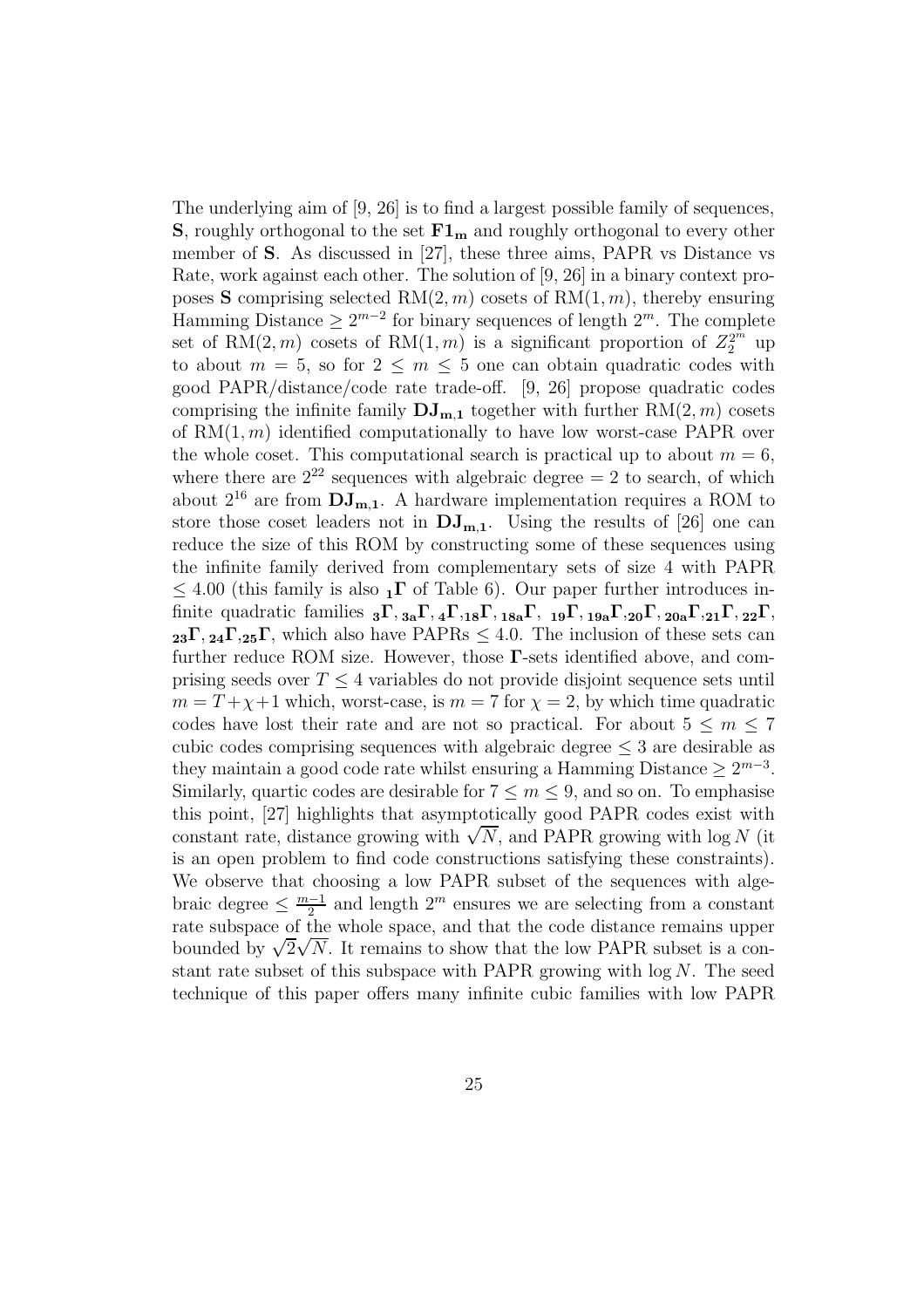but cubic seeds can only be searched up to seeds of about 4 variables  $6$ , so we cannot get enough cubics this way to justify a cubic-based low PAPR code. The full usefulness of the seed technique will only become apparent if a method can be found to construct seeds (as opposed to computational search). The authors currently know of no such method and it is left as an open problem. In general we note that a reasonable rate, low PAPR, Reed-Muller-based code of length  $2^m$ , and with good distance, should comprise Algebraic Normal Forms of degree  $\leq \lfloor \frac{m}{2} \rfloor$  $\frac{m}{2}$  (or thereabouts).

## 7 The Set,  $G_m$ , of Linear Complex Modulated Sequences and its Distance From DJ<sup>m</sup>

Previous sections have focussed on unimodular binary linear functions which are (Almost) Orthogonal to  $DJ_{m}$ . In this section we examine the distance of all binary linear functions in  $m$  variables with output over the complex plane from  $DJ_{m}$ . The previous restriction to unimodular sequences allowed us to present our arguments using the integer field/ring  $Z_n$ . In this section we must use the complex-modulated form for sequences and basis functions, as we are now also dealing with sequence elements with non-unity magnitude. Thus  $DJ_m$  in this section refers to the complex-modulated form of  $DJ_m$ .

**Definition 11** Let **s**, **f** be length N vectors with complex elements  $s_j$ ,  $f_j$ , respectively, such that  $\sum_{i=0}^{N-1} |s_i|^2 = \sum_{i=0}^{N-1} |f_i|^2 = N$ . Then the correlation of s and **f** is given by,

$$
\mathbf{s} \cdot \mathbf{f} = \sum_{j=0}^{N-1} s_j f_j^*
$$

where  $*$  means complex conjugate.

This definition agrees with the definition of correlation for unimodular sequences at the beginning of this paper. The definitions of 'Orthogonality'...etc are equivalent to those at the beginning of the paper, where  $\odot$ is replaced by  $\cdot$ . Remembering that complex-modulated  $DJ_{m,h}$  is the set of all length  $2^m$  'Phase-Shift-Keyed' (PSK) sequences with  $2^h$  equally-spaced phases and unity magnitude, we state the following.

 ${}^{6}$ Unlike quadratic seeds, PAPR equivalence classes for cubics do not conveniently fall into cosets of  $RM(1, m)$ , so such symmetries cannot be used to reduce computational search time for cubic classes.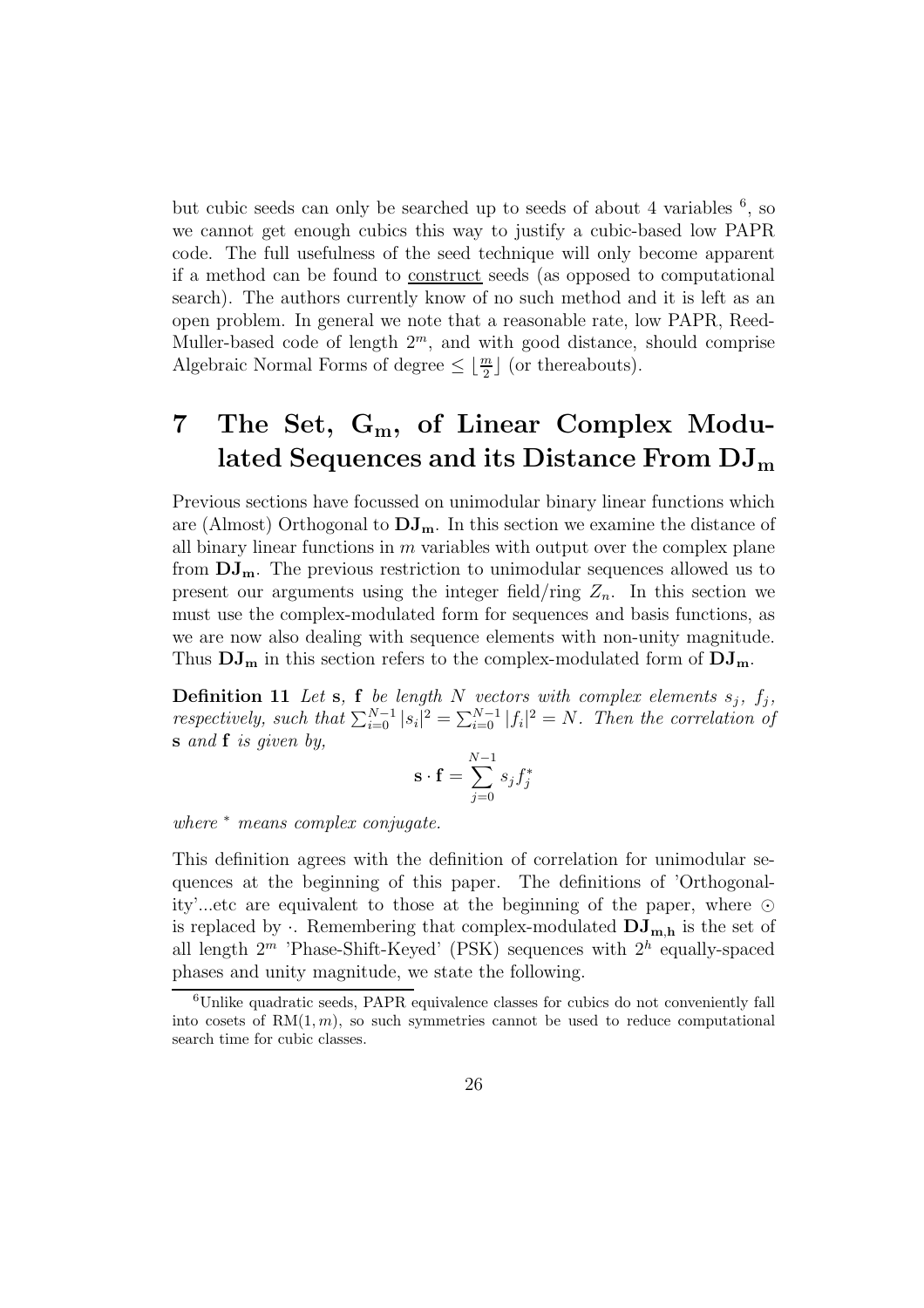Theorem 6 For  $s \in DJ_m$  and  $g \in G_m$ <sup>7</sup>,  $|g \cdot s|^2 \leq 2^{2m-\lfloor \frac{m}{2} \rfloor}$ .

Proof: Once again the proof hinges on the Rudin-Shapiro equality of (9), but this time  $|\phi|^2$  is not necessarily equal to  $|\theta|^2$ . We only require, for normalisation, that  $|\phi|^2 + |\theta|^2 = 2$ . Let  $p_j, q_j$  be complex numbers satisfying,

$$
p_j = \mathbf{g_j} \cdot \mathbf{s0_j}, \qquad q_j = \mathbf{g_j} \cdot \mathbf{s1_j}
$$
 (13)

where  $\mathbf{g_j} \in \mathbf{G_j}$  and  $\mathbf{s0_j}, \mathbf{s1_j}$  are a complementary pair in  $\mathbf{DJ_j}$ . Let,

$$
\mathbf{g_j} = \mathbf{g_{j-1}} \otimes (\phi_j, \theta_j) \tag{14}
$$

where  $|\phi_j|^2 + |\theta_j|^2 = 2$ . Then, using similar reasoning to that in (7) and (8),

$$
p_j = \phi_{j-1} p_{j-1} + \theta_{j-1} q_{j-1}, \qquad q_j = \phi_{j-1} p_{j-1} - \theta_{j-1} q_{j-1} \tag{15}
$$

Using  $(9)$  we get,

$$
|p_j|^2 + |q_j|^2 = 2(|\phi_{j-1}|^2 |p_{j-1}|^2 + |\theta_{j-1}|^2 |q_{j-1}|^2)
$$
\n(16)

Moreover, self-substitution in (15) gives,

$$
p_j = (\phi_{j-1} + \theta_{j-1})\phi_{j-2}p_{j-2} + (\phi_{j-1} - \theta_{j-1})\theta_{j-2}q_{j-2}
$$
  
\n
$$
q_j = (\phi_{j-1} - \theta_{j-1})\phi_{j-2}p_{j-2} + (\phi_{j-1} + \theta_{j-1})\theta_{j-2}q_{j-2}
$$
\n(17)

We are interested in finding the largest possible values of  $|p_j|$  or  $|q_j|$ , as j increases. We note the following,

$$
|\phi_{j-1} + \theta_{j-1}|^2 + |\phi_{j-1} - \theta_{j-1}|^2 = 4,
$$
  

$$
|\phi_{j-2}|^2 + |\theta_{j-2}|^2 = 2, \qquad |p_{j-2}|^2 + |q_{j-2}|^2 = k^2
$$

for k some arbitrary real constant. It can be seen from (17) that  $|p_j|^2 + |q_j|^2$ will be maximised if all energy is concentrated in just one of the four threeterm products on the right-hand side of the two equations of (17). Without loss of generality we aim to maximise  $|p_j|$  using Condition A:

Condition A:  
\n
$$
|\phi_{j-1} + \theta_{j-1}|^2 = 4, |\phi_{j-2}|^2 = 2, |p_j|^2 = k^2
$$
, *j* odd

From (17) this gives  $|p_j| = 2\sqrt{2}$ ,  $|q_j| = 0$  which conveniently concentrates all energy in  $p_j$  ready for the next application of (17) using Condition A.

<sup>7</sup> see Definition 6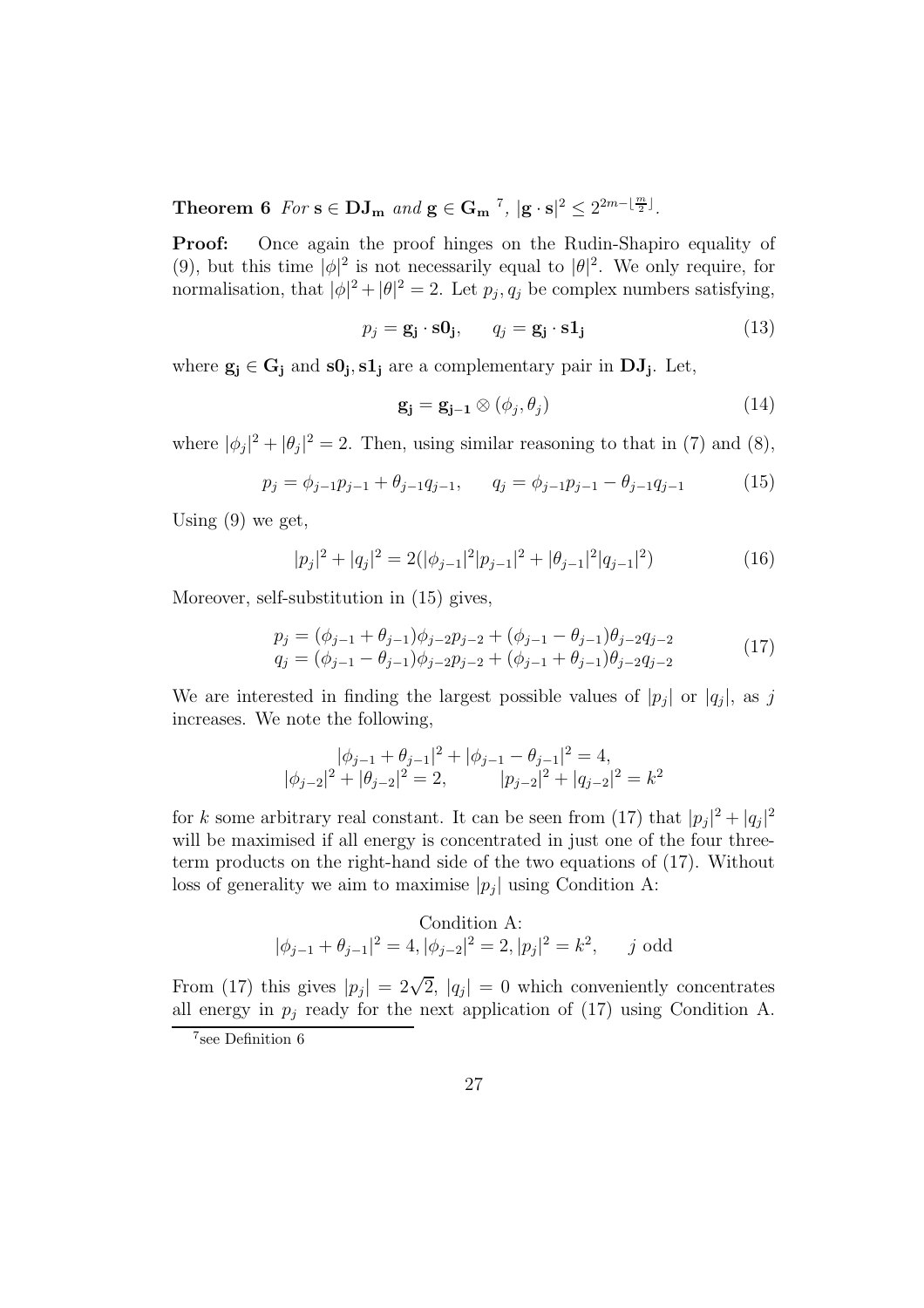We conclude that, given  $|p_{j-i}| = k$ ,  $|q_{j-1}| = 0$ , *i* even, the largest possible value of  $|p_j|$  (or  $|q_j|$ ) is  $(2\sqrt{2})^{\frac{1}{2}}k$ . Secondly we note that  $|p_0| = |q_0| = 1$ . Consequently, from (15),  $|p_1|^2 + |q_1|^2$  is maximised by choosing  $|\phi_0| = |\theta_0|$ 1. We can also choose the phase angles of  $\phi_0$  and  $\theta_0$  so that  $|p_1| = 2$ ,  $|q_1| = 0$ , which concentrate all energy in  $p_1$ , ready for subsequent iterations using (17) under Condition A. At all stages in the above arguments we have achieved maximisation of  $|p_j|$ . In this way we guarantee that maximum  $|p_j| = (2\sqrt{2})^{\frac{j-1}{2}} 2 = 2^{\frac{3j+1}{4}}, \ j \text{ odd}.$  Finally, for  $|p_j| = 2^{\frac{3j+1}{4}}, \ j \text{ odd}, \text{ we know}$ that  $|q_j| = 0$ . Therefore, from (15),  $|p_{j+1}|$  is a maximum if  $|p_{j+1}| = 2^{\frac{3j+3}{4}}$ , j odd. Putting all the above arguments together,

$$
|p_j|^2 \le 2^{2j - \lfloor \frac{j}{2} \rfloor}, \qquad |q_j|^2 \le 2^{2j - \lfloor \frac{j}{2} \rfloor} \tag{18}
$$

whatever the choices for  $\phi_i$ ,  $\theta_i$ ,  $0 \leq i < j$ .

The action of an LUT (Definition 7) on a sequence from  $DJ_{m}$  leaves the average power of the sequence invariant. A corollary of Theorem 6 is, therefore,

**Corollary 6** The action of an LUT on a sequence from  $\text{DJ}_{\text{m}}$  gives an output spectrum with  $PAPR \leq \frac{2^{2m-1}\frac{m}{2}!}{2^m} = 2^{m-\lfloor \frac{m}{2} \rfloor}$ .

Example 6: An LUT, G, which always achieves the worst-case PAPR of  $2^{m-\lfloor \frac{m}{2} \rfloor}$  from at least one member of  $\overline{\mathrm{DJ}}_{m}$  is as follows,

$$
\mathbf{G} = \begin{pmatrix} 1 & 1 \\ 1 & -1 \end{pmatrix} \otimes \begin{pmatrix} \sqrt{2} & 0 \\ 0 & \sqrt{2} \end{pmatrix} \otimes \begin{pmatrix} 1 & 1 \\ 1 & -1 \end{pmatrix} \otimes \begin{pmatrix} \sqrt{2} & 0 \\ 0 & \sqrt{2} \end{pmatrix} \otimes \dots
$$

For instance,

 $\mathbf{G_3}(1, -1, 1, 1, -1, 1, 1, 1)^T = (0, 0, 4\sqrt{2}, 0, 0, 4\sqrt{2}, 0, 0)^T$ , with PAPR =  $\frac{32}{8}$  = 4.

## 7.1 A Lower Bound on the Correlation Between Any Length  $2^m$  Unimodular Sequence and  $\mathbf{G}_\mathbf{m}$

Consider the length  $2^m$  sequence, **s**, over  $Z_P$ , which represents a function in m binary variables. Then we can write  $s$  in Algebraic Normal Form as,

$$
\mathbf{s}(x_0, x_1, \dots, x_{m-1}) = \sum_{v \in Z_2^m} c_v \prod_{i=0}^{m-1} x_i^{v_i}, \text{ where } c_v \in Z_P
$$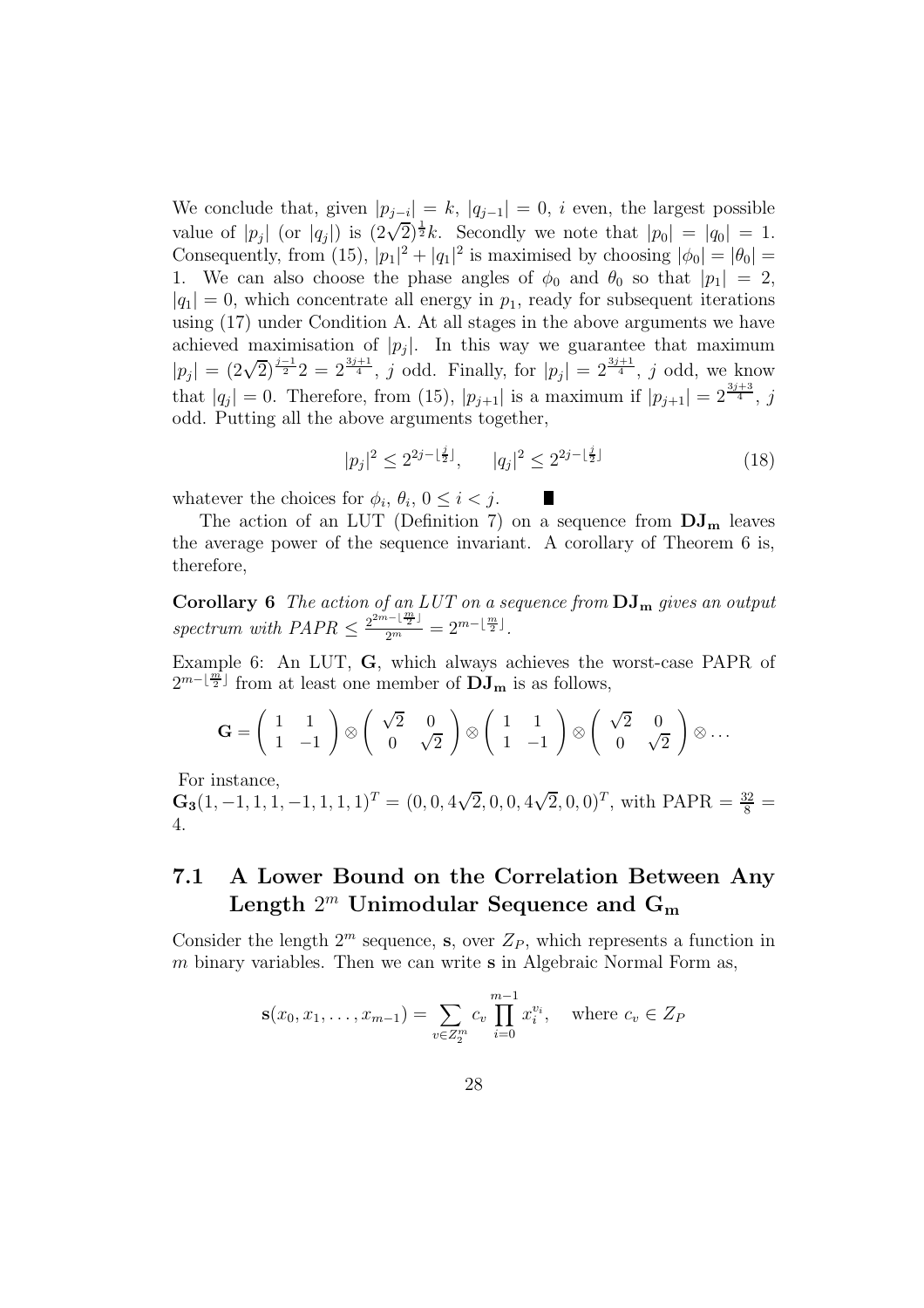**Theorem 7** The sequence s has a correlation of at least  $(2^{\frac{t}{2}})2^{m-t}$  with at least one member of  $G_m$ , where t is the minimum number of variables,  $x_i$ , that one must fix to a constant value from  $Z_P$  so as to reduce s to a linear function with output over  $Z_P$  in  $m-t$  variables.

**Proof:** We illustrate the proof by example. Consider a sequence from  $DJ_{m}$ . For instance, consider a binary sequence, s, with quadratic part, say,  $x_0x_2+x_2x_3+x_3x_5+x_5x_1+x_1x_4$ . We only need to fix  $x_0, x_3, x_1$ , or  $x_2, x_3, x_1$ , or  $x_2, x_5, x_1$ , or  $x_2, x_5, x_4$ , to some constants from  $Z_{\infty}$  to ensure that s reduced in this way is a linear function,  $s_r$ , of 3 variables with output over  $Z_{\infty}$ . In this case  $t = 3$ , and performing a  $2^t = 8$ -point HT on any of the  $2^{m-t} = 8$  length-8 linear subsequences,  $s_r$ , results in a maximum spectral value of  $2^{m-t} = 8$ . The HT is implicitly expanded to cover  $m$  variables by tensor multiplication with the  $2^t \times 2^t$  identity matrix, which must be scaled by  $\sqrt{2}^t$  to normalise so that each row of the resultant matrix is in  $G_m$ .

Example 6 is also a specific instance of Theorem 7 for  $DJ_m$ . Theorem 7 applies to any function, not just members of  $DJ_m$ . However, for sequences from  $DJ_{m}$  we have the following corollary.

Corollary 7  $For s \in DJ_m$ ,  $\exists g \in G_m$  such that  $|g \cdot s|^2 \geq 2^{2m - \lfloor \frac{m}{2} \rfloor}$ .

**Proof:** As evident from the proof of Theorem 7, when  $m$  is even (odd) we need to fix  $\frac{m}{2}$  ( $\lfloor \frac{m}{2} \rfloor$ ) variables to reduce s to a linear function, respectively. This linear function has a maximum correlation with a row of the HT of  $\lfloor 2^{\frac{m}{2}} \rfloor$ ). After scaling by  $\sqrt{2}^{\lceil \frac{m}{2} \rceil}$  and taking squares we arrive at Corollary 7.

The lower bound of Corollary 7 is identical to the upper bound of Theorem 6.

**Corollary 8** For  $s \in DJ_m$ , only 1 out of the  $\begin{pmatrix} m \\ \frac{m}{2} \end{pmatrix}$  $\left\lfloor \frac{m}{2} \right\rfloor$  $\frac{\pi}{2}$  $\setminus$ possible choices of variables to fix reduces s to a linear function when  $\overline{m}$  is odd, and only  $\frac{m}{2}+1$ out of the  $\left(\begin{array}{c}m\\m\end{array}\right)$ m 2  $\setminus$ possible choices of variables to fix reduces s to a linear function when m is even.

In the context of unitary matrices we also have the following corollary of Theorem 7.

Corollary 9  $\exists$  an LUT such that any member of  $\bf{DJ_m}$  has  $PAPR \geq 2^{m-\lfloor \frac{m}{2} \rfloor}$ under this LUT. linear function.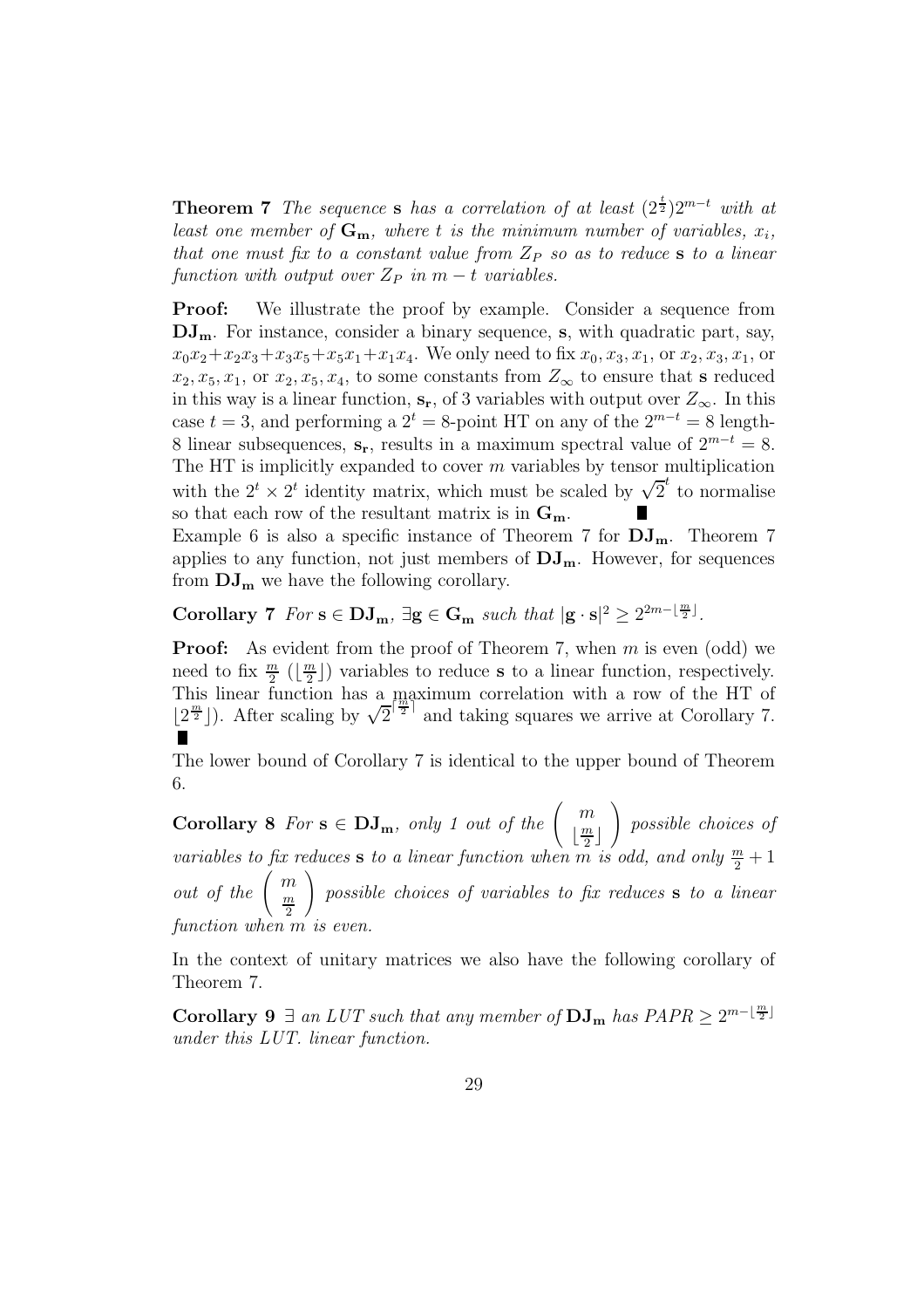The upper bound of Corollary 9 is identical to the lower bound of Corollary 6.

The conclusion from this section is that unimodular sequences are open to correlation attack from LUTs if fixing a small number of variables projects the sequence to a linear function. However, finding LUTs which exploit this weakness becomes more costly as the number of variables to fix rises. In particular, from Corollary 8,  $DJ_m$  seems relatively secure from LUT attack. We can also use the 'weakness' of  $DJ_{m}$  to develop an efficient decoder for  $\rm{DJ}_{m}$ -based OFDM (an alternative to the schemes of [18, 22]) where a correlation peak identifies the codeword sent. Another way of looking at the properties of  $DJ_{m}$  is to consider the Quantum Entangling properties of the Rudin-Shapiro recursion. The (Almost) Orthogonality of  $DJ_m$  to  $L_m$  can be interpreted as strong quantum entanglement in a certain quantum axis and suggests that Rudin-Shapiro recursion is a good Quantum Entangling primitive, but the weaker (Rough) Orthogonality of  $\rm{DJ}_{m}$  to  $\rm{G}_{m}$  indicates a moderation in the entanglement strength of  $DJ_{m}$  in another quantum axis. These connections are discussed in [24] where it is shown how Rudin-Shapiro recursion can be used to construct good error-correcting codes which, in turn, represent highly entangled quantum states.

# 8 A Representation For All  $2^m \times 2^m$  Unitary Matrices with Linear Rows

Whereas multidimensional CHTs can be described as tensor products of  $2\times 2$ matrices, the one-dimensional CDFTs also require the inclusion of 'twiddle factors' [7, 1]. This section outlines a tensor decomposition for all LUTs. Radix-2 CHTs and CDFTs are then seen as instances of this decomposition. Consider the length  $2^m$  binary sequence  $s(x_0, x_1, \ldots, x_{m-1})$ . Then a  $2^m \times 2^m$ LUT matrix,  $Q$ , which only acts on variable i of the complex-modulated form of s can be represented as,

$$
\mathbf{Q} = \mathbf{I}_i \otimes \mathbf{Q}(i) \otimes \mathbf{I}_{m-i-1}
$$

where  $I_k$  is the  $2^k \times 2^k$  identity matrix, and  $Q(i)$  is a  $2 \times 2$  LUT matrix. We refer to the action of **Q** on variable i by  $Q(i)$ , where the context of m variables is implicit. In a similar way we refer to LUUT diagonal matrices  $\Delta(i, k)$  which only act on variables i and k out of m variables.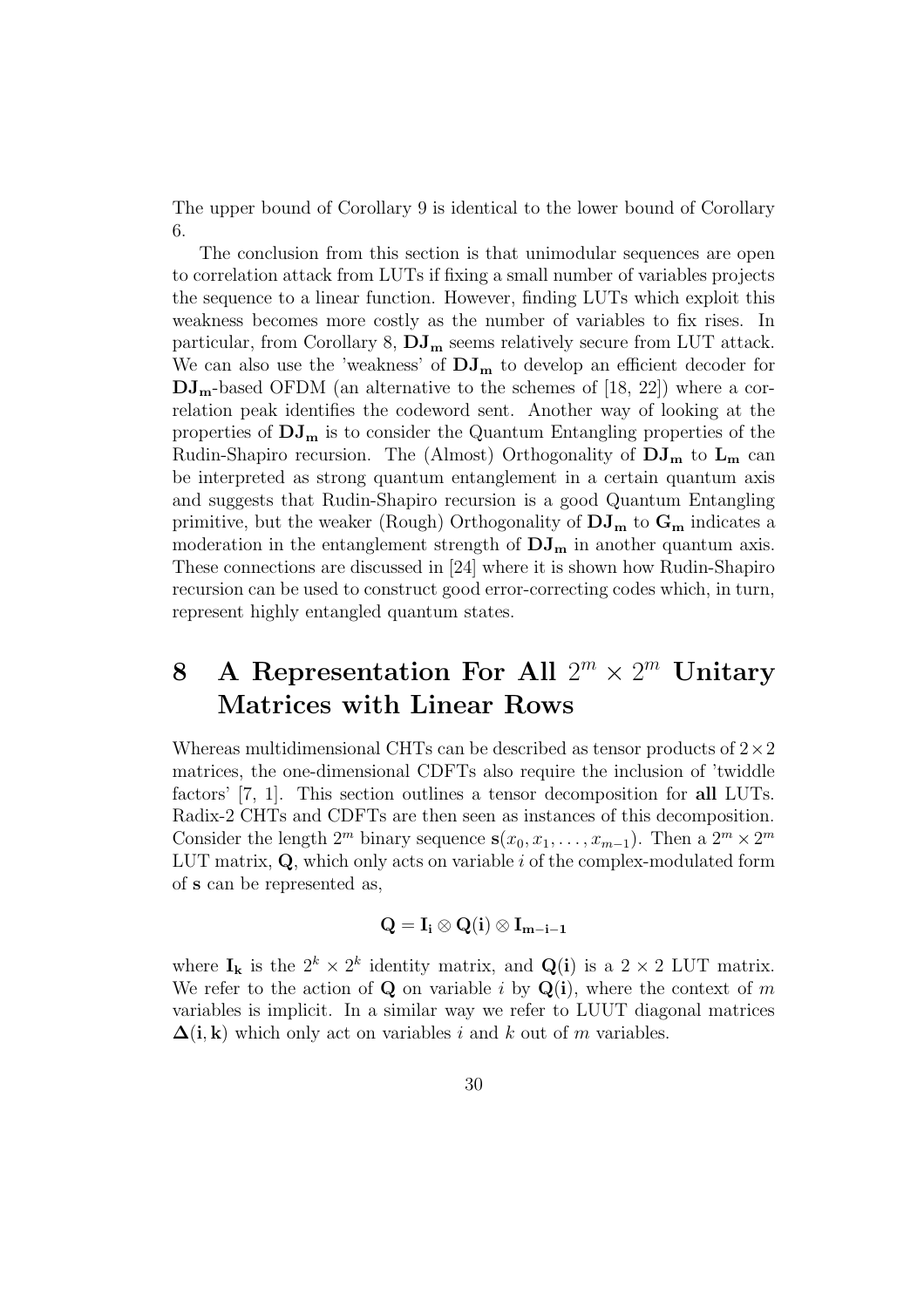**Theorem 8** (Based on the 'Quantum FFT Algorithm' of  $[8, 32]$ ). All LUTs, G, can be represented by the following decomposition.

$$
\mathbf{G} = \mathbf{P}\mathbf{Q_0}(0)\Delta_1\mathbf{Q_1}(1)\Delta_2\mathbf{Q_2}(2)\ldots\Delta_{m-1}\mathbf{Q_{m-1}}(m-1)
$$

where  $\Delta_k$  is a diagonal matrix whose diagonal entries are all unimodular and **P** is any permutation matrix which permutes the rows of  $G$ .

The radix-2 linearity of the rows of G (Definitions 6 and 7) is ensured because each  $\mathbf{Q}_{k}$  acts on only one variable at a time, and because the only other matrices in the decomposition of G are row permutations or diagonal. Consider the following sub-cases:

• For CHTs we have.

$$
\mathbf{\Delta}_{\mathbf{k}} = \mathbf{I}_{\mathbf{m}}, \qquad \mathbf{Q}_{\mathbf{k}} = \begin{pmatrix} 1 & \epsilon^{\delta_k} \\ 1 & -\epsilon^{\delta_k} \end{pmatrix}, \qquad \forall k
$$

where  $\epsilon$  is a non-degenerate  $n^{\text{th}}$ complex root of 1,  $0 \leq \delta_k < \frac{n}{2}$  $\frac{n}{2}, 1 \leq n \leq$  $\infty$ , gcd $(\delta_k, \frac{n}{2})$  $\binom{n}{2} = 1$ , *n* even. **P** is the identity matrix. Example 7. The  $4 \times 4$  HT is decomposed as,

$$
\mathbf{Q}(0)\mathbf{Q}(1) = \left(\begin{array}{cccc} 1 & 1 & 0 & 0 \\ 1 & -1 & 0 & 0 \\ 0 & 0 & 1 & 1 \\ 0 & 0 & 1 & -1 \end{array}\right) \left(\begin{array}{cccc} 1 & 0 & 1 & 0 \\ 0 & 1 & 0 & 1 \\ 1 & 0 & -1 & 0 \\ 0 & 1 & 0 & -1 \end{array}\right)
$$

• For CDFTs we have,

$$
\boldsymbol{\Delta}_{\mathbf{i}} = \prod_{k=0}^{i-1} \boldsymbol{\Delta}(\mathbf{i}, \mathbf{k})
$$

where  $\Delta(i, k)$  acts on variables i and  $k^8$ , and is of the form,

$$
\Delta(\mathbf{i}, \mathbf{k}) = \text{Diag}(1, 1, 1, \epsilon^{2^{m-1-(i-k)}})
$$
  
and, 
$$
\mathbf{Q}_{\mathbf{k}} = \begin{pmatrix} 1 & \epsilon^{2^k \delta} \\ 1 & -\epsilon^{2^k \delta} \end{pmatrix}
$$

where  $\epsilon$  is a non-degenerate *n*th complex root of 1,  $0 \leq \delta < \frac{n}{2}$  $\frac{n}{2}$ , 1  $\leq$  $n \leq \infty$ , gcd $(\delta, \frac{n}{2})$  $\binom{n}{2} = 1$ . **P** is the 'bit-reversal' permutation reversing the roles of  $x_0$  and  $x_{m-1}$ ,  $x_1$  and  $x_{m-2}$ ,...etc.

<sup>&</sup>lt;sup>8</sup>This specific decomposition of  $\Delta$  is due to [8] and allows implementation of the FFT as a series of unitary matrices acting on only one or two variables per matrix.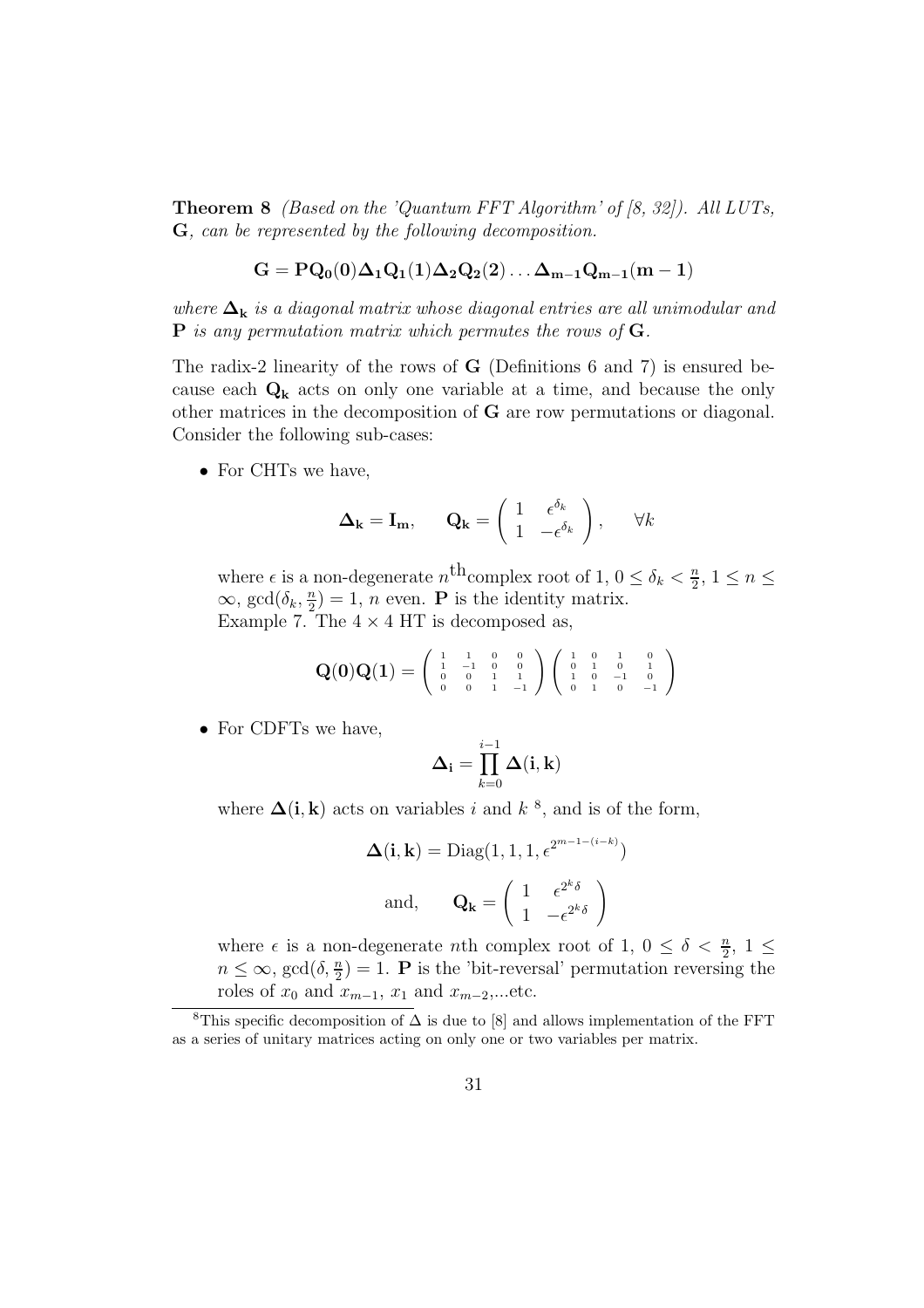Example 8. The  $8 \times 8$  one-dimensional DFT is decomposed as,

 $\mathbf{PQ(0)}$ Diag $(1, 1, 1, \epsilon^2, 1, 1, 1, \epsilon^2)$  $\mathbf{Q(1)} \times$  $Diag(1, 1, 1, 1, 1, \epsilon, 1, \epsilon)Diag(1, 1, 1, 1, 1, 1, \epsilon^2, \epsilon^2)\mathbf{Q(2)}$ 

where  $\mathbf{Q} =$  $(1 \ 1$  $1 -1$  $\setminus$ ,  ${\bf P}$   $=$  $\left(\begin{array}{cccccc} 1 & 0 & 0 & 0 \\ 0 & 0 & 1 & 0 \\ 0 & 1 & 0 & 0 \\ 0 & 0 & 0 & 1 \end{array}\right)$  $\setminus$ , and  $\epsilon = e^{\frac{\pi i}{4}}, i^2 = -1.$ 

## 9 Discussion and Conclusions

We have shown that Golay-Davis-Jedwab Complementary Sequences,  $DJ_m$ , are (Almost) Orthogonal to the set  $L_m$  of all linear functions in m binary variables, and therefore have PAPR  $\leq$  2.0 under all Linear Unimodular Unitary Transforms (LUUTs). We identified two transform subsets of LU-UTs, namely one-dimensional Consta-Discrete Fourier Transforms, and mdimensional Constahadamard Transforms (CHTs), both of whose rows are from  $L_m$ . We further showed that rows of all CHTs partition  $L_m$ , and therefore that CHTs provide efficient transforms for testing  $Z_n$ -linearity. Using the Rudin-Shapiro construction we identified many seeds from which to construct infinite sequence families with (Almost) Constabent properties, and other seeds with low PAPR under one-dimensional Consta-DFTs. In this way we have identified new low PAPR families not necessarily limited to quadratic degree. These families are of particular importance with relation to the requirement for large families of sequences with low PAPR and good Hamming Distance for Orthogonal Frequency Division Multiplexing transmission [9, 26]. One of the contributions of this paper in this context is to provide more infinite families with low PAPR and good distance in addition to  $DJ_{m}$ . Their union provides codes with improved rate and smaller hardware implementation. The low degree (e.g. quadratic, cubic) ensures good Hamming distance for the combined families. We also determined the distance of  $\bf{DJ_m}$  from the set,  $\bf{G_m}$ , of complex linear functions in m variables, where  $G_m$  contains  $L_m$ . In transform terminology these results imply a PAPR  $\leq 2^{m-\lfloor \frac{m}{2} \rfloor}$  under all Linear Unitary Transforms (LUTs) constructed from members of  $G_m$ . Consequently ciphers which incorporate the set  $DJ_m$ are highly resistant to correlation attack from transforms with unimodular rows (LUUTs), but there exist rare unitary transforms with non-unimodular rows (LUTs) which can yield a PAPR as high as  $2^{m-\lfloor \frac{m}{2} \rfloor}$  from members of the set,  $DJ_m$ . However, this is not so high. The linear nature of the LUT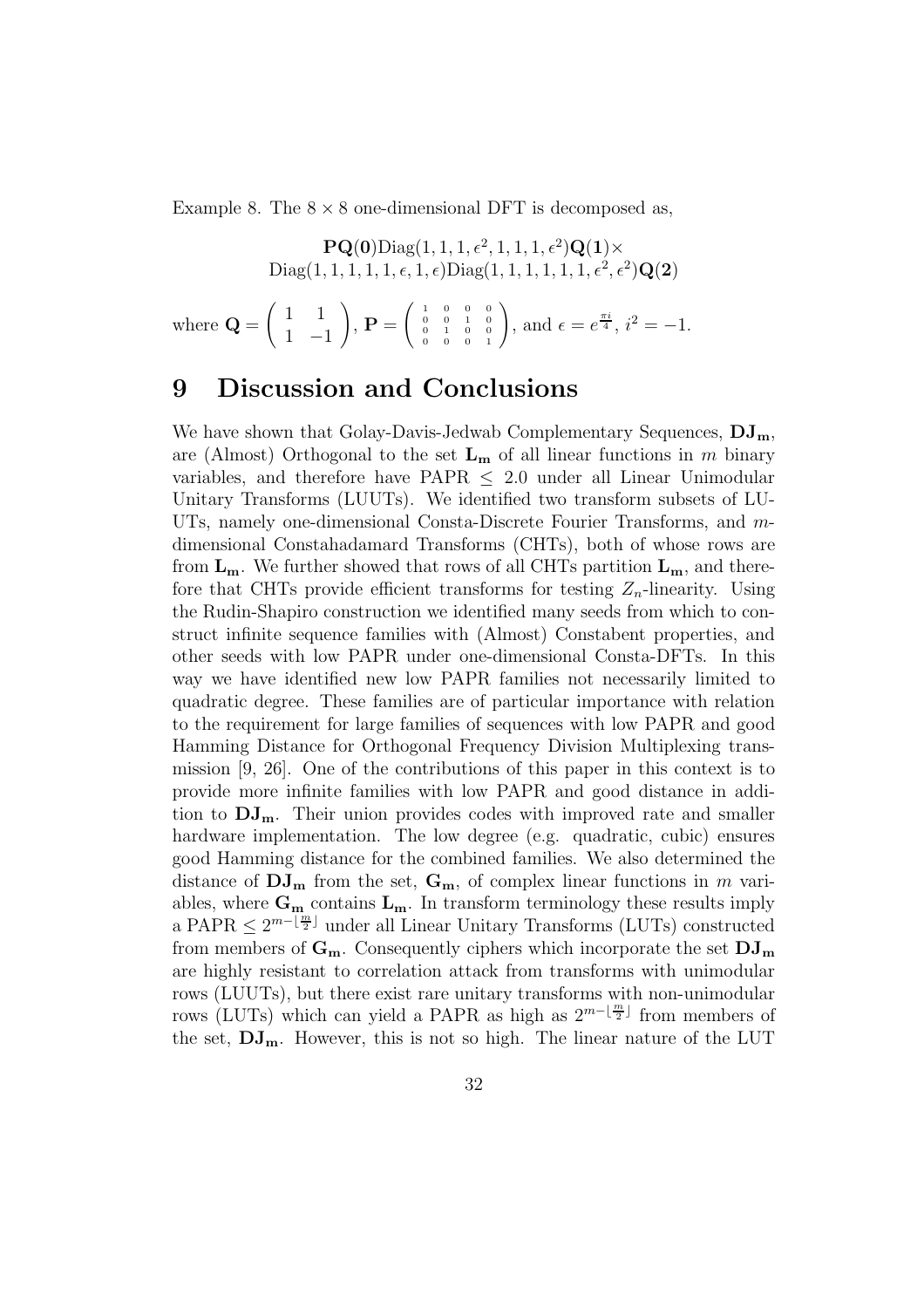rows implies that they possess a radix-2 tensor decomposition into tensor products of  $2 \times 2$  LUT matrices together with optional inter-product twiddle factors, as discussed in the last section. This tensor decomposition translates to an efficient software or hardware implementation to compute correlations with members of  $\mathbf{G}_{\mathbf{m}}$ . These LUTs therefore have  $O(N \log N)$  complexity algorithms, which simultaneously imply cryptographic weakness and efficient decoding algorithms for any codeset which has a pronounced spectral peak under one or more LUTs. We should emphasise that the combined size of the new infinite sequence families provided by this paper cannot maintain overall code rate without substantial computational search to find suitable low PAPR pairs. This computational overhead (and consequent ROM storage overhead) soon becomes prohibitive for increasing sequence length. We therefore need some way to efficiently construct seeds. Finally, we reiterate the open problem, posed by [27], namely to discover an infinite construction for an asymptotically good error-correcting code with low PAPR.

## References

- [1] R.E.Blahut, Fast Algorithms for Digital Signal Processing, Reading, Addison-Wesley, 1985
- [2] S.Boyd, "Multitone Signals with Low Crest Factor," IEEE Trans Circuits Syst, Vol 33,No 10,pp 1018-1022, Oct 1986
- [3] J.Brillhart,P.Morton, "A Case Study in Mathematical Research: The Golay-Rudin-Shapiro Sequence," American Mathematical Monthly, Vol 103, Part 10, pp 854-869, 1996
- [4] S.Z.Budisin, "New Complementary Pairs of Sequences," Electron. Lett., Vol 26, pp. 881-883, 1990
- [5] A.Canteaut,C.Carlet,P.Charpin,C.Fontaine, "Propagation Characteristics and Correlation-Immunity of Highly Nonlinear Boolean Functions," EUROCRYPT 2000, Lecture Notes in Comp. Sci., Vol 1807, pp. 507-522, 2000
- [6] G.D.Cohen,M.G.Karpovsky,H.F.Mattson Jr., "Covering Radius-Survey and Recent Results," IEEE Trans. Inform. Theory, Vol IT-31, pp. 328- 343, May 1985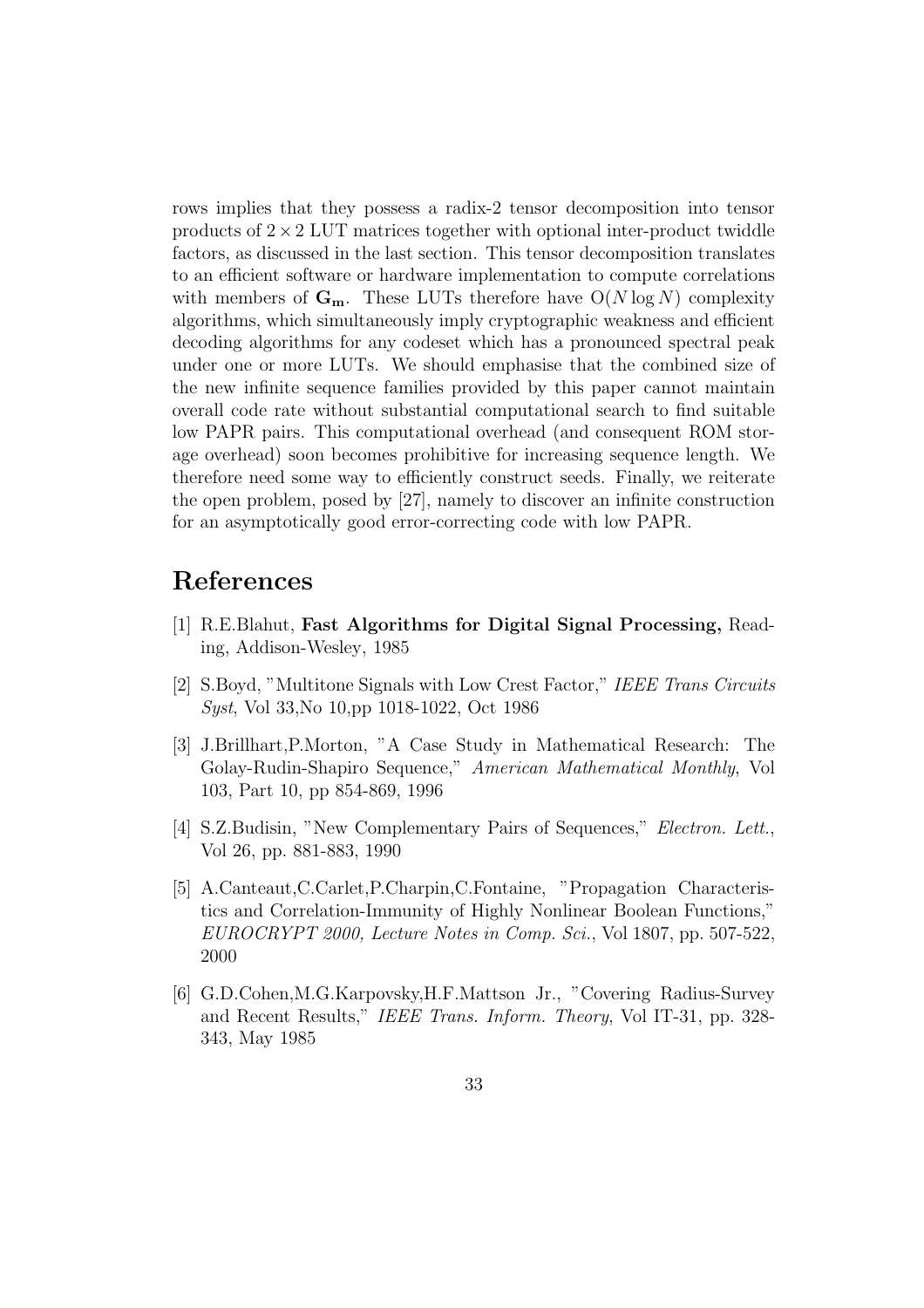- [7] J.W.Cooley,J.W.Tukey, "An Algorithm for the Machine Calculation of Complex Fourier Series", Math. Comput., Vol 19, No 2, pp 297-301, 1965
- [8] D.Coppersmith, "An Approximate Fourier Transform Useful in Quantum Factoring", IBM Research Rep. No. 19642, 1994
- [9] J.A.Davis,J.Jedwab, "Peak-to-mean Power Control in OFDM, Golay Complementary Sequences and Reed-Muller Codes," IEEE Trans. Inform. Theory, Vol 45, No 7, pp 2397-2417, Nov 1999
- [10] R.L.Frank, "Polyphase Complementary Codes," IEEE Trans on Information Theory, Vol 26, No 6, pp 641-647, Nov 1980
- [11] M.J.E.Golay, "Multislit Spectroscopy", J. Opt. Soc. Amer., Vol 39, pp. 437-444, 1949
- [12] M.J.E.Golay, "Static Multislit Spectrometry and its applications to the Panoramic Display of Infrared Spectra", J. Opt. Soc. Amer., Vol 41, pp. 468-472, 1961
- [13] M.J.E.Golay, "Complementary Series", IRE Trans. Inform. Theory, Vol IT-7, pp 82-87, Apr 1961
- [14] J.Granata,M.Conner,R.Tolimieri, "Tensor Products", IEEE Signal Processing Magazine, pp 41-48, Jan 1992
- [15] T.Helleseth,T.Kløve,J.Mykkeltveit, "On the Covering Radius of Binary Codes", IEEE Trans. Inform. Theory, Vol IT-24, No 5, pp. 627-628, 1978
- [16] T.Høholdt,H.E.Jensen,J.Justesen, "Aperiodic Correlations and the Merit Factor of a Class of Binary Sequences," IEEE Trans on Information Theory, Vol 31, No 4, pp 549-552, July 1985
- [17] T.Høholdt,H.E.Jensen,J.Justesen, "Autocorrelation Properties of a Class of Infinite Binary Sequences," IEEE Trans on Information Theory, Vol 32, No 3, pp 430-431, May 1986
- [18] A.E.Jones,T.A.Wilkinson, "Performance of Reed-Muller Codes and a Maximum-Likelihood Decoding Algorithm for OFDM", IEEE Trans. Comm., Vol 47, No 7, pp 949-952, July 1999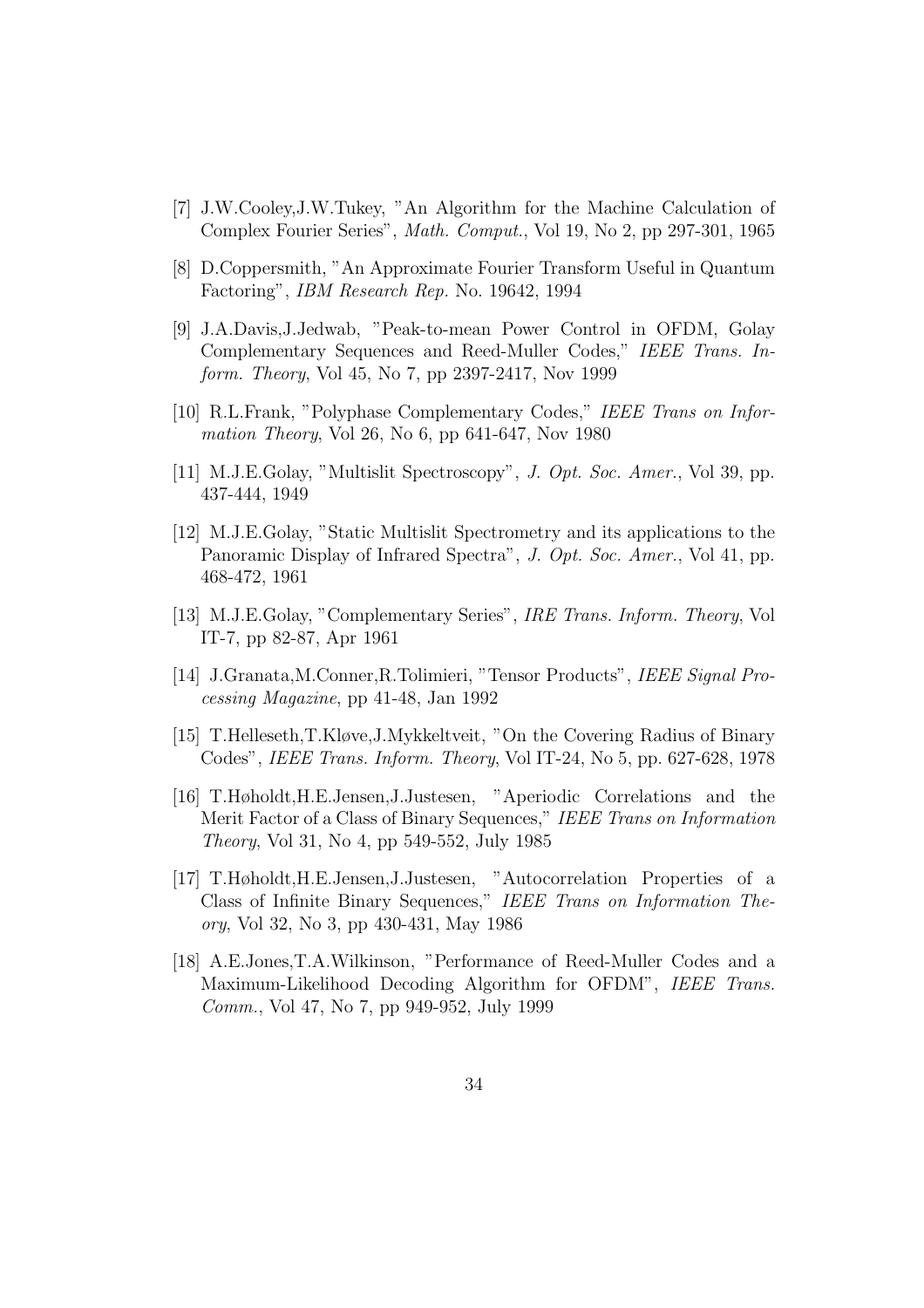- [19] F.J.MacWilliams,N.J.A.Sloane, The Theory of Error-Correcting Codes, Amsterdam: North-Holland, 1977
- [20] J.Mykkeltveit, "The Covering Radius of the (128, 8) Reed-Muller Code is 56", IEEE Trans. Inform. Theory, Vol IT-24, pp. 259-262, 1980
- [21] H.Ochiai,H.Imai, "Block Coding Scheme Based on Complementary Sequences for Multicarrier Signals", IEICE Trans. Fundamentals, Vol E80- A, pp. 2136-2143, 1997
- [22] K.G.Paterson,A.E.Jones, "Efficient Decoding Algorithms for Generalised Reed-Muller Codes," HP Technical Report, HPL-98-195, Nov, 1998
- [23] M.G.Parker, "The Constabent Properties of Golay-Davis-Jedwab Sequences," Int. Symp. Information Theory, Sorrento, Italy, June 25-30, 2000 Available at: http://www.ii.uib.no/ matthew/mattweb.html
- [24] M.G.Parker,V.Rijmen, "The Quantum Entanglement of Bipolar Sequences," To be presented at SETA01, Bergen, Norway, May 13-17, 2001 Available at: http://www.ii.uib.no/ matthew/mattweb.html
- [25] M.G.Parker,C.Tellambura, "Generalised Rudin-Shapiro Constructions," WCC2001, Workshop on Coding and Cryptography, Paris(France), Jan 8-12, 2001 Available at: http://www.ii.uib.no/ matthew/mattweb.html
- [26] K.G.Paterson, "Generalized Reed-Muller Codes and Power Control in OFDM Modulation," IEEE Trans. Inform. Theory, Vol 46, No 1, pp. 104-120, Jan. 2000
- [27] K.G.Paterson,V.Tarokh, "On the Existence and Construction of Good Codes with Low Peak-to-Average Power Ratios," IEEE Trans. on Inform. Theory, Vol 46, No 6, pp 1974-1987, Sept. 2000
- [28] W.Rudin, "Some Theorems on Fourier Coefficients", Proc. Amer. Math. Soc., No 10, pp. 855-859, 1959
- [29] H.S.Shapiro, "Extremal Problems for Polynomials", M.S. Thesis, M.I.T., 1951
- [30] S.J.Shepherd,P.W.J.Van Eetvelt,C.W.Wyatt-Millington,S.K.Barton, "Simple Coding Scheme to Reduce Peak Factor in QPSK Multicarrier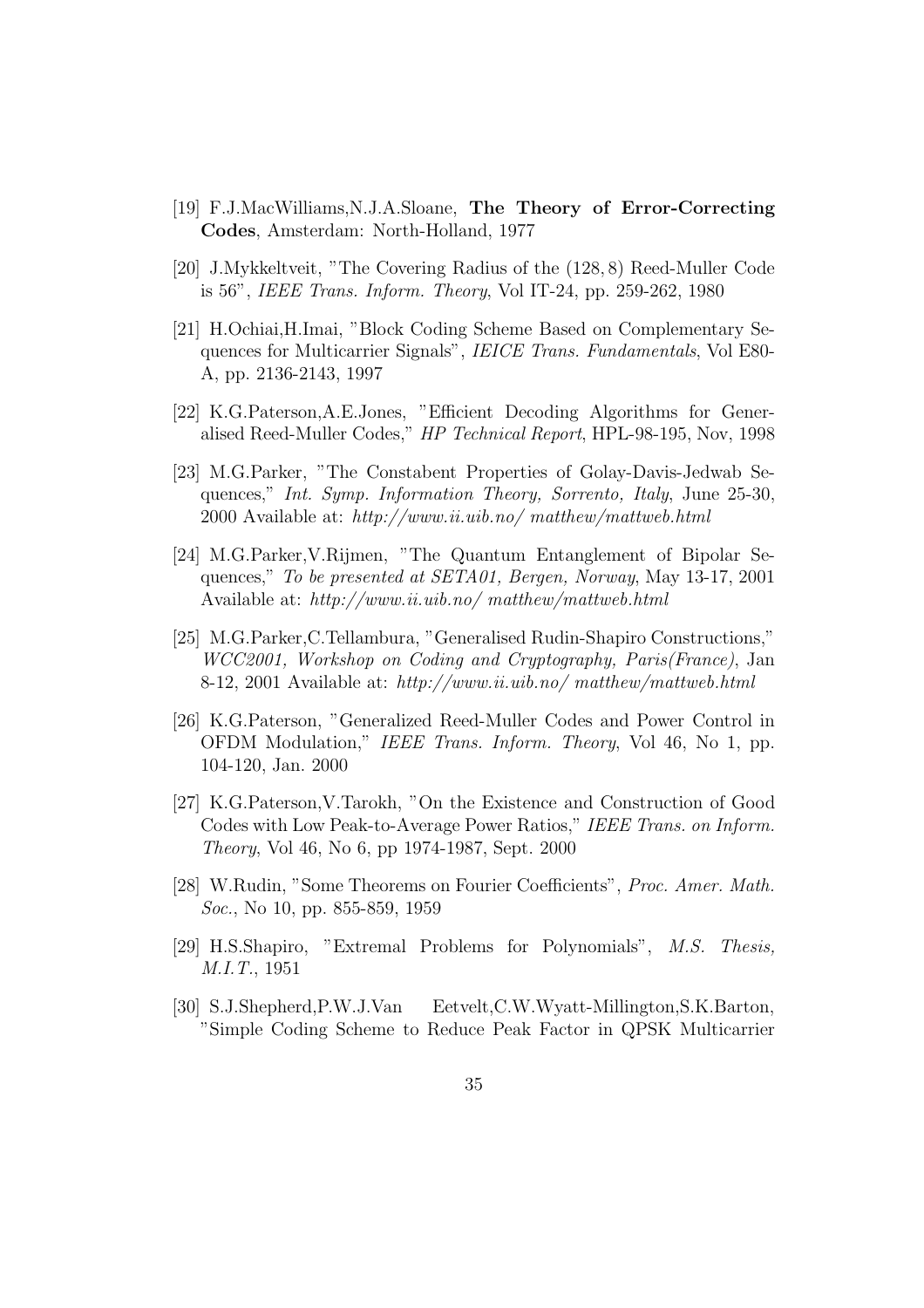Modulation", Electronics Letters, Vol 31, No 14, pp 1131-1132, 6th July, '95

- [31] R.Sivaswamy, "Multiphase Complementary Codes," IEEE Trans. Inform. Theory, Vol IT-24, pp. 546-552, 1978
- [32] R.R.Tucci, "A Rudimentary Quantum Compiler", LANL: quantph/9902062, 18 Feb, 1999
- [33] R.D.J.Van Nee, "OFDM Codes for Peak-to-Average Power Reduction and Error Correction", IEEE Globecom 1996, (London, U.K.), pp. 740- 744, Nov. 1996
- [34] K.Yang,Y-K.Kim,P.V.Kumar, "Quasi-Orthogonal Sequences for Code-Division Multiple-Access Systems", IEEE Trans. Inform. Theory, Vol 46, No 3, pp 982-993, May 2000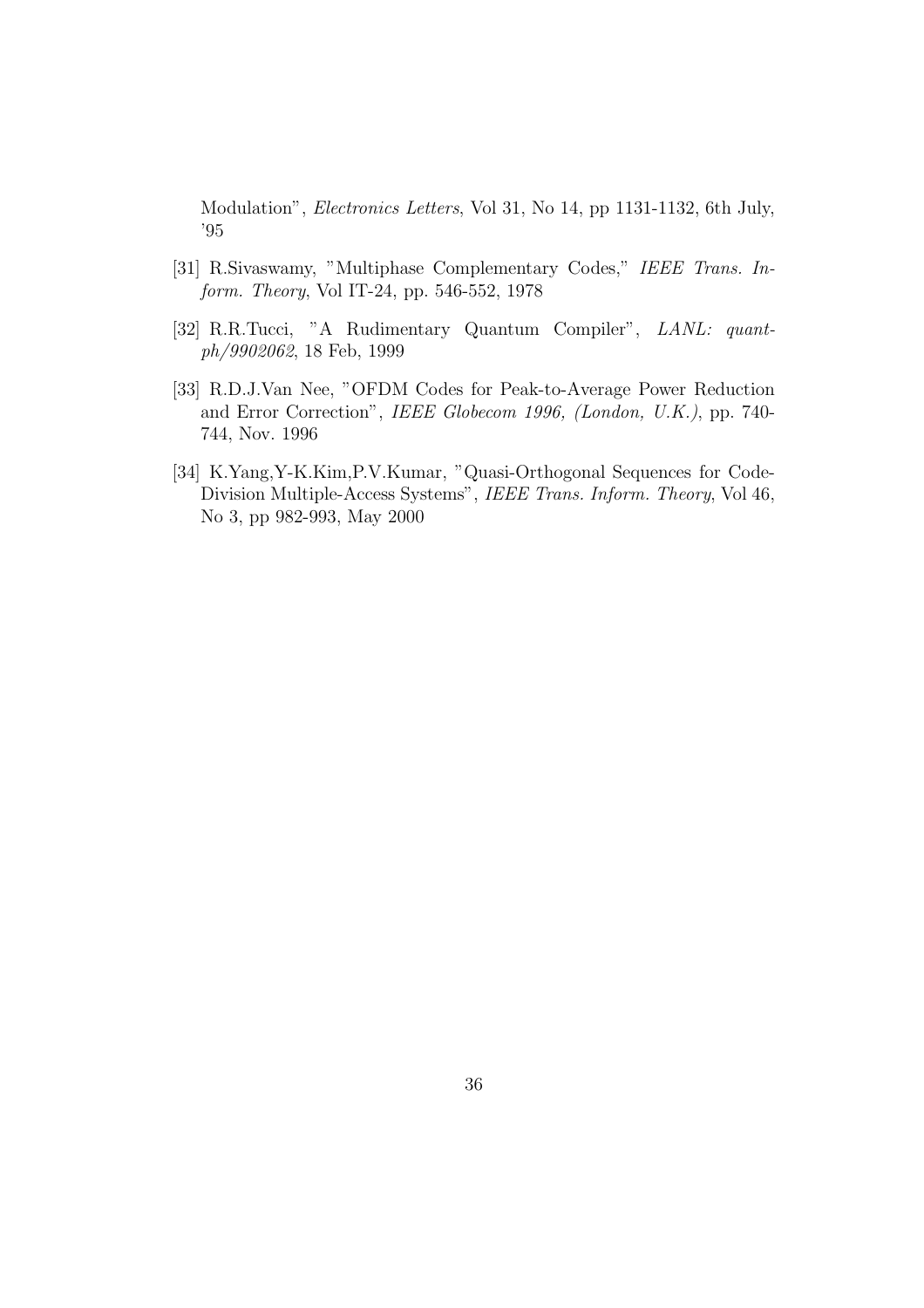Table 7: Rudin-Shapiro Extensions Using  $u + 1 = 4$ -Variable Seeds, All Cosets of  $\mathrm{RM}(1,1)$  in  $p$ 

| $\Gamma$                        | $\frac{\Theta(\mathbf{x_U},x_g)}{2^{h-1}}=\frac{\Theta(p,q,r,\tau)}{2^{h-1}}$    | $\upsilon$ | $\chi$         |
|---------------------------------|----------------------------------------------------------------------------------|------------|----------------|
| $5\overline{\Gamma^{1,1}}$      | $\tau pqr + {\tau (pr + qr + q + r) + pq + pr + q + r},$                         | 2.5000     | $\Omega$       |
|                                 | $\tau(pr+qr+p+q)+pq+q,$                                                          |            |                |
|                                 | $\tau(pr+qr)+pqr+pq+pr+qr,$                                                      |            |                |
|                                 | $\tau(pr+qr)+pq+pr,$                                                             |            |                |
|                                 | $\tau(pr+qr+q+r)+pqr+pq+qr,$                                                     |            |                |
|                                 | $\tau(pr+qr)+pqr+pq+qr,$                                                         |            |                |
|                                 | $\tau (pq+p+q+r)+pq,$                                                            |            |                |
|                                 | $\tau(pr+qr)+pq\}$ with R                                                        |            |                |
| $6\overline{\Gamma^{1,1}}$      | $\overline{\tau pqr} + \{ \tau(p+r) + pqr + pq + pr + r,$                        | 2.6578     | $\Omega$       |
|                                 | $\tau(q+r) + pqr + pq + pr + r,$                                                 |            |                |
|                                 | $pqr + pq + pr + r,$                                                             |            |                |
|                                 | $\tau (pq+pr+qr+r)+pq+pr,$                                                       |            |                |
|                                 | $\tau (pq + pr + qr + p + q + r) + pqr + qr + r,$                                |            |                |
|                                 | $\tau (pq+pr+qr+p)+pqr+qr+r,$                                                    |            |                |
|                                 | $\tau (pq+pr+qr+q)+pqr+qr+r,$                                                    |            |                |
|                                 | $\tau(pq+pr+qr+r)+pqr+qr+r$ with R                                               |            |                |
| $7\overline{\Gamma^{1,1}}$      | $\tau pqr + \{ \tau (p+r) + pq + q,$                                             | 2.7199     | $\Omega$       |
|                                 | $\tau (pq+pr+qr+p)+pq+q,$                                                        |            |                |
|                                 | $\tau (pq+pr+qr+q)+pq,$                                                          |            |                |
|                                 | $\tau(q+r)+pq,$                                                                  |            |                |
|                                 | $\tau(q+r) + pr + r,$                                                            |            |                |
|                                 | $\tau (pq + pr + qr + r) + pr + r,$                                              |            |                |
|                                 | $\tau(p+q)+pr,$                                                                  |            |                |
|                                 | $\tau(pq+pr+qr+p)+pr\}$ with R                                                   |            |                |
| $\overline{{}_{8}\Gamma^{1,1}}$ | $\tau pqr + \{\tau (pq+q) + pq + pr + q + r,$                                    | 2.7500     | $\Omega$       |
|                                 | $\tau (pq + r) + pq + pr,$                                                       |            |                |
|                                 | $\tau (pq + q) + pqr + pr + r,$                                                  |            |                |
|                                 | $\tau (pq + r) + pqr + pr + r,$                                                  |            |                |
|                                 | $\tau (pq+p) + pr + r,$                                                          |            |                |
|                                 | $\tau(pr+qr)+pr+r,$                                                              |            |                |
|                                 | $\tau(pr+qr+p+r)+pr,$                                                            |            |                |
| $9\overline{\Gamma^{1,1}}$      | $\tau(pq+r)+pr\}$ with R<br>$\overline{\tau pq + \{ \tau (q+r) + pq+pr+qr+q+r,}$ | 2.7698     | $\overline{0}$ |
|                                 | $\tau(q+r) + pr + r,$                                                            |            |                |
|                                 | $\tau(q+r) + pr + qr,$                                                           |            |                |
|                                 | $\tau(p+r)+pr\}$ with R                                                          |            |                |
|                                 |                                                                                  |            |                |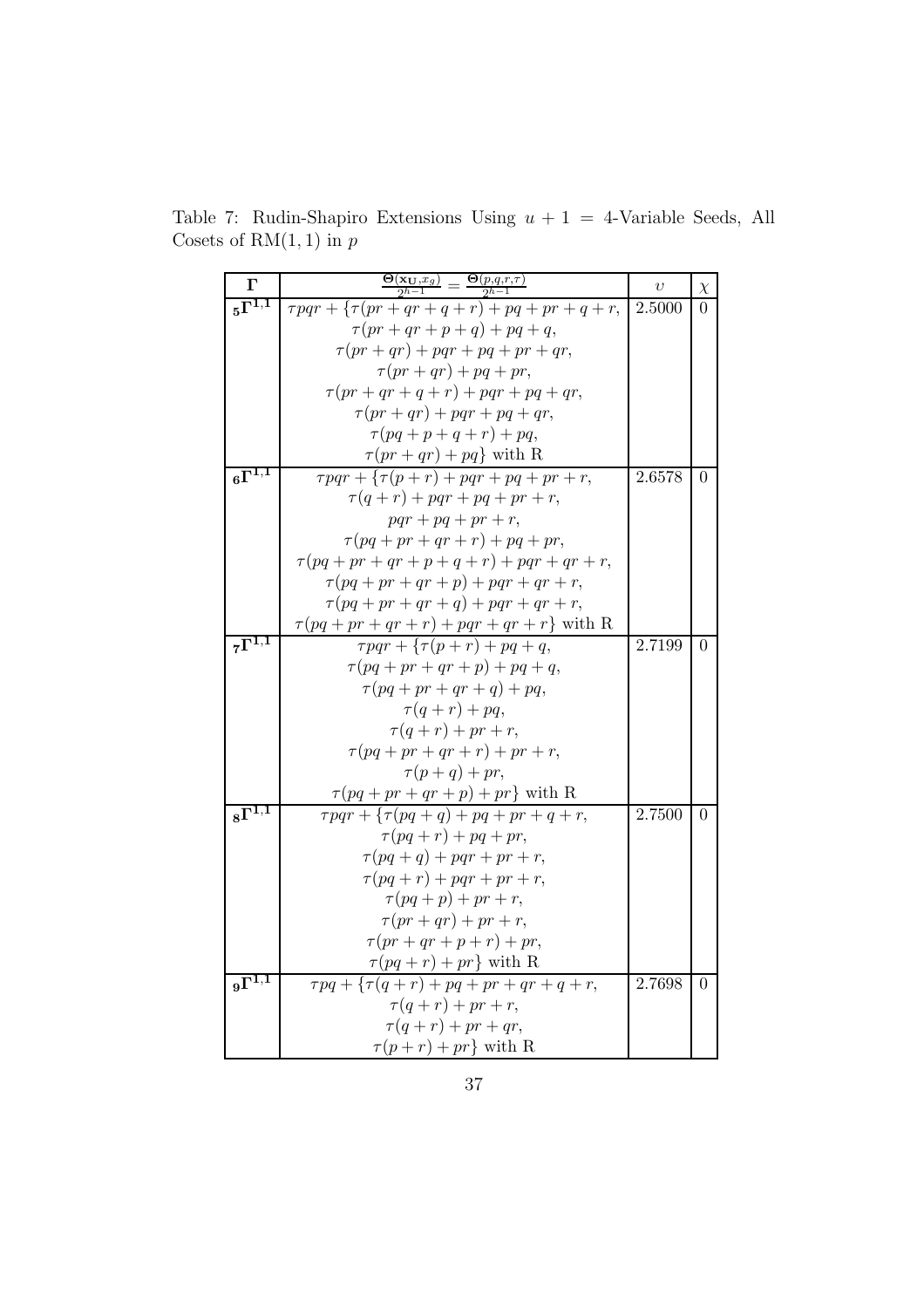| $\Gamma$                          | $=\frac{\Theta(p,q,r,\tau)}{2^{h-1}}$<br>$\frac{\Theta(\mathbf{x_U},x_g)}{2^{h-1}}$ =    | $\upsilon$ | $\chi$           |
|-----------------------------------|------------------------------------------------------------------------------------------|------------|------------------|
| $9a^{\overline{1^{1,1}}}$         | $\tau pq + \{pr + r,$                                                                    | 2.7698     | 1                |
|                                   | $\tau(p+q)+pr\}$ with R                                                                  |            |                  |
| $_{10}\overline{\Gamma^{1,1}}$    | $\overline{\tau pqr + \{\tau(qr + q + r) + pq + pr + q + r,}$                            | 2.9282     | $\boldsymbol{0}$ |
|                                   | $\tau qr + pqr + pq + pr + qr,$                                                          |            |                  |
|                                   | $\tau (pq+pr+p+q+r)+pq+pr,$                                                              |            |                  |
|                                   | $\tau qr + pq + pr,$                                                                     |            |                  |
|                                   | $\tau(qr+q+r) + pr + r,$                                                                 |            |                  |
|                                   | $\tau (pq+pr+q)+pr+r,$                                                                   |            |                  |
|                                   | $\tau (pq+pr+p+q+r)+pr,$                                                                 |            |                  |
|                                   | $\tau(qr+p+q)+pr\}$ with R                                                               |            |                  |
| $_{11}$ $\overline{\Gamma^{1,1}}$ | $\tau (pq + pr) + {\tau q + pq + qr + q + r},$                                           | 2.9285     | $\overline{0}$   |
|                                   | $\tau q + pq + pr + qr + q + r,$                                                         |            |                  |
|                                   | $\tau(p+q+r) + pq + qr + q,$                                                             |            |                  |
|                                   | $\tau q+qr+r,$                                                                           |            |                  |
|                                   | $\tau(p+q+r) + pr + qr + r,$                                                             |            |                  |
|                                   | $\tau q + pr + qr + r$ } with R                                                          |            |                  |
| $12\overline{\Gamma^{1,1}}$       | $\tau pqr + \left\{ \tau(pr+p+r) + pq + pr + q + r, \right.$                             | 2.9425     | $\overline{0}$   |
|                                   | $\tau(pr+p+q)+pqr+pq+q,$                                                                 |            |                  |
|                                   | $\tau(pr+p+r)+pqr+pq+pr+r,$                                                              |            |                  |
|                                   | $\tau(pr+p+q)+pq+pr,$                                                                    |            |                  |
|                                   | $\tau (pq + qr + p + q + r) + pq + pr,$                                                  |            |                  |
|                                   | $\tau (pq+qr+r)+pq,$                                                                     |            |                  |
|                                   | $\tau (pq+qr+p+q+r)+pqr+qr+r,$                                                           |            |                  |
|                                   | $\tau (pq+qr+r)+pqr+qr+r,$                                                               |            |                  |
|                                   | $\tau (pq+qr+p)+pr+r,$                                                                   |            |                  |
|                                   | $\tau(pr+q+r)+pr+r,$<br>$\tau(pr+p+q)+pr,$                                               |            |                  |
|                                   | $\tau (pq + qr + r) + pr$ with R                                                         |            |                  |
| $_{13} \overline{\Gamma^{1,1}}$   | $\tau (pq + pr) + \{pq + qr + r,$                                                        | 2.9514     | $\overline{0}$   |
|                                   | $\tau(p+r) + pq + qr,$                                                                   |            |                  |
|                                   | $\tau(p+r) + pr + qr + r,$                                                               |            |                  |
|                                   | $\ensuremath{\mathit{pr}} + \ensuremath{\mathit{qr}} + \ensuremath{\mathit{r}}$ } with R |            |                  |
| $_{14} \overline{\Gamma^{1,1}}$   | $\tau pqr + \{\tau (pq+q+r) + pq+q,$                                                     | 2.9575     | $\overline{0}$   |
|                                   | $\tau (pq + p + r) + pq,$                                                                |            |                  |
|                                   | $\tau (pq + p + r) + pqr + r,$                                                           |            |                  |
|                                   | $\tau (pq + q + r) + pqr + r$ with R                                                     |            |                  |

Table 8: Rudin-Shapiro Extensions Using  $u + 1 = 4$ -Variable Seeds (continued), All Cosets of  $\mathrm{RM}(1,1)$  in  $p$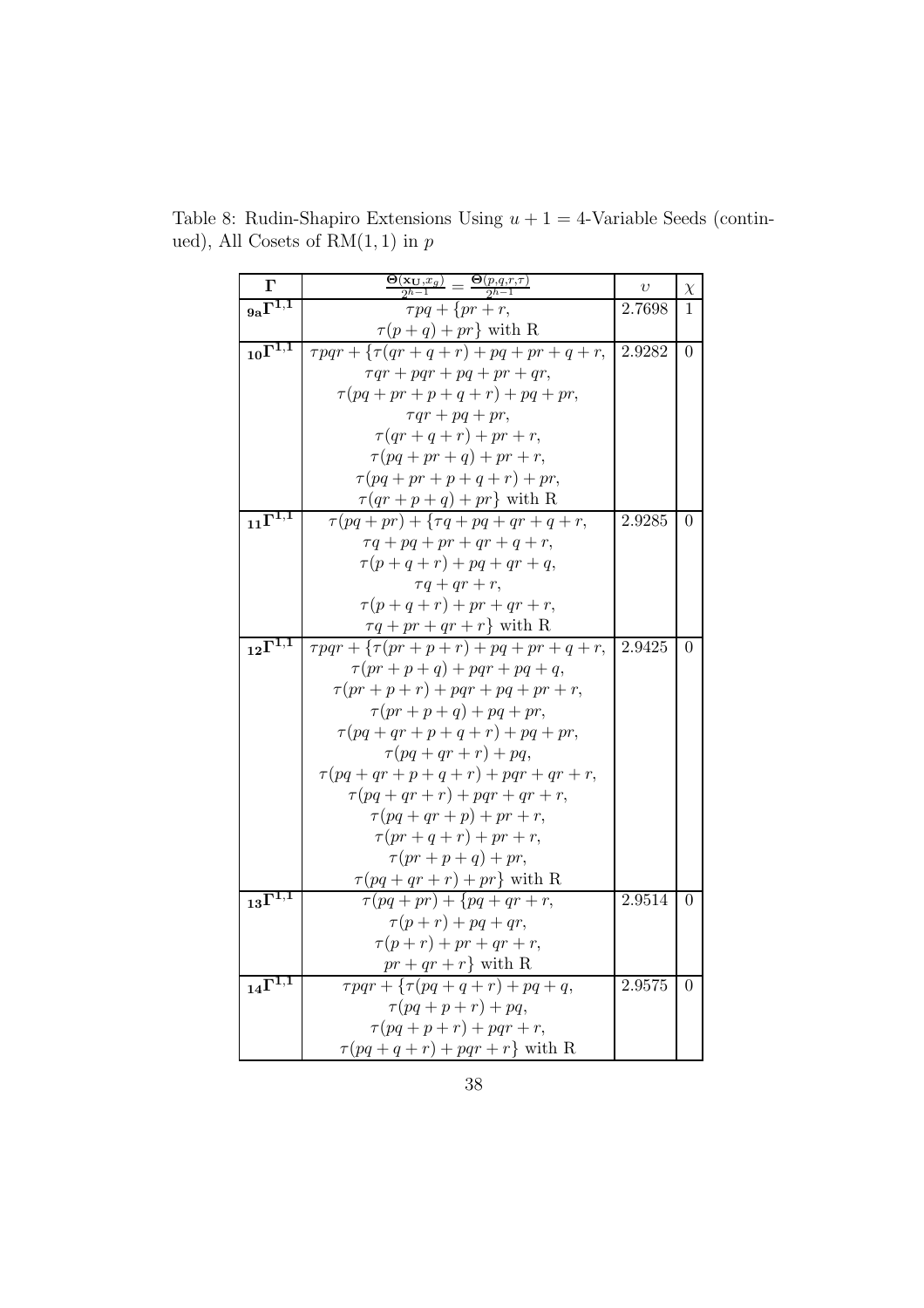| $\Gamma$                       | $\frac{\Theta(\mathbf{x_U},x_g)}{2^{h-1}}=\frac{\Theta(p,q,r,\tau)}{2^{h-1}}$ | $\upsilon$ | $\chi$   |
|--------------------------------|-------------------------------------------------------------------------------|------------|----------|
| $_{15}\overline{\Gamma^{1,1}}$ | $\tau (pq+pr+qr)+pqr+\lbrace pq+q,$                                           | 3.0000     | $\Omega$ |
| $_{15}\Gamma^{1,2}$            | $pr + qr + q$ ,                                                               |            |          |
| $_{15}\Gamma^{1,3}$            | $\tau(p+q)+q,$                                                                |            |          |
| $_{15}\Gamma^{1,4}$            | $\tau(p+q) + pq + pr + qr$ with R                                             |            |          |
| $_{16}\Gamma^{\overline{2,1}}$ | $\tau (pq + pr + qr) + pqr + \{qr + r,$                                       | 3.0000     | $\Omega$ |
| $_{16}\Gamma^{3,1}$            | $qr+q+r$ ,                                                                    |            |          |
| $_{16}\Gamma^{4,1}$            | $pq + pr + r$ ,                                                               |            |          |
|                                | $pq + pr + q + r$ ,                                                           |            |          |
|                                | $\tau(q+r)+q+r,$                                                              |            |          |
|                                | $\tau(q+r) + pq + pr + qr + q,$                                               |            |          |
|                                | $\tau(q+r) + pq + pr + qr,$                                                   |            |          |
|                                | $\tau(q+r)+r\}$                                                               |            |          |
| $_{17}\Gamma^{\overline{1,1}}$ | $pqr + \{ \tau (p + q + r) + pr + r,$                                         | 3.0000     | $\Omega$ |
|                                | $\tau(p+q+r) + pq + qr + q + r,$                                              |            |          |
|                                | $\tau (pq+q+r)+pq+pr+qr,$                                                     |            |          |
|                                | $\tau (pq + q + r) + pr + qr + q + r,$                                        |            |          |
|                                | $\tau(pr+qr+q)+pq+q,$                                                         |            |          |
|                                | $\tau(pr+qr+q)+pq+pr+qr,$                                                     |            |          |
|                                | $\tau(pr+qr+r)+pq+pr+r,$                                                      |            |          |
|                                | $\tau (pq+p+r)+qr+r,$                                                         |            |          |
|                                | $\tau (pq + p + r) + pq + qr,$                                                |            |          |
|                                | $\tau(pr+qr+p+q+r)+qr+r,$                                                     |            |          |
|                                | $\tau (pq+pr+qr+p+r)+pr+r,$                                                   |            |          |
|                                | $\tau(pq+pr+qr+p+r)+pq+qr\}$ with R                                           |            |          |

Table 9: Rudin-Shapiro Extensions Using  $u + 1 = 4$ -Variable Seeds (continued), All Cosets of  $\mathrm{RM}(1,1)$  in  $p$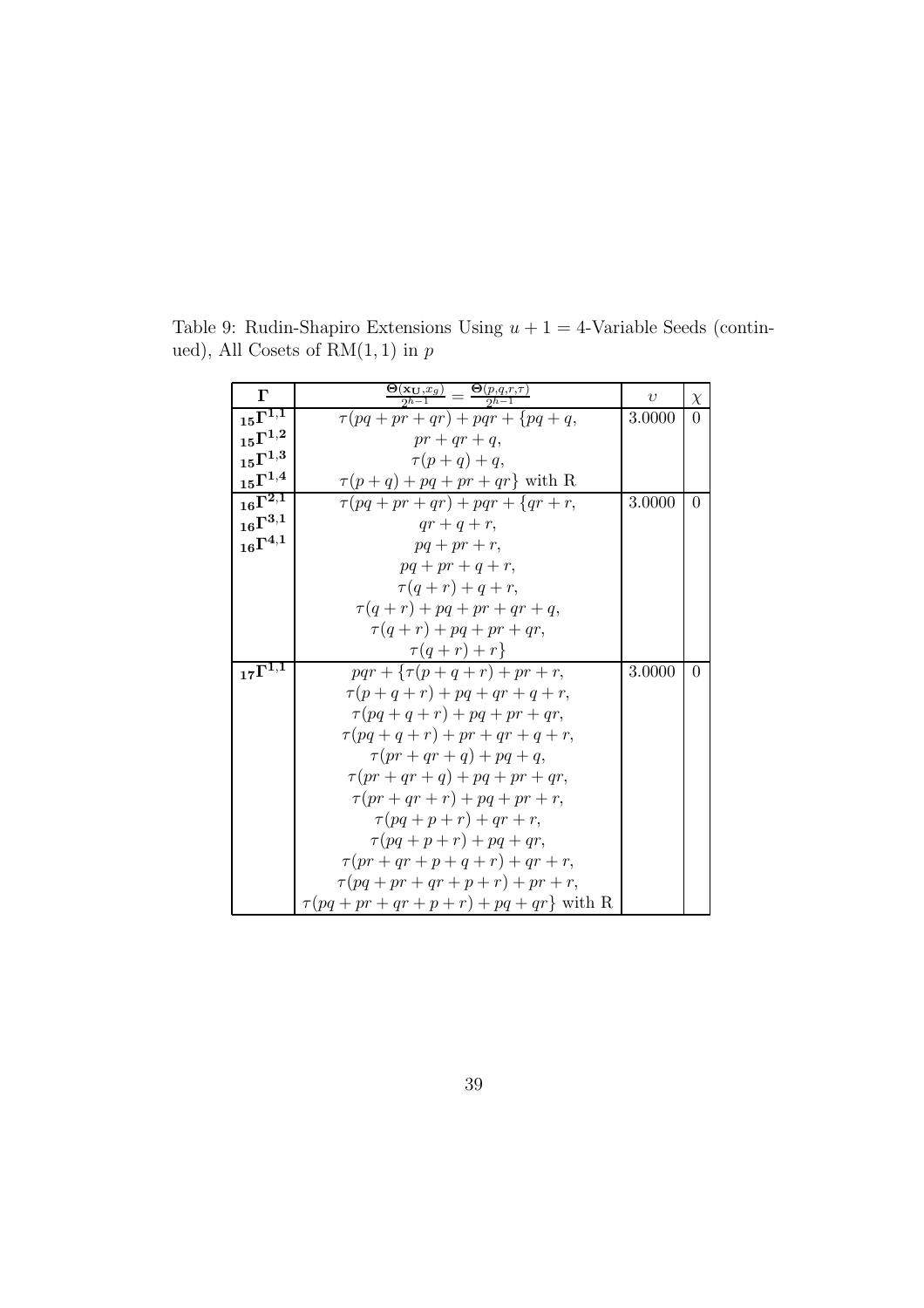| $\boldsymbol{\Gamma}$                                                                                                                                                                                                                                                                                                                                                                             | $\frac{\mathbf{\Theta}(\mathbf{x}_{\mathbf{U}},x_g)}{2^{h-1}}=\frac{\mathbf{\Theta}(p,q,r,\tau)}{2^{h-1}}$ | $\upsilon$ | $\chi$         |
|---------------------------------------------------------------------------------------------------------------------------------------------------------------------------------------------------------------------------------------------------------------------------------------------------------------------------------------------------------------------------------------------------|------------------------------------------------------------------------------------------------------------|------------|----------------|
| $18\overline{\Gamma^{1,1}}$                                                                                                                                                                                                                                                                                                                                                                       | $\tau p + \{\tau q + qr,$                                                                                  | 3.3746     | $\overline{2}$ |
|                                                                                                                                                                                                                                                                                                                                                                                                   |                                                                                                            |            |                |
| $_{18{\rm a}}\Gamma^{1,1}$                                                                                                                                                                                                                                                                                                                                                                        | $\frac{\tau r + qr}{\tau p + \{\tau q + pq + pr,}$                                                         | 3.3746     | 1              |
|                                                                                                                                                                                                                                                                                                                                                                                                   | $\frac{\tau r + pq + pr}{\tau r + {\tau p + pq,}}$                                                         |            |                |
| $19^{\Gamma^{1,2}}$                                                                                                                                                                                                                                                                                                                                                                               |                                                                                                            | 3.4243     | $\overline{2}$ |
|                                                                                                                                                                                                                                                                                                                                                                                                   | $\frac{\tau q + pq}{\tau r + \{\tau p + pr + qr,}$                                                         |            |                |
| $19a^{\overline{1^{1,2}}}$                                                                                                                                                                                                                                                                                                                                                                        |                                                                                                            | 3.4243     | 1              |
|                                                                                                                                                                                                                                                                                                                                                                                                   | $\tau q + pr + qr$                                                                                         |            |                |
| $\frac{{\rm 19}\Gamma^{1,1}, {\rm 19a}\Gamma^{1,1}}{{\rm 20}\Gamma^{1,1}}$                                                                                                                                                                                                                                                                                                                        |                                                                                                            | 3.4467     |                |
|                                                                                                                                                                                                                                                                                                                                                                                                   | $\tau q + \{\tau p + pr,$                                                                                  | 3.4702     | $\overline{2}$ |
|                                                                                                                                                                                                                                                                                                                                                                                                   | $\frac{\tau r+pr\}}{\tau q+\{\tau p+pq+qr,}$                                                               |            |                |
| $\overline{20{\rm a}\Gamma^{1,1}}$                                                                                                                                                                                                                                                                                                                                                                |                                                                                                            | 3.4702     | 1              |
|                                                                                                                                                                                                                                                                                                                                                                                                   | $\tau r + pq + qr$                                                                                         |            |                |
| $_{18}\Gamma^{2,1}, {}_{18a}\Gamma^{2,1}$                                                                                                                                                                                                                                                                                                                                                         |                                                                                                            | 3.4964     |                |
| $\frac{18^{\Gamma^2,1},18a^{\Gamma^2,1}}{18^{\Gamma^1,3},18a^{\Gamma^1,3}} \nonumber \ \frac{20^{\Gamma^{2,1}},20a^{\Gamma^{2,1}}}{18^{\Gamma^{3,1}},18a^{\Gamma^{3,1}}},\ \frac{20^{\Gamma^{3,1}},20a^{\Gamma^{3,1}}}{19^{\Gamma^{1,3}},19a^{\Gamma^{1,3}}},\ \frac{19^{\Gamma^{1,4}},19a^{\Gamma^{1,3}}}{18^{\Gamma^{1,2}},18a^{\Gamma^{1,2}}},\ \frac{18^{\Gamma^{4,1}},18a^{\Gamma^{4,1}}}{1$ |                                                                                                            | 3.5168     |                |
|                                                                                                                                                                                                                                                                                                                                                                                                   |                                                                                                            | 3.5216     |                |
|                                                                                                                                                                                                                                                                                                                                                                                                   |                                                                                                            | 3.5287     |                |
|                                                                                                                                                                                                                                                                                                                                                                                                   |                                                                                                            | 3.5351     |                |
|                                                                                                                                                                                                                                                                                                                                                                                                   |                                                                                                            | 3.5364     |                |
|                                                                                                                                                                                                                                                                                                                                                                                                   |                                                                                                            | 3.5364     |                |
|                                                                                                                                                                                                                                                                                                                                                                                                   |                                                                                                            | 3.5366     |                |
|                                                                                                                                                                                                                                                                                                                                                                                                   |                                                                                                            | 3.5369     |                |
|                                                                                                                                                                                                                                                                                                                                                                                                   |                                                                                                            | 3.5373     |                |
| $_{20}\Gamma^{4,1}, {}_{20\mathrm{a}}\Gamma^{4,1}$                                                                                                                                                                                                                                                                                                                                                |                                                                                                            | 3.5385     |                |
| $_{21}\overline{\Gamma^{1,1}}$                                                                                                                                                                                                                                                                                                                                                                    | $\tau(p+q+r)+pq$                                                                                           | 3.5396     | 1              |
| $\overline{{\text{22}}} \overline{\Gamma^{1,1}}$                                                                                                                                                                                                                                                                                                                                                  | $\tau(p+q+r)+qr$                                                                                           | 3.5396     | 1              |
| $\mathbf{21}^{\overline{\mathbf{1}^{1,2}}}$                                                                                                                                                                                                                                                                                                                                                       |                                                                                                            | 3.5396     |                |
| $\mathbb{E}^{\overline{\Gamma^{1,3}}}$                                                                                                                                                                                                                                                                                                                                                            |                                                                                                            | 3.5396     |                |
| $21^{\overline{1,4}}$                                                                                                                                                                                                                                                                                                                                                                             |                                                                                                            | 3.5396     |                |
| $_{22}\bar{\Gamma}^{2,1}$                                                                                                                                                                                                                                                                                                                                                                         |                                                                                                            | 3.5396     |                |
| $_{22}\bar{\Gamma}^{3,1}$                                                                                                                                                                                                                                                                                                                                                                         |                                                                                                            | 3.5396     |                |
| $_{22}\overline{\Gamma^{4,1}}$                                                                                                                                                                                                                                                                                                                                                                    |                                                                                                            | 3.5396     |                |
| $_{18}\Gamma^{2,2}, {}_{18a}\Gamma^{2,2}$                                                                                                                                                                                                                                                                                                                                                         |                                                                                                            | 3.7741     |                |
|                                                                                                                                                                                                                                                                                                                                                                                                   |                                                                                                            | 3.8260     |                |
| $\frac{1}{18}\overline{\Gamma}^{3,2},\frac{20a}{18a}\overline{\Gamma}^{1,2}$<br>$\frac{18}{18}\overline{\Gamma}^{3,2},\frac{18a}{18a}\overline{\Gamma}^{2,3}$                                                                                                                                                                                                                                     |                                                                                                            | 3.8361     |                |
|                                                                                                                                                                                                                                                                                                                                                                                                   |                                                                                                            | 3.8470     |                |

Table 10: Rudin-Shapiro Extensions Using  $u + 1 = 4$ -Variable Seeds, Quadratic Seeds Only,  $3.0 < \upsilon \le 4.0,$  All Cosets of  $\mathrm{RM}(1,3)$  in  $p,q,r$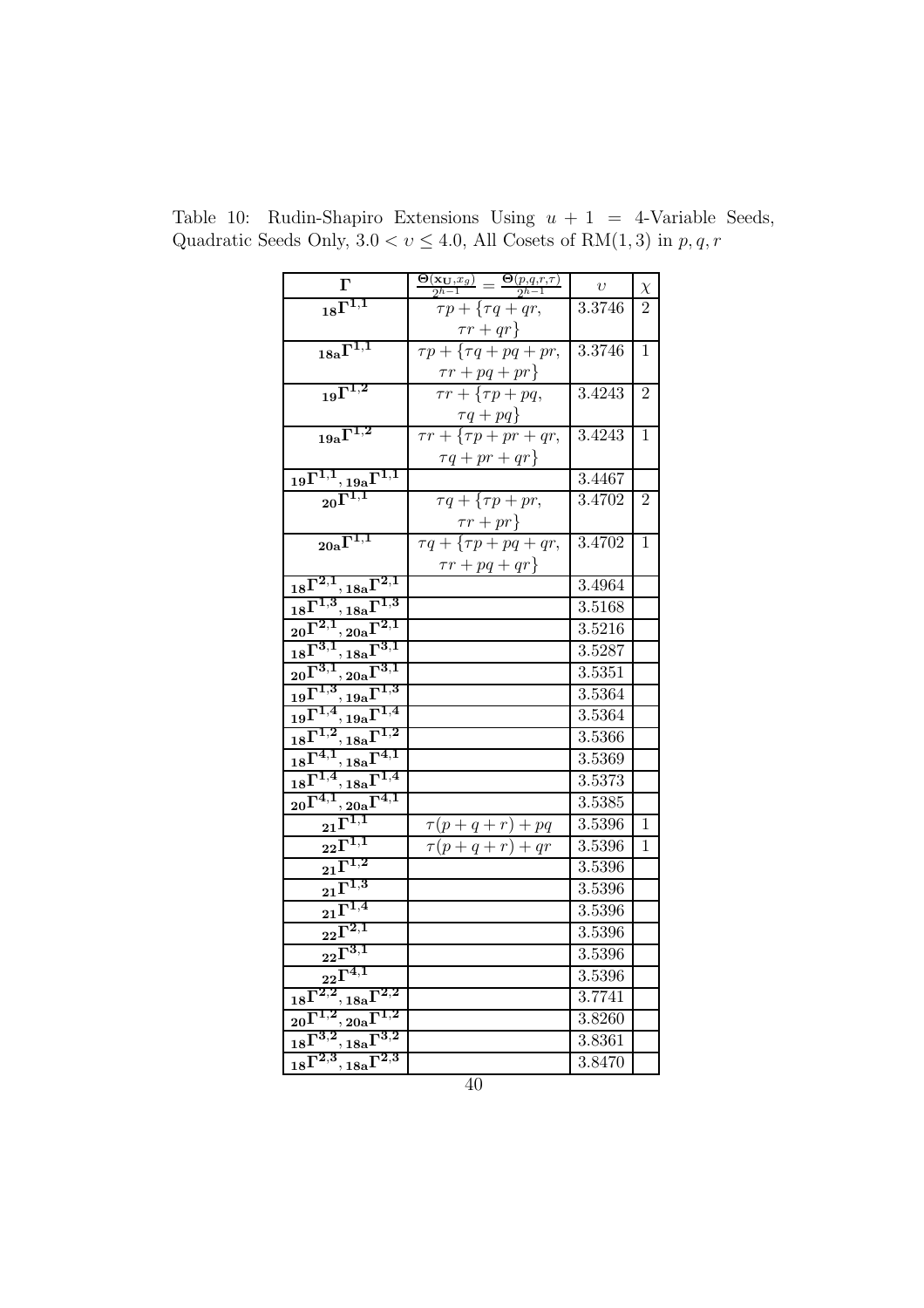| $\Gamma$                                                                           | $\frac{\Theta(\mathbf{x_U},x_g)}{2^{h-1}}=\frac{\Theta(p,q,r,\tau)}{2^{h-1}}$ | $\upsilon$ | $\chi$       |
|------------------------------------------------------------------------------------|-------------------------------------------------------------------------------|------------|--------------|
| $_{19}\Gamma^{2,3},{}_{19a}\Gamma^{2,3}$                                           |                                                                               | 3.8480     |              |
| $_{19}\Gamma^{2,2}, {}_{19a}\Gamma^{2,2}$                                          |                                                                               | 3.8483     |              |
| ${_{20}}\Gamma^{2,2}, {_{20a}}\Gamma^{2,2}$                                        |                                                                               | 3.8492     |              |
| $_{19}\Gamma^{2,1}, {}_{19a}\Gamma^{2,1}$                                          |                                                                               | 3.8497     |              |
| $_{20}\Gamma^{3,2},{}_{20\mathrm{a}}\Gamma^{3,2}$                                  |                                                                               | 3.8550     |              |
| $_{23}\overline{\Gamma^{1,1}}$                                                     | $\tau(p+q+r)+pr$                                                              | 3.8570     | $\mathbf{1}$ |
| $\overline{2^2}\overline{\Gamma^{1,2}}$                                            |                                                                               | 3.8570     |              |
| $\sqrt{21}^{\overline{\Gamma^{2,1}}}$                                              |                                                                               | 3.8570     |              |
| $\overline{{}_{21}{\Gamma}^{2,2}}$                                                 |                                                                               | 3.8570     |              |
| $\overline{{\text{22}}}^{\overline{\Gamma^{2,2}}}$                                 |                                                                               | 3.8570     |              |
| $\overline{2^2}\overline{\Gamma^{3,2}}$                                            |                                                                               | 3.8570     |              |
| $\overline{20}^{\overline{1,3}}$                                                   |                                                                               | 3.9530     |              |
| $_{19}\Gamma^{2,3}, {}_{19a}\Gamma^{2,3}$                                          |                                                                               | 3.9599     |              |
| $\overline{19\Gamma^{3,2},19\mathrm{a}\Gamma^{3,2}}$                               |                                                                               | 3.9616     |              |
| $\overline{19} \overline{\Gamma^{3,1}}$<br>$\frac{19a}{2} \overline{\Gamma^{3,1}}$ |                                                                               | 3.9617     |              |
| $23\overline{\Gamma^{1,2}}$                                                        |                                                                               | 3.9622     |              |
| $\overline{2^2}\overline{\Gamma^{1,3}}$                                            |                                                                               | 3.9622     |              |
| $23^{\overline{\Gamma^{2,1}}}$                                                     |                                                                               | 3.9622     |              |
| $\sqrt{22^{\Gamma^{2,3}}}$                                                         |                                                                               | 3.9622     |              |
| $21^{\overline{\Gamma^{3,1}}}$                                                     |                                                                               | 3.9622     |              |
| $21^{\overline{\Gamma^{3,2}}}$                                                     |                                                                               | 3.9622     |              |
| $_{20}\Gamma^{1,4},_{20{\rm a}}\Gamma^{1,4}$                                       |                                                                               | 3.9880     |              |
| $_{19}\overline{\Gamma^{4,1}}^{'}$<br>$\frac{19a}{\Gamma^{4,1}}$                   |                                                                               | 3.99038    |              |
| $_{23}\bar{\Gamma}^{1,3}$                                                          |                                                                               | 3.9904     |              |
| $\overline{2^2}\overline{\Gamma^{1,4}}$                                            |                                                                               | 3.9904     |              |
| $23^{\overline{\Gamma^{2,2}}}$                                                     |                                                                               | 3.9904     |              |
| $\overline{{\text{23}}}^{\overline{\text{1}}^{\overline{3},1}}$                    |                                                                               | 3.9904     |              |
| $21^{\overline{\Gamma^{4,1}}}$                                                     |                                                                               | 3.9904     |              |
| $\overline{{}^{23}\Gamma^{1,4}}$                                                   |                                                                               | 3.9976     |              |
| $\sqrt{231}^{\overline{12,3}}$                                                     |                                                                               | 3.9976     |              |
| $\sqrt{23\Gamma ^{3,2}}$                                                           |                                                                               | 3.9976     |              |
| $23\overline{\Gamma^{4,1}}$                                                        |                                                                               | 3.9976     |              |

Table 11: Rudin-Shapiro Extensions Using  $u + 1 = 4$ -Variable Seeds, Quadratic Seeds Only,  $3.0 < v \leq 4.0$ , All Cosets of RM(1, 3) in p, q, r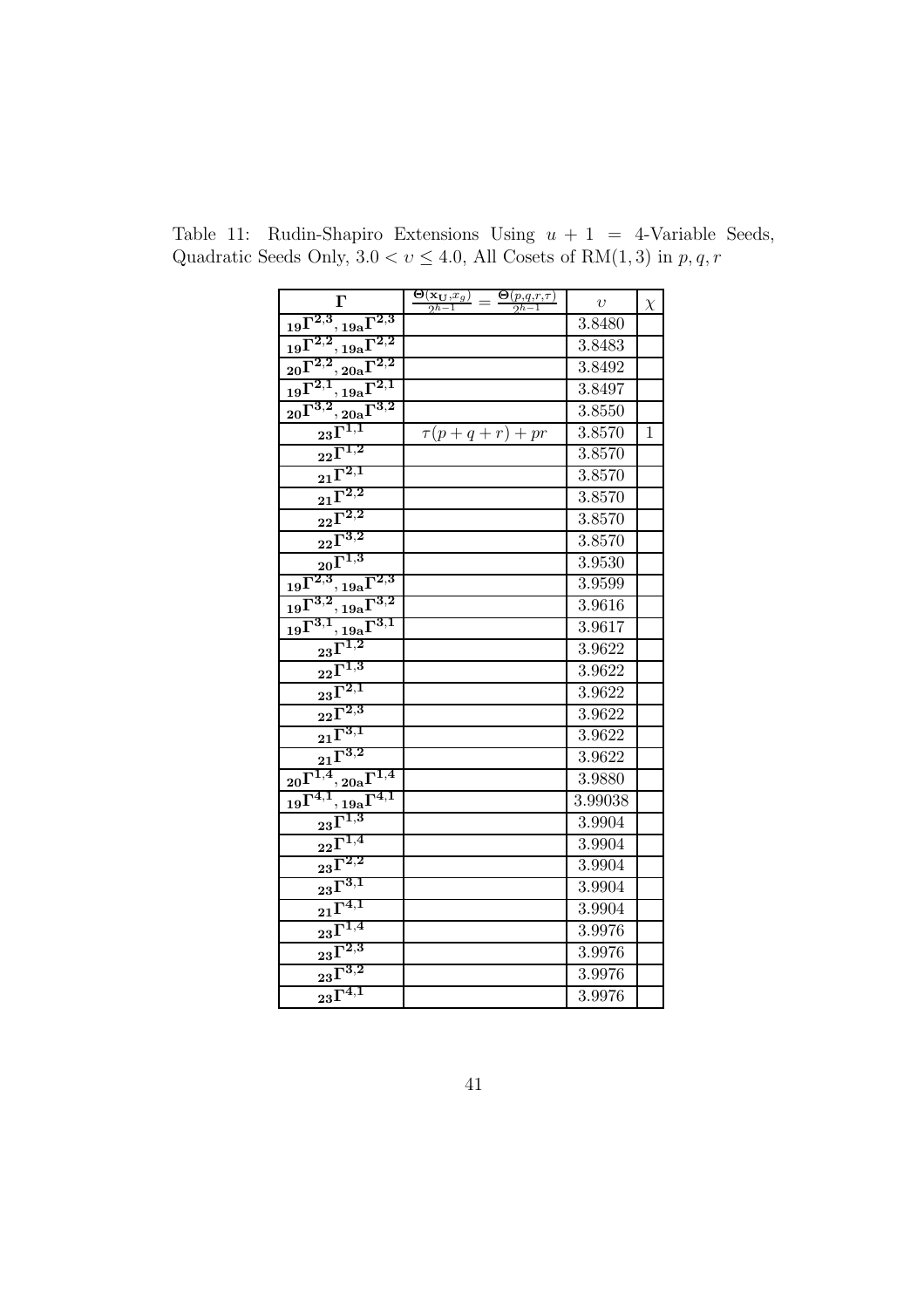| $\Gamma$                       | $\frac{\Theta(\mathbf{x_U},x_g)}{2^{h-1}}=\frac{\Theta(p,q,r,\tau)}{2^{h-1}}$ | $\eta$ | $\chi$ |
|--------------------------------|-------------------------------------------------------------------------------|--------|--------|
| $_{24}\Gamma^{1,\overline{1}}$ | $\{\tau(p+q+r)+pq+qr,$                                                        | 4.0000 | 0      |
| $_{24}\Gamma^{1,4}$            | $\tau(p+q+r)+pr+qr,$                                                          |        |        |
| $_{24}\Gamma^{2,1}$            | $\tau(q+r) + pq + pr + qr,$                                                   |        |        |
| $_{24}\Gamma^{3,1}$            | $\tau(p+q)+pq+pr+qr,$                                                         |        |        |
| $24\Gamma^{4,1}$               | $\tau(p+r) + pq + pr + qr,$                                                   |        |        |
|                                | $\tau(p+q+r)+pq+pr,$                                                          |        |        |
|                                | $\tau(q+r) + pq + pr,$                                                        |        |        |
|                                | $\tau(p+q) + pr + qr$ ,                                                       |        |        |
|                                | $\tau(p+r)+pq+qr$                                                             |        |        |
| $_{25}\Gamma^{1,1}$            | $\{pq+pr,$                                                                    | 4.0000 | 2      |
| $\mathrm{_{25}\Gamma^{1,4}}$   | $pq+qr,$                                                                      |        |        |
| $_{25}\Gamma^{2,1}$            | $pr+qr$                                                                       |        |        |
| $_{25}\Gamma^{3,1}$            |                                                                               |        |        |
| $\mathrm{_{25}\Gamma^{4,1}}$   |                                                                               |        |        |

Table 12: Rudin-Shapiro Extensions Using  $u + 1 = 4$ -Variable Seeds, Quadratic Seeds Only,  $3.0 < v \leq 4.0$ , All Cosets of RM(1, 3) in p, q, r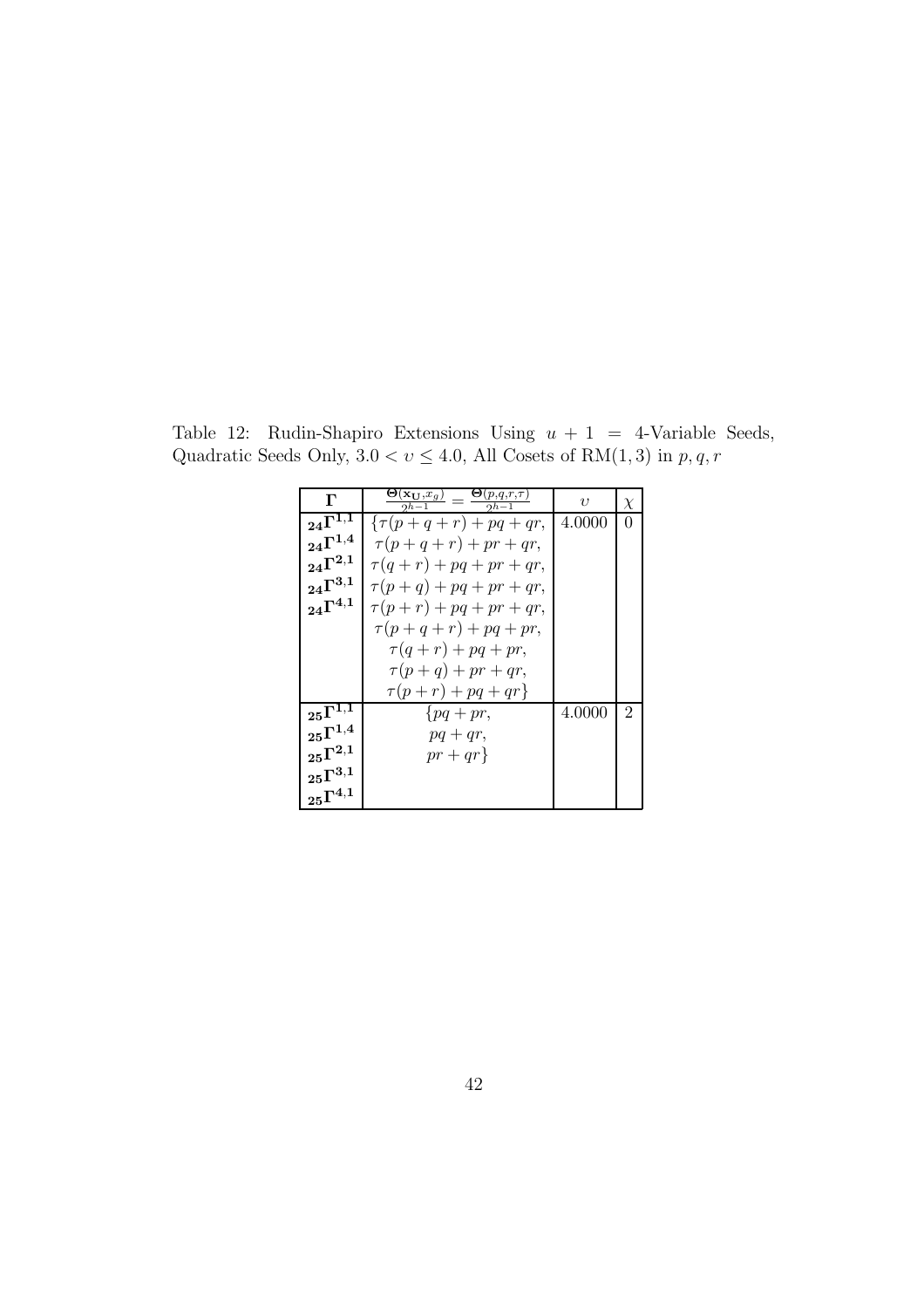Table 13: The Size of Γ-Sets

| $\Gamma$                                                                                                                                                                                                                                                                | $ \Gamma $                                           |
|-------------------------------------------------------------------------------------------------------------------------------------------------------------------------------------------------------------------------------------------------------------------------|------------------------------------------------------|
| $_0\Gamma$                                                                                                                                                                                                                                                              | D                                                    |
| $1\Gamma$                                                                                                                                                                                                                                                               | $2^{1-h}D$                                           |
| $\boldsymbol{_{2}\Gamma^{1}}$                                                                                                                                                                                                                                           | $\frac{1}{2^{3-2h}}D$                                |
| $\boldsymbol{_{3}\Gamma^{1}},\boldsymbol{_{3a}\Gamma^{1}}$                                                                                                                                                                                                              | $\frac{m}{2^{2-2h}}$<br>$\frac{1}{m}D$               |
| $\,_{3}\Gamma^{2}, {}_{3\mathrm{a}}\Gamma^{2}$                                                                                                                                                                                                                          | $\frac{2^{2-2h}(m-2)}{h}D$<br>$m(m-1)$               |
| $_3\Gamma^3,{}_{3\rm a}\Gamma^3$                                                                                                                                                                                                                                        | $2^{2-2h}$ $(m-3)$ $D$<br>$m(m-1)$                   |
| $_3\Gamma^4,{}_{3\rm a}\Gamma^4$                                                                                                                                                                                                                                        | $\frac{2^{2-2h}(m-4)}{h}D$<br>$m(m-1)$               |
| $\boldsymbol{_{3}\Gamma^{5}},\boldsymbol{_{3a}\Gamma^{5}}$                                                                                                                                                                                                              | $\frac{2^{2-2h}(m-5)}{h}D$<br>$m(m-1)$               |
| $\,4\Gamma^1$                                                                                                                                                                                                                                                           | $\frac{\frac{2^{2-2h}}{2^{2-2h}}}{m}$                |
| $\,4\Gamma^2$                                                                                                                                                                                                                                                           | $\frac{2^{2-2h}(m-2)}{m(m-1)}D$                      |
| $\,4\Gamma^3$                                                                                                                                                                                                                                                           | $\frac{2^{2-2h}(m-3)}{2}D$<br>$m(m-1)$               |
| $\,4\Gamma^4$                                                                                                                                                                                                                                                           | $\frac{2^{2-2h}(m-4)}{m(m-1)}D$                      |
| $_4\Gamma^5$                                                                                                                                                                                                                                                            | $\frac{2^{2-2h}(m-5)}{2}D$<br>$\frac{m(m-1)}{m}$     |
| $\overline{{}_{5}\Gamma^{1,1},{_{6}\Gamma^{1,1}}}, {_{7}\Gamma^{1,1}},{_{8}\Gamma^{1,1}},{_{10}\Gamma^{1,1}}$                                                                                                                                                           | $2^{5-3h}$<br>$\frac{m(m-1)}{c^2}D$                  |
| $_{9a}\Gamma^{\overline{1,1}}$                                                                                                                                                                                                                                          | $2^{3-3h}$<br>$\frac{m(m-1)}{2}D$                    |
| $_{11}\Gamma^{\overline{1,1}}$                                                                                                                                                                                                                                          | $\frac{2^{3-3h}3}{m(m-1)}D$                          |
| $_{12}\Gamma^{1,\overline{1}}$                                                                                                                                                                                                                                          | $\frac{2^{4-3h}3}{m(m-1)}D$                          |
| $_{9}\Gamma^{1,1}, {}_{13}\Gamma^{1,1}, {}_{14}\Gamma^{1,1}, {}_{15}\Gamma^{1,1}$                                                                                                                                                                                       | $2^{4-3h}$<br>$\frac{m(m-1)}{m(m-1)}D$               |
| $_{15}\Gamma^{1,2}, {}_{16}\Gamma^{2,1}$                                                                                                                                                                                                                                | $2^{4-3h}(m-3)$<br>$\frac{m(m-1)(m-2)}{m(m-2)}D$     |
| $_{15}\Gamma^{1,3}, _{16}\Gamma^{3,1}$                                                                                                                                                                                                                                  | $2^{4-3h}(m-4)$<br>$\frac{1}{m(m-1)(m-2)}D$          |
| $_{15}\Gamma^{1,4}, _{16}\Gamma^{4,1}$                                                                                                                                                                                                                                  | $2^{4-3h}$ $(m-5)$<br>- D<br>$\frac{m(m-1)(m-2)}{m}$ |
| $_{17}\Gamma^{1,\overline{1}}$                                                                                                                                                                                                                                          | $\frac{2^{4-3h}3}{m(m-1)}D$                          |
| $\overline{_{18}\Gamma^{1,1}}, {}_{19}\Gamma^{1,1},{}_{20}\Gamma^{1,1},{}_{18a}\Gamma^{1,1},{}_{19a}\Gamma^{1,1},{}_{20a}\Gamma^{1,1}$                                                                                                                                  | $2^{4-3h}$<br>$\frac{m(m-1)}{m(m-1)}D$               |
| ${}_{18}\Gamma^{1,2},{}_{19}\Gamma^{1,2},{}_{20}\Gamma^{1,2},{}_{18}\Gamma^{2,1},{}_{19}\Gamma^{2,1},{}_{20}\Gamma^{2,1}$                                                                                                                                               | $2^{4-3h}(m-3)$<br>$\frac{O}{m(m-1)(m-2)}D$          |
| $_{18a}\Gamma^{1,2},_{19a}\Gamma^{1,2},_{20a}\Gamma^{1,2},_{18a}\Gamma^{2,1},_{19a}\Gamma^{2,1},_{20a}\Gamma^{2,1}$                                                                                                                                                     |                                                      |
| ${}_{18}\Gamma^{1,3},{}_{19}\Gamma^{1,3},{}_{20}\Gamma^{1,3},{}_{18}\Gamma^{2,2},{}_{19}\Gamma^{2,2},{}_{20}\Gamma^{2,2}$                                                                                                                                               | $\frac{2^{4-3h}(m-4)}{m(m-1)(m-2)}D$                 |
| $_{18a}\Gamma^{1,3}, {}_{19a}\Gamma^{1,3}, {}_{20a}\Gamma^{1,3}, {}_{18a}\Gamma^{2,2}, {}_{19a}\Gamma^{2,2}, {}_{20a}\Gamma^{2,2}$<br>${}_{18}\Gamma^{3,1}, {}_{19}\Gamma^{3,1}, {}_{20}\Gamma^{3,1}, {}_{18a}\Gamma^{3,1}, {}_{19a}\Gamma^{3,1}, {}_{20a}\Gamma^{3,1}$ |                                                      |
|                                                                                                                                                                                                                                                                         |                                                      |
| where $D =  \mathbf{DJ}_{\mathbf{m},\mathbf{h}}  = \left(\frac{m!}{2}\right) 2^{h(m+1)}$                                                                                                                                                                                |                                                      |